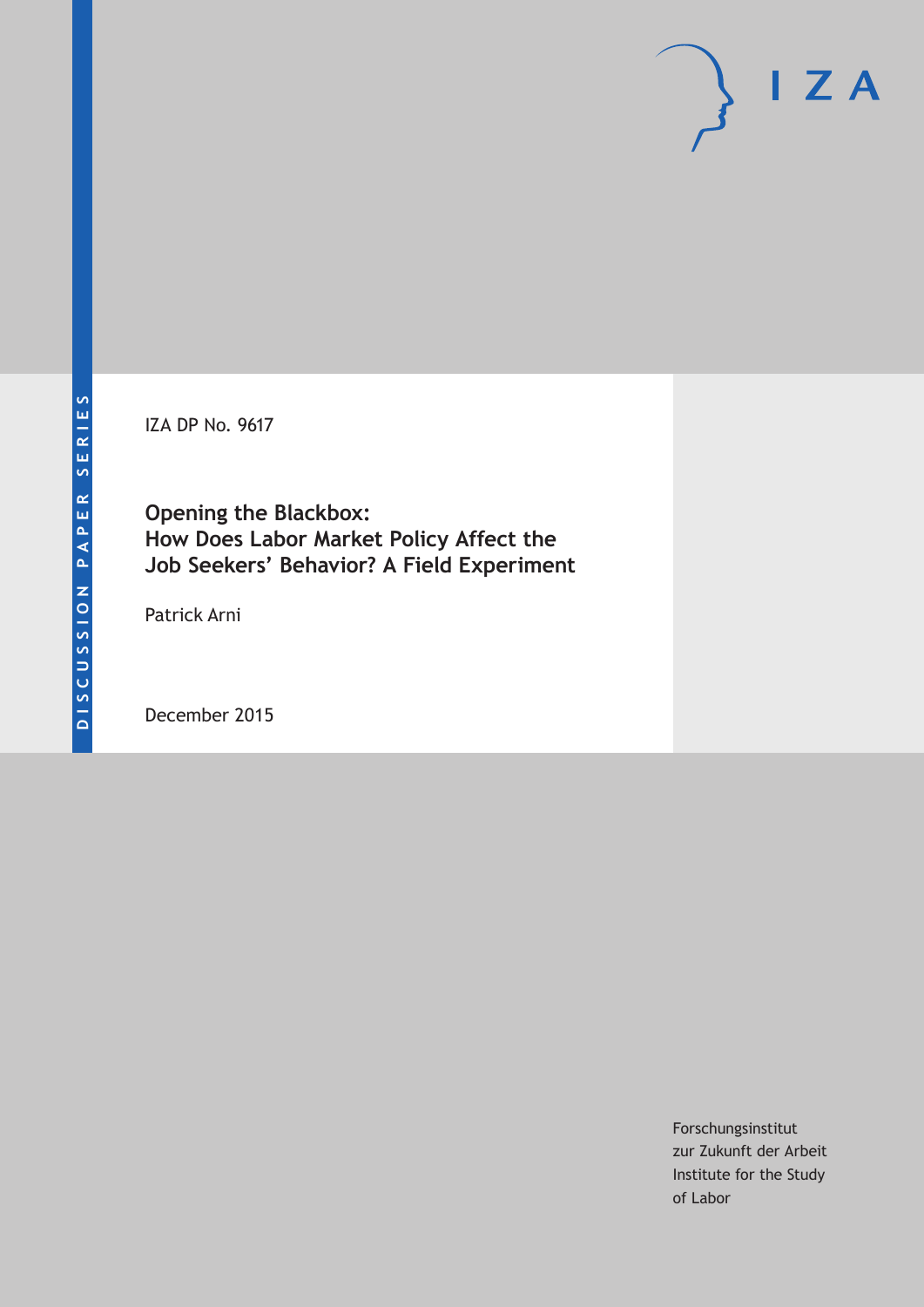# **Opening the Blackbox: How Does Labor Market Policy Affect the Job Seekers' Behavior? A Field Experiment**

**Patrick Arni** 

*IZA, DEEP/University of Lausanne and CAFÉ/Aarhus University* 

Discussion Paper No. 9617 December 2015

IZA

P.O. Box 7240 53072 Bonn Germany

Phone: +49-228-3894-0 Fax: +49-228-3894-180 E-mail: iza@iza.org

Any opinions expressed here are those of the author(s) and not those of IZA. Research published in this series may include views on policy, but the institute itself takes no institutional policy positions. The IZA research network is committed to the IZA Guiding Principles of Research Integrity.

The Institute for the Study of Labor (IZA) in Bonn is a local and virtual international research center and a place of communication between science, politics and business. IZA is an independent nonprofit organization supported by Deutsche Post Foundation. The center is associated with the University of Bonn and offers a stimulating research environment through its international network, workshops and conferences, data service, project support, research visits and doctoral program. IZA engages in (i) original and internationally competitive research in all fields of labor economics, (ii) development of policy concepts, and (iii) dissemination of research results and concepts to the interested public.

IZA Discussion Papers often represent preliminary work and are circulated to encourage discussion. Citation of such a paper should account for its provisional character. A revised version may be available directly from the author.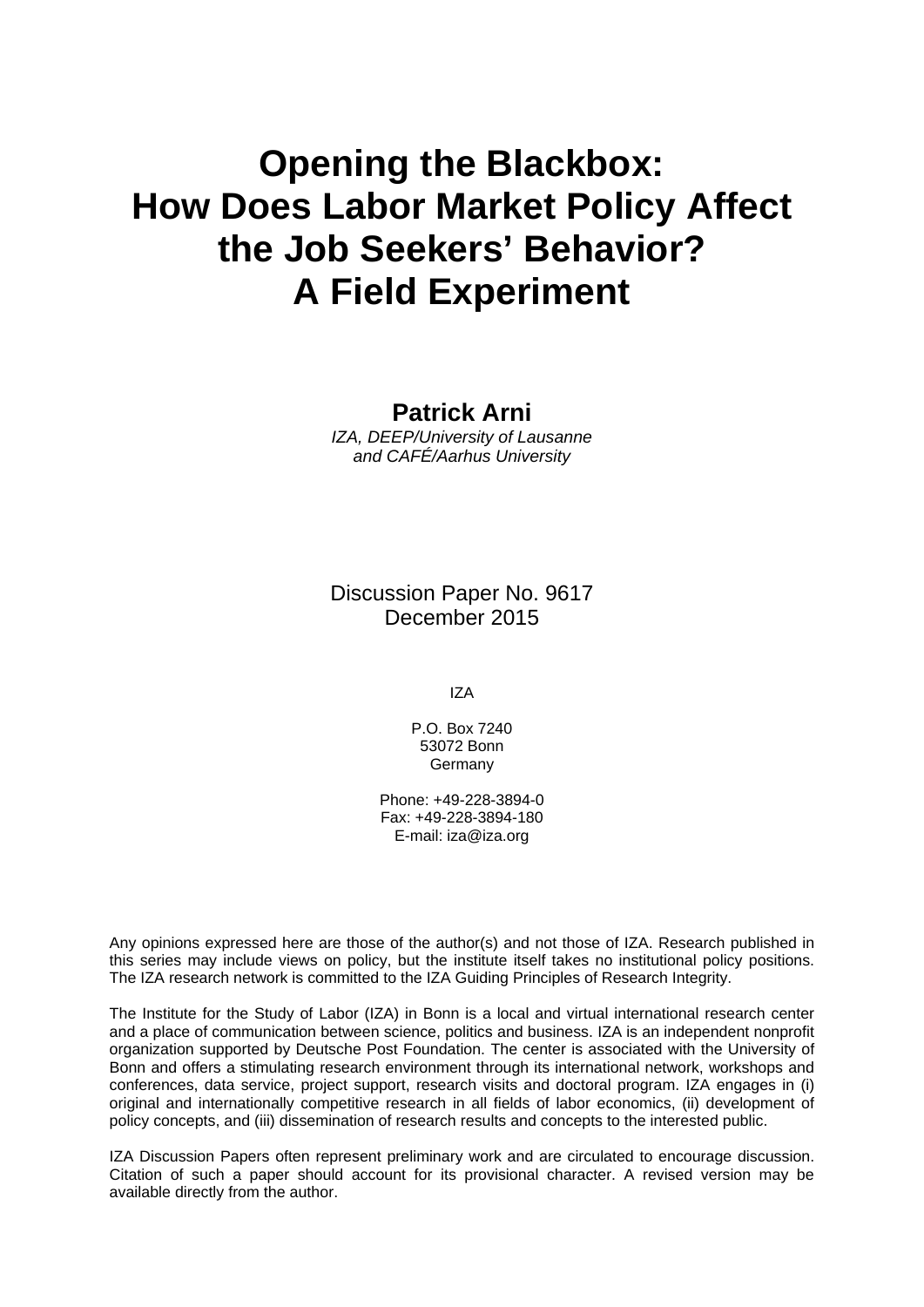IZA Discussion Paper No. 9617 December 2015

## **ABSTRACT**

## **Opening the Blackbox: How Does Labor Market Policy Affect the Job Seekers' Behavior? A Field Experiment\***

Empirically, not much is known about the mechanisms *how* labor market programs like job search assistance and training operate to support finding a job. This paper provides novel evidence to open the "blackbox": it causally links the program interventions to the dynamics of search behavior, beliefs and non-cognitive skills. The study is based on a unique combination of a randomized field experiment with detailed register data and a panel of repeated surveys. The tested coaching program, focused on older job seekers, turns out to increase the job finding of participants by 9 percentage points (72% vs. 63% in the control group). The treatment effect is driven by a reduction of reservation wages and an increase in search efficiency. Moreover, I find short-run effects on motivation, self-confidence and beliefs. The job seekers overestimate their chances slightly less with respect to job interviews and salaries. Overall, the focus on realistic expectations and on search strategy appears to be important for program success. The experiment shows that evaluation designs which directly assess behavior can provide a fruitful base for targeted policy design.

JEL Classification: J64, J65, J68, J14

Keywords: field experiment, labor market policy, older workers, reservation wages, job search behavior, non-cognitive skills, biased beliefs, dynamic treatment effects, unemployment insurance

Corresponding author:

Patrick Arni IZA P.O. Box 7240 53072 Bonn Germany E-mail: arni@iza.org

 $\overline{a}$ 

<sup>\*</sup> I would like to thank Rafael Lalive, Jan van Ours, Lorenz Goette, Michael Rosholm, Gerard van den Berg, Peter Kuhn, Josef Zweimüller, Jaap Abbring, Bas van der Klaauw, Geert Ridder, Arthur van Soest, Marco Caliendo, Michael Kosfeld, Guido Friebel, Brian Krogh Graversen, Konstantinos Tatsiramos, Matteo Picchio and Olivier Deschênes for their valuable comments. Moreover, I thank the seminar participants at UC Santa Barbara, Cornell University, Tilburg University, Tinbergen Institute Amsterdam, Universities of Lausanne, Zurich and Duisburg-Essen, Goethe-University Frankfurt, Aarhus University, and conference participants at SOLE, EALE, EEA, ESPE and the IZA/IFAU Policy Evaluation Conference for their valuable comments. I am grateful to Raphael Weisz and the Office of Economic Affairs and Labour (AWA) of Canton of Aargau, Switzerland, for providing the data and further support. I would like to thank as well the project teams in the regional PES. A part of the work for this paper I carried out during my research stay at Tilburg University. Financial support from the Swiss National Science Foundation (project no. PBLAP1-127652/1) is gratefully acknowledged.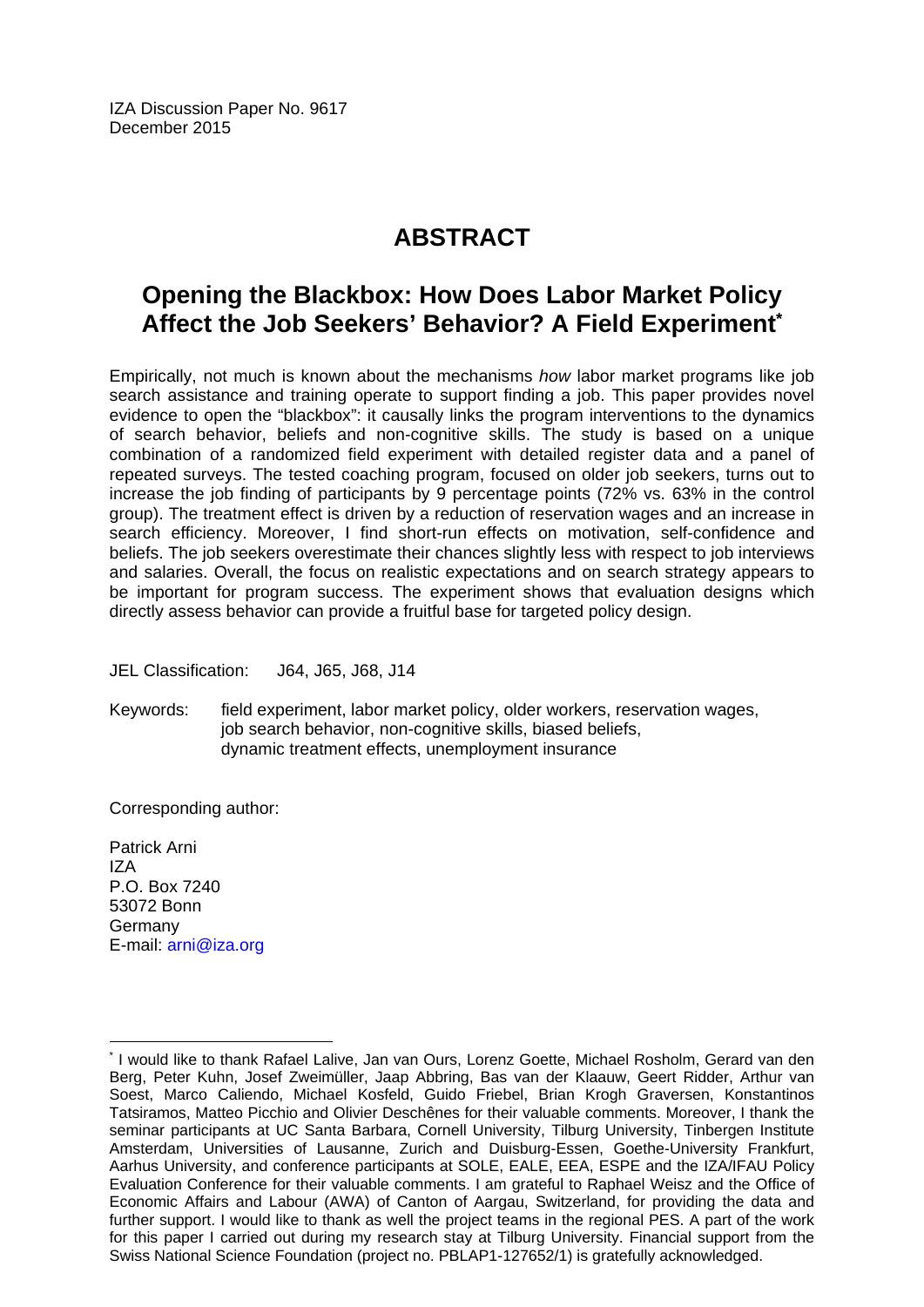## 1 Introduction

Most OECD member states spend substantial amounts on active labor market policy (ALMP) with the aim of supporting the unemployed in finding a job. Total spending on ALMP may go beyond 1% of GDP in certain countries, reaching maximum burdens and political focus during economic downswings, most recently during the Great Recession. Despite these costs, institutions like OECD recommended to invest additional resources in supportive ALMP, notably in training and job search assistance programs (OECD 2012 for the U.S.). These could be helpful in mitigating the severe harm of long-term unemployment, especially with respect to human capital. But how should these programs be designed to fulfill this condition given that many negative evaluation results have been found in the past (Card et al. 2015, 2010)? Addressing this question requires a new level of detailedness in policy evaluation: more knowledge needs to be generated on how individuals react to supportive interventions. Using a novel combination of data, this study provides the first contribution to open this "blackbox".

Going more detailed into policy assessment means essentially extending the classical policy evaluation setups towards the analysis of *behavioral mechanisms behind policy incentives*. This requires, however, an additional type of data, which is usually not collected within register data sources. The latter can generate some indirect evidence on threat and dislike effects of ALMP programs<sup>1</sup>, but they are unable to directly address the question on *how* such programs affect the job seeker's behavior. Particularly in the case of supportive ALMPs –which are supposed to operate via transmitting content and not via ex-ante deterrence– knowing how job seekers react to the program is key.

In this study I am able to directly observe a variety of behavioral variables, on top of the unemployment insurance register data. Specifically, I consider three types of behavioral channels: first, measures on *search behavior* –search effort, channels and strategy on the one hand, with reservation wages on the other. Second, measures that track individual beliefs (and their bias) –on job chances and on expected wages– are also included. Third are aspects of non-cognitive skills –performance-motivation, self-confidence and a component of self-control (reliability). These measures allow assessing how supportive ALMP affects different behaviors in a causal setup.

The study's main contribution is a novel combination of data and design: On the one hand, the design is based on a *randomized controlled trial (RCT)*. The job seekers in the experiment are randomly assigned to an intense coaching treatment. Crucially, the RCT features a rigorous exante setting of the timing of different treatment periods in order to identify their specific impact on outcomes. On the other hand, extensive register data are combined with a panel of surveys which were repeated over the unemployment spell. This combination allows tracking the dynamics of behavior and analyzing it in parallel with the labor market outcomes.

This setup provides the base for a detailed framework of analysis. The paper studies an RCT intervention featuring intense coaching and counseling of unemployed older workers in Northern Switzerland in 2008-2010. The predetermined timing of the treatment stages delivers an exogenous setting of time periods, which is key for the identification of dynamic treatment effects. We can distinguish treatment effects for four periods during unemployment and for the

<sup>&</sup>lt;sup>1</sup>For example Black et al. (2003), Rosholm and Svarer (2008), Van den Berg et al. (2009) and Graversen/van Ours (2011) report threat and dislike effects of active labor market policy programs.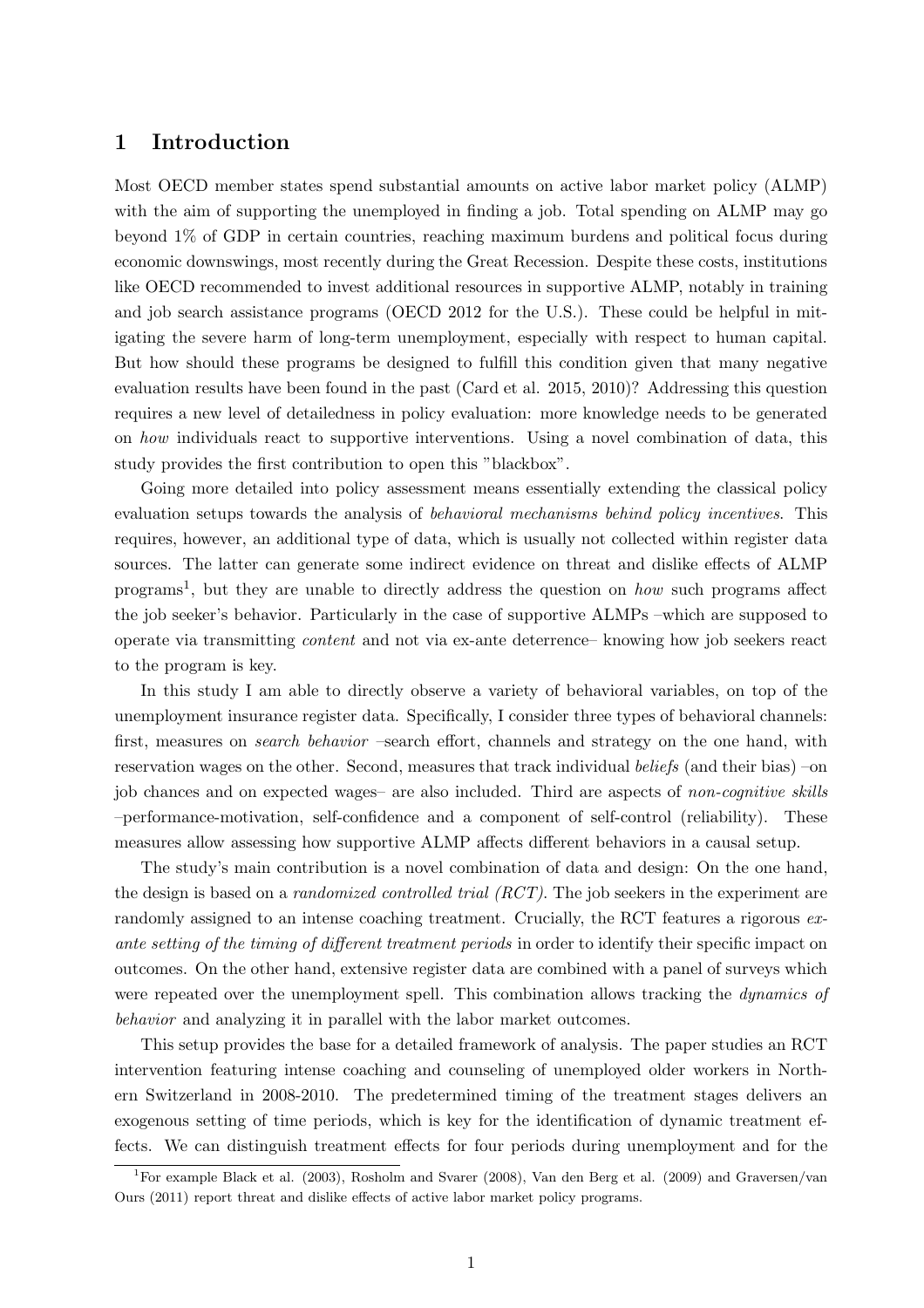time thereafter. In particular, we can separately evaluate the effects in the anticipation period, during coaching and in two stages afterwards; moreover, the individual's employment outcome is observed up to 1.5 years after unemployment exit. Proceeding in multiple steps, I assess not only the effectiveness of the program in terms of job placements using a non-parametric technique, but also the behavioral responses and mechanisms driving how participants respond to the program by employing suitable dynamic analyses. Checks for (unobserved) selectivity and robustness are conducted as well.

As a key result with respect to labor market outcomes, the non-parametric analysis shows that the supportive ALMP intervention resulted in a 9 percentage points higher proportion of job finders among the treated. Over the unemployment spell, it takes a while before the positive job finding effect starts dominating: before coaching, I find a significant "attraction" or "waiting" effect, while during the program the common lock-in effect is visible (albeit relatively weak). Then, the positive effect on job finding gradually appears in the post-coaching period. Unemployment durations are not significantly different between treated and controls. In the 1.5 years after unemployment, the positive coaching and counseling effect further materializes, with significantly higher employment stability.

These results raise the question about which reactions in *search behavior* have been driving the positive effect of the supporting measures. The field experiment provides several core insights in this respect: First, the job seekers did not search more, but more effectively, due to the support from coaching. The number of applications sent out remained constant or even decreased, but the job finding rate increased after coaching compared to the control group. This implies an improvement in search efficiency, which is supported by further observations: the treated individuals adapted their search strategy (extension of the scope of search). Moreover, they focused the use of search channels by decreasing channel variety and frequency of use and by putting some more weight on informal channels. Second, the treated job seekers gradually reduced their reservation wages, whereas the control group members kept their reservation salary about at the level of their pre-unemployment earnings. This is consistent with a model like Burdett et al. (1988), which suggests that job seekers learn over time to correct their idea of the wage and job offer distribution relevant (achievable) for them. Coaching arguably has supported this learning process about "realistic" wage offers.

Interestingly, the analysis reveals that behavioral channels beyond classical search behavior variables generate significant treatment effects as well. The findings with respect to beliefs about job chances and non-cognitive skills like motivation, self-confidence and reliability suggest that the supportive intervention had a positive short-run impact on these factors. Moreover, the data document substantial ex-ante *upward-bias in beliefs* on job chances, supporting the scarce existing evidence (Spinnewijn 2015). The experiment demonstrates that targeted supportive ALMP is able to affect the bias in the beliefs of job seekers about their chances of success, although in a moderate and non-permanent extent. The same conclusion applies to the analyzed variable components of non-cognitive skills. Further analyses show that the reactions via these non-standard behavioral channels are not just a correlate of search behavior but explain additional variation.

This study demonstrates the potential of combining empirical analysis of behavior and dynamic program evaluation to provide specific evidence on success factors of ALMP. Evidence based on survey data tracking behavior allows the analyst to assess which components of a pro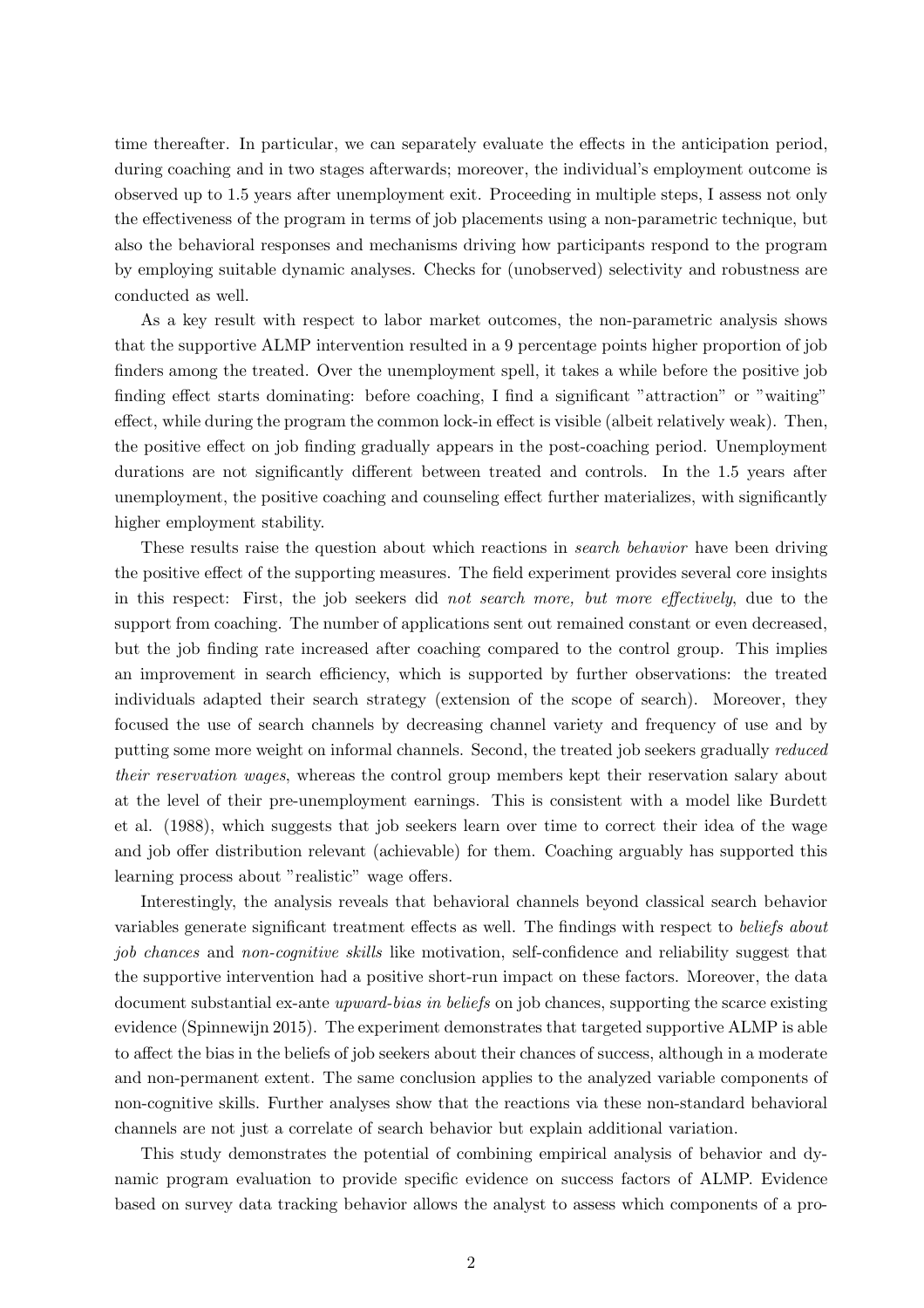gram work. It also delivers the empirical knowledge to understand how the job seekers react to the incentives implied by the program, i.e. which behavioral mechanisms are at play to make the program work. These insights provide the base for the design of specifically targeted policies and programs. Moreover, the tracking of the job seeker's beliefs could also serve as an early indicator for upcoming improvements (or decreases) in job search success. Finally, the behavioral data reveal that ALMP not only operates via impacts predicted by standard search theory but also via behavioral channels which are usually ignored in these models.

This paper contributes to the still small part of the UI and job search literature which is based on randomized treatments in the field. Whereas in the case of the U.S. most of the published studies date back to the early nineties (e.g., Ashenfelter et al. 2005, Meyer  $1995)^2$ , the European literature is more recent but features so far only a small number of published experiments. There is, in particular, some evidence based on RCT studies in Denmark (starting with Graversen et al. 2008) and the Netherlands (starting with Van den Berg et al. 2006), which document positive effects of monitoring and job search assistance interventions. A large field experiment in France on job placement assistance for young job seekers resulted in positive short-run effects for the treated but only small net benefits for the total eligible population, due to displacement effects (Crépon et al. 2013)<sup>3</sup>. For the case of Switzerland, this study is the first that applies an RCT design for the systematic evaluation of UI treatments.

As a further contribution, the paper provides new evidence on the effects of labor market policy programs which are specifically targeted on older job seekers. Interestingly, the empirical literature on this issue is very scarce so far. There is some evidence on age heterogeneity in treatment effects of general types of ALMP programs (Card et al. 2015), but studies assessing how programs work which were explicitly designed for the needs of job seekers beyond age 45 are broadly missing in the published literature.

Furthermore, the paper is related to the recently growing literature on behavioral labor economics (e.g., DellaVigna et al. 2015 on UI). The empirical evidence on several behavioral channels allows assessing whether the job seeker's reaction to supportive ALMP can be fully explained by reasonings of classical job search theory or whether some behavioral reactions go beyond this framework. It turns out that the second is the case; but, nevertheless, many of the identified effects can be best explained without departing from standard rational theory.

The remainder of the paper is structured as follows: Section 2 presents the field experiment and the treatment; then, it discusses the considered outcomes and behavioral channels in the context of existing literature and theory. Section 3 presents the data and descriptive evidence, while Section 4 reports the results of the non-parametric analysis of the RCT. Section 5 introduces the estimation frameworks for the dynamic analyzes. Section 6 discusses the results by treatment period and the employment quality outcomes, while Section 7 assesses cost-benefit and discusses the findings on behavioral channels in a conceptual context. Section 8 concludes.

<sup>&</sup>lt;sup>2</sup>We abstract here from the literature strand based on randomized correspondence studies (e.g. Kroft et al. 2013). These field experiments address other research questions like employer behavior and discrimination.

<sup>&</sup>lt;sup>3</sup>Note that this discussion focuses on a series of directly related key examples and doesn't claim comprehensiveness. More RCTs in UI have recently been conducted – for an overview see Card et al. (2015) – but most of them are not yet published, and often they do not focus on randomizing directly an ALMP program but rather on information treatments or randomized assignments to different operators, contract types etc.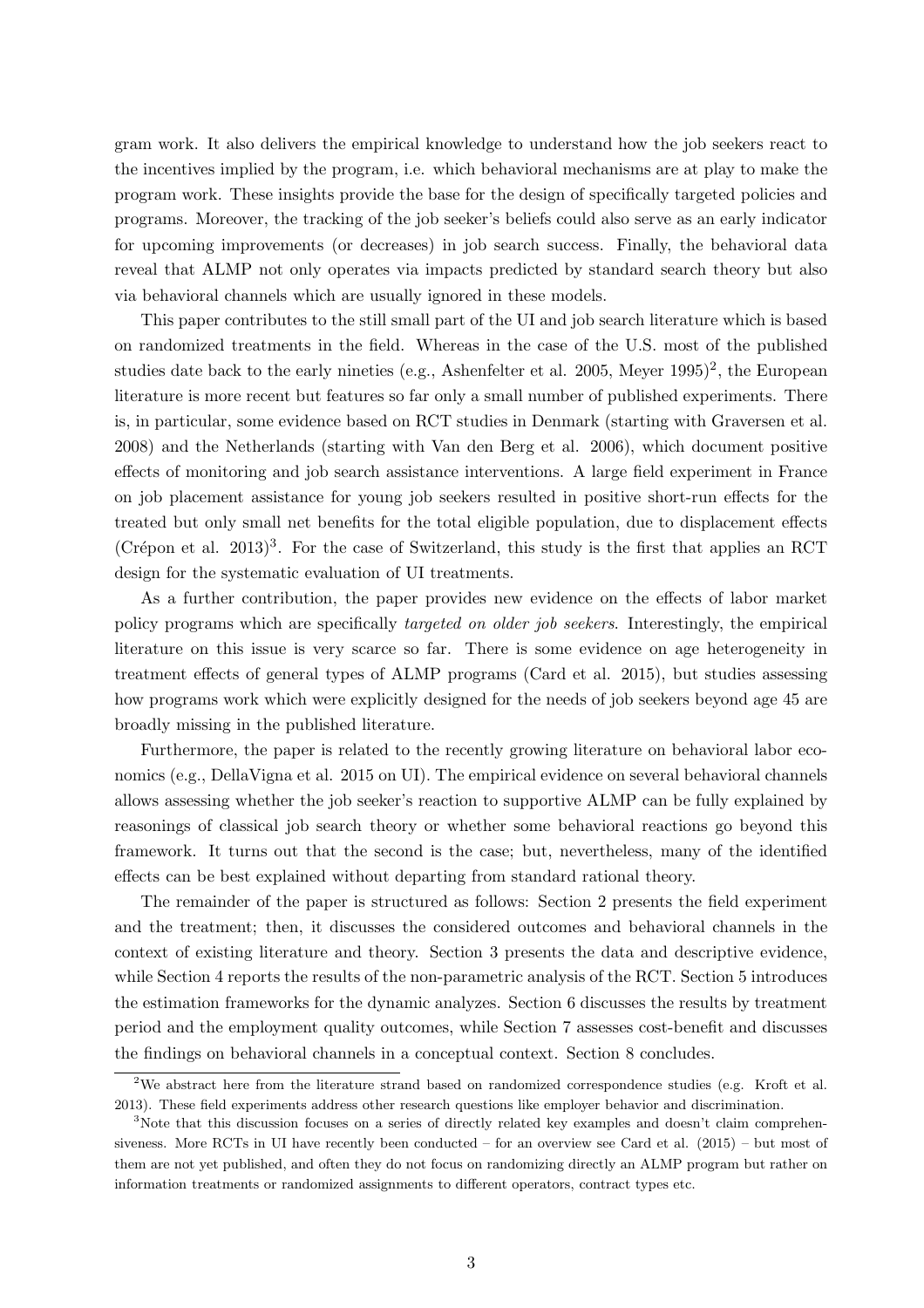### 2 The Experiment

This section presents the new field experiment, describes the treatment and provides information about implementation and institutional background of the randomized trial. In the second part, we outline all the considered outcomes and behavioral channels and briefly discuss the related concepts and hypotheses. This allows to systematically think about expected results.

#### 2.1 Setup

#### 2.1.1 Treatment Plan

The treatment plan consists of two combined measures and a specific timing of the interventions. The two measures are high-frequency counseling by the caseworker at the PES and – most importantly – an intense external coaching program performed in small groups.

**Timing** The timing of the interventions is highly relevant. From a policy point of view, early intervention is crucial in order to fight long-term unemployment. If the interventions start too late, the risk is high that the worker is already on a vicious circle of being disconnected from the labor market too long and therefore facing a decrease in employability – especially in the case of older job seekers who are often confronted with decreasing labor market attractiveness anyway. Beyond this, it is key that the experiment imposes a *strictly structured treatment order* for which the *timing is fixed ex-ante*. The fact that order and timing of the treatments are known from start is crucial for the identification of dynamic treatment effects – it makes this part of the treatment plan exogenous. This feature will be further discussed in section ?? on econometric modeling and identification. The timing of the treatment plan can be visualized in the following way:

Figure 1: The timing of the treatment plan



**Treatment** High-frequency counseling starts right from the beginning of the unemployment insurance spell, from the first meeting onwards. Job seekers meet with their caseworkers every second week – thus in a double frequency compared to the normal monthly rhythm of meetings. High-frequency counseling is applied to the treated during the first four months of the unemployment spell. Then, the frequency goes back to normal (monthly rhythm).

The basic idea behind increasing counseling frequency is that the caseworkers have more time available for the respective job seeker<sup>4</sup>. They can spend this additional time on providing more job

<sup>&</sup>lt;sup>4</sup>It is important to note that the higher counseling frequency for the treated did not result in lower frequency for the controls: The caseworkers in the participating PES agencies got a workload relief of about 20%. The fact that there was no visible "under-treatment" of the control group is confirmed by a comparison to a second external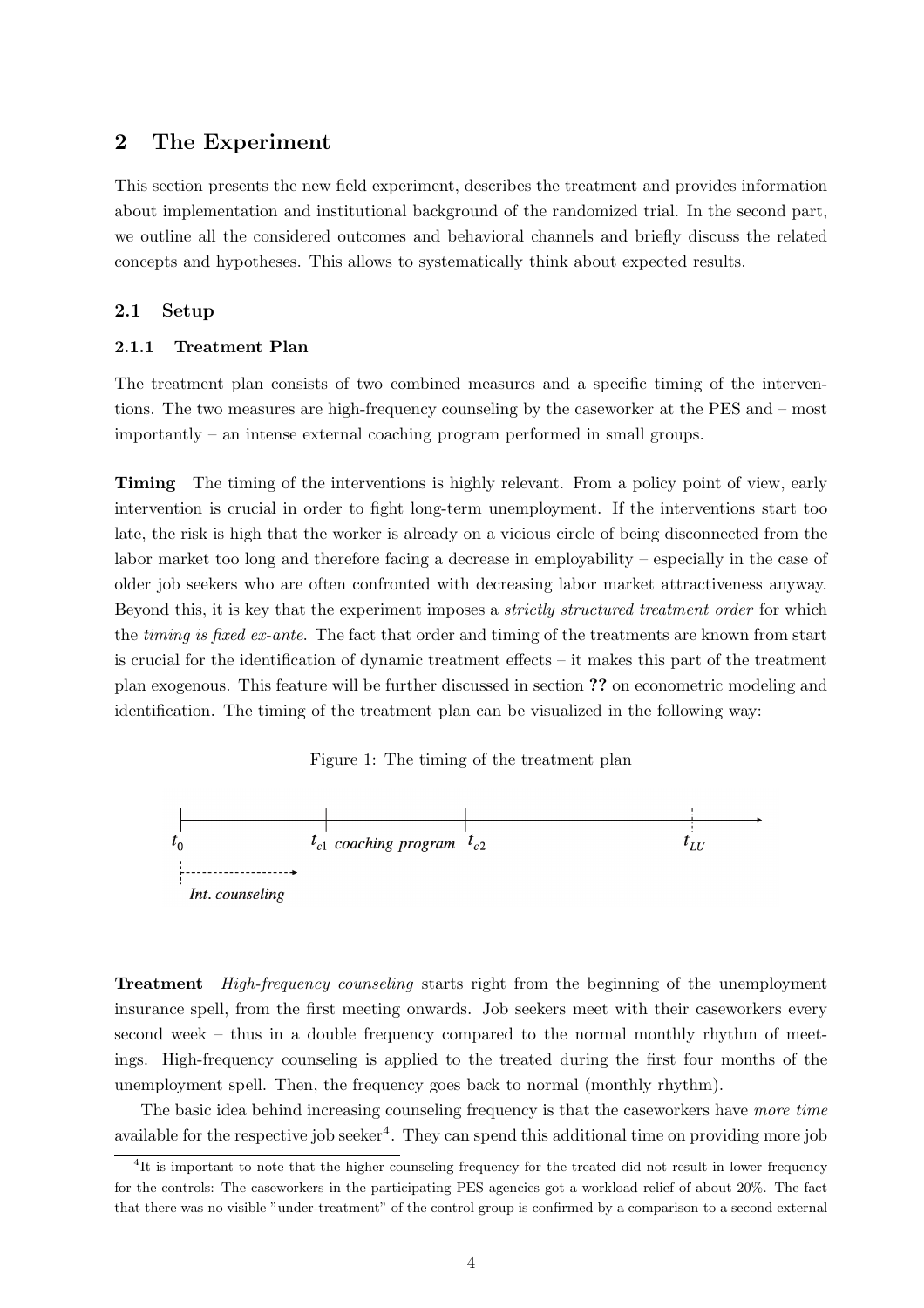search assistance to the worker: thus, they can use it to coach the job seeker in job search strategies and to further target their counseling effort. Note that the administrative and monitoring tasks remain the same as for the control group. Therefore the additional time goes predominantly into support; however, this intensified support could imply as well a certain tightening of monitoring (more implicit control).

The *coaching program* – the core treatment measure – starts in median after 50 days (48.5) days for those who really participate, 52 days until potential coaching entry for the others<sup>5</sup>) Thus, the principle of early intervention is taken literally. The coaching was performed in small groups of 10-15 persons. An external, private-sector coaching firm was mandated to perform the coaching program. One coach ran all the coaching programs which took place during the year of sample inflow (December 2007 to December 2008; last program started in January 2009). The coaching program spanned 54 calendar days (in one exception 70 days, due to Christmas/New Year break). Job seekers spent about 3 full days per week in the program; this results in a net participation duration of 20 working days. In addition, homework had to be done. Thus, the coaching program is of high intensity and features a big work load.

The *content of the coaching* is crucial for understanding the treatment effects of this type of supportive labor market policy. It features a combination of intense job search assistance plus elements of human capital development (in terms of core competencies and employability). To achieve the intended skills update, the coaching program addressed five core tasks<sup>6</sup>:

- 1. Self-profiling and its consequence for optimizing search strategy: Detailed collection and analysis of personal strengths and weaknesses; how to communicate them positively; putting the right ones on the CV. Based on the clarified profile, work on optimizing search strategy, i.e. learning where to search; with particular focus on assessing the potential of reorientations (opening scope of search towards other industries, regions, different types of contracts, working times, etc.)
- 2. Realistic self-assessment: Contrast of self-perception and external perception; what is realistic to require and expect from potential jobs; realistic wage demands (at age  $45+$ ); what is still feasible in terms of educational updating; risk of long-term unemployment and benefit exhaustion.
- 3. Improvement of job application skills: Interview training and feedback; role plays; use of electronic applications, spontaneous applications by telephone (incl. practical training).
- 4. Job search efficiency: Directed search; hints and lists where to search (focus on internet); use of alternative search channels like spontaneous applications; general search coaching.

control group, see section 7. The controls do not perform worse in job finding than the external controls.

<sup>&</sup>lt;sup>5</sup>Due to the fact that the timing of the measures was fixed ex-ante, the *potential coaching entry date* can be identified for every person in the study, notably as well for coaching non-participants and the control group. The dates for coaching program starts were fixed with the program provider before project start. Approximatively every 1.5th month a new coaching program started; there were 9 in total over the year of inflow. The algorithm for identifying the potential coaching entry date is: (i) take next program start date; (ii) it must be at least 5 days beyond the availability date (by which the individual is available to take up a new job or to join ALMP programs; mostly equal to unemployment registration date), otherwise take the next program start.

<sup>&</sup>lt;sup>6</sup>This description of the core content is based on an interview with the coach plus written curricula of the coaching program (which were available on the internet during the time of the treatment).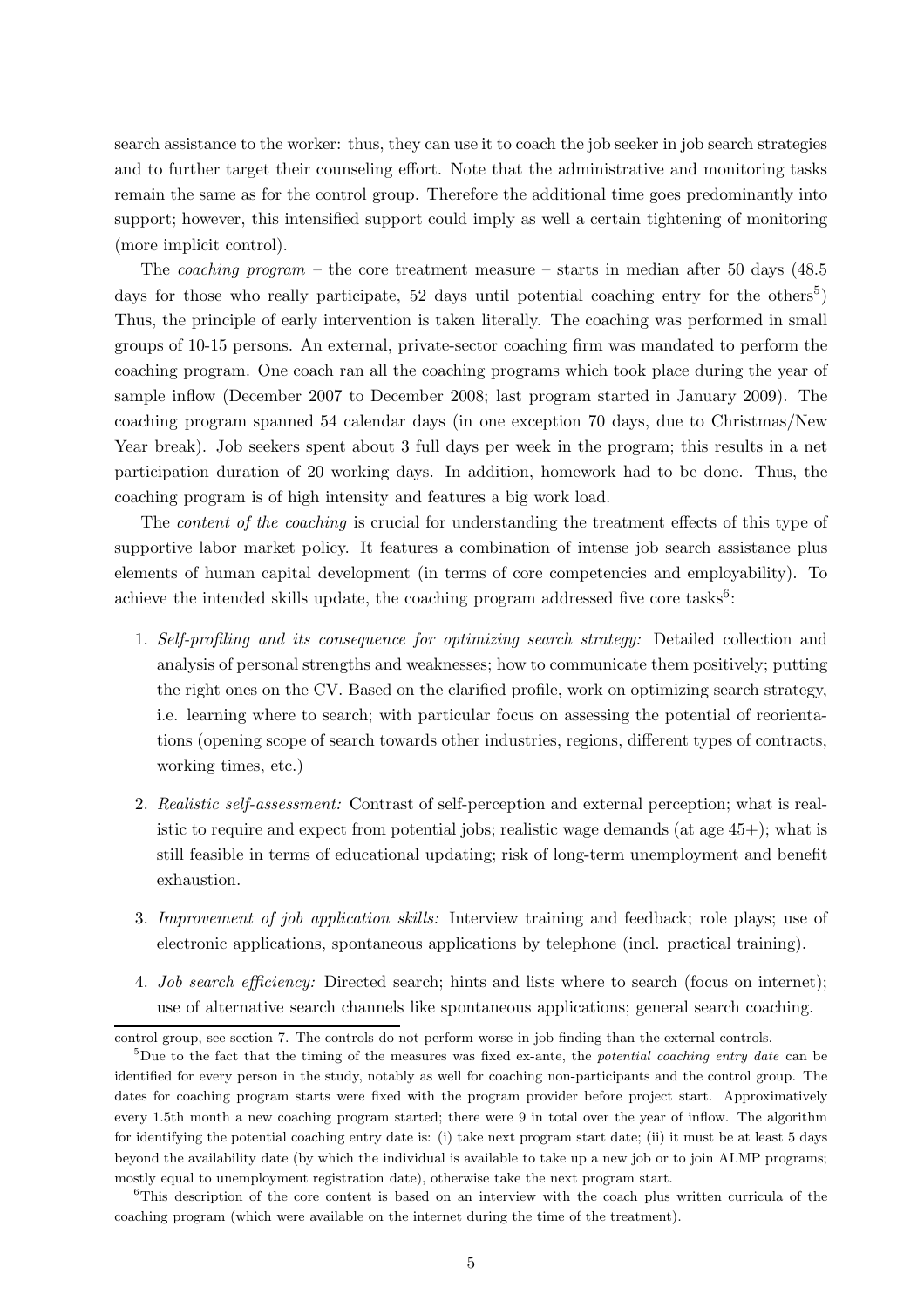5. Self-marketing: Learn how to sell oneself (incl. practical training); motivation to do more self-marketing.

The control group followed the 'status quo', i.e. the normal procedures and standard programs. This means in particular that the control individuals met up with the caseworkers only monthly. They took up ALMP programs substantially later since the status quo does not feature an early intervention strategy. A typical ALMP trajectory in the control group starts with participating in a short job search assistance sequence of 3 to 7 working days, roughly after 3 to 4 months of unemployment. Thus, this short program is normally the only ALMP activity in the control group that takes place during the period of intense intervention in the treatment group (first 4 months). After the four months (end of treatment) both groups follow status quo procedures (monthly meetings and further ALMPs, dependent on individual needs). It is important to note that the individuals of the control group had no possibility to enter the coaching program. This newly designed program was exclusively assigned to the treatment group.

#### 2.1.2 Implementation & Background

This field experiment was performed in two PES agencies in north-western Switzerland. The sample population of the experiment consists of job seekers aged 45 to 61.5<sup>7</sup>. The participants entered registered unemployment in the two PES between December 2007 and December 2008 and met the necessary eligibility conditions.

**Random assignment** The participants were *randomly assigned to treatment and control group* at time  $t_0$ , i.e. at registration before the first meeting with the caseworker. The assignment procedure, run separately for each of the two PES, consisted in three steps: First, the complete inflow of the respective PES was filtered with respect to the *eligibility conditions:* Age  $45+$ , employability level medium or low, either full-time or part-time unemployed above 50%, enough language skills to follow the coaching, no top management and no job seekers who have found a longer-term temporary subsidized job (longer than a couple of days). Second, the eligible individuals were *randomly assigned* to the treatment group (60%) and the control group  $(40\%)^8$ , by means of a randomized list (by PES)<sup>9</sup>. As a third step, the remaining individuals were assigned to the caseworker pool. 16 caseworkers were involved in the project, whereby 10 bore the main load of cases. The *assignment mechanism* follows a fixed rule: assignment by occupation. It is therefore exogenous to the treatment. It is important to mention that, due this mechanism, caseworkers were automatically assigned cases in the treatment and the control group. Thus, randomization holds also within caseworker cells. Note, moreover, that caseworker fixed effects will be taken into account in the estimations.

The upper age limit was chosen at age 61.5 in order to avoid the special case of direct passage into statutory retirement: individuals above this age have the right to collect 640 benefit days which corresponds to a calendar duration of about 2.5 years; this is enough to switch over to the pension system at (early) retirement age 64.

<sup>8</sup> In the first quarter of 2007, the random assignment ratio was 50%–50%. As a consequence of good economic conditions, inflow was lower than expected. We therefore decided to switch to a 60%–40% assignment rule. This explains why the treatment-control ratio reported in the descriptive analysis in section 3.3 is in-between the two rules. Note that this switch has no impact on the quality of randomization.

<sup>9</sup>The list, generated by the researcher, consists of a simple randomized sequence of "treated" and "control" labels. The head of PES added the eligible individuals in order of inflow (registration date) to that list.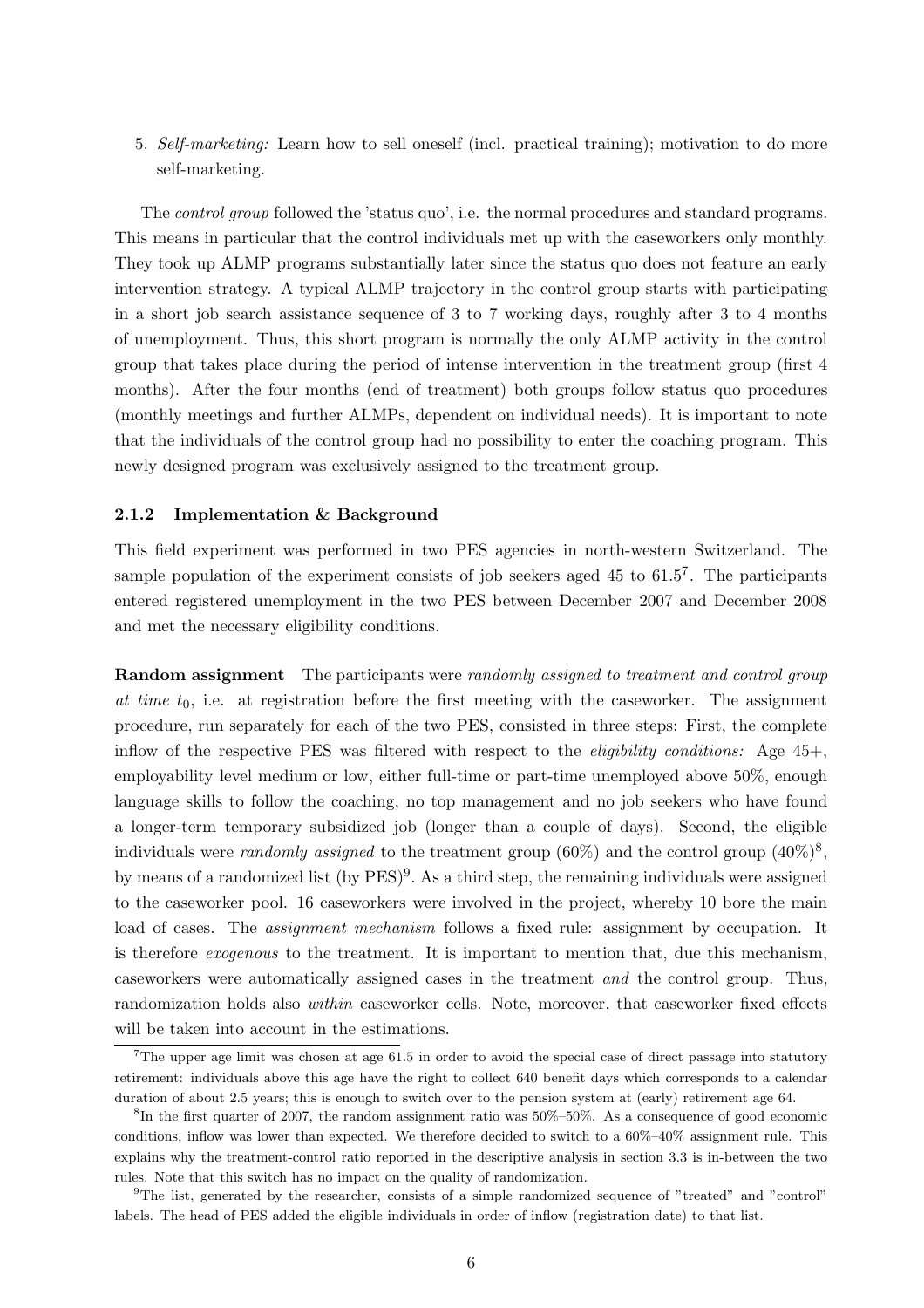Information It is important to know which *information* was available for the treatment and control group at time  $t_0$ . In their first meeting with the caseworker, the job seekers of both groups were informed in written form that they participate in a project of "quality control" (of PES procedures and advisory). This was necessary since both groups had to fill in repeated surveys over the duration of their unemployment spell (see section 3.1). However, the caseworkers were not allowed to use the terms 'long-term unemployment (risk group)' and 'randomization'. The former was to avoid stigmatization biases, the latter to prevent discussions which could potentially increase the risk of non-compliance.

Economic conditions The participating PES belong to a quite urbanized region in the agglomeration of Zurich (about 45 minutes of commuting distance to the center of the city). Thus, they are part of the biggest and economically most productive local labor market in Switzerland (population: 3.7 million). Therefore, given the relative size of the experiment compared to the size of the labor market, general equilibrium effects of the experimental intervention can be excluded. The unemployment rate in this area for the sample age group and inflow window amounted to 2.2%.

Institutional background The Swiss UI system is a typical representative of an OECD unemployment insurance system. Its structural features and labor market policy design are therefore highly comparable to most other OECD systems (see, e.g., OECD Employment Outlooks). The standard maximum duration of unemployment benefits in the Swiss UI system is 1.5 years (400 benefit days) for individuals who meet the eligibility requirements. It is increased by another half a year (120 benefit days) at the age threshold of 55. The replacement ratio varies between 70 and 80%, depending on income.

It is important to note that all the assignments to ALMP programs and the meeting appointments are compulsory for job seekers<sup>10</sup>. Thus, participation in the treatments of the experiment is compulsory as well. If job seekers do not comply to these rules, they risk to be sanctioned (as well if they refuse suitable job offers or do not provide the amount of applications demanded by the caseworker). Sanctioning is comparably frequent in Switzerland (about every sixth job seeker is sanctioned) and implies benefit reductions of 100% during 1-60 days (mostly 5-10 days), for details see Arni et al. (2013). This strict sanctioning regime results in high compliance with the rules. This is the case for the experiment too, see section 3.3 for details. Still, non-compliance by the treated job seeker in terms of intentionally avoiding the coaching program can not be fully excluded. However, as the non-compliance analysis in section 3.3 shows, intentional non-compliance could only be observed in a negligibly small number of cases.

More details on institutional and economic conditions are provided in Appendix A.

#### 2.2 Outcomes & Channels

This section provides an overview on the outcomes and behavioral channels that are observed by the available data and puts them in a conceptual context. We take a basic standard job search model (see, e.g., Mortensen 1986, Van den Berg 1990) as a starting point to consider hypotheses of potential behavioral mechanisms of supportive labor market policy. To support the discussion,

 $10$ During ALMPs all the standard duties (job search effort, meetings at PES) and rights (benefits) remain.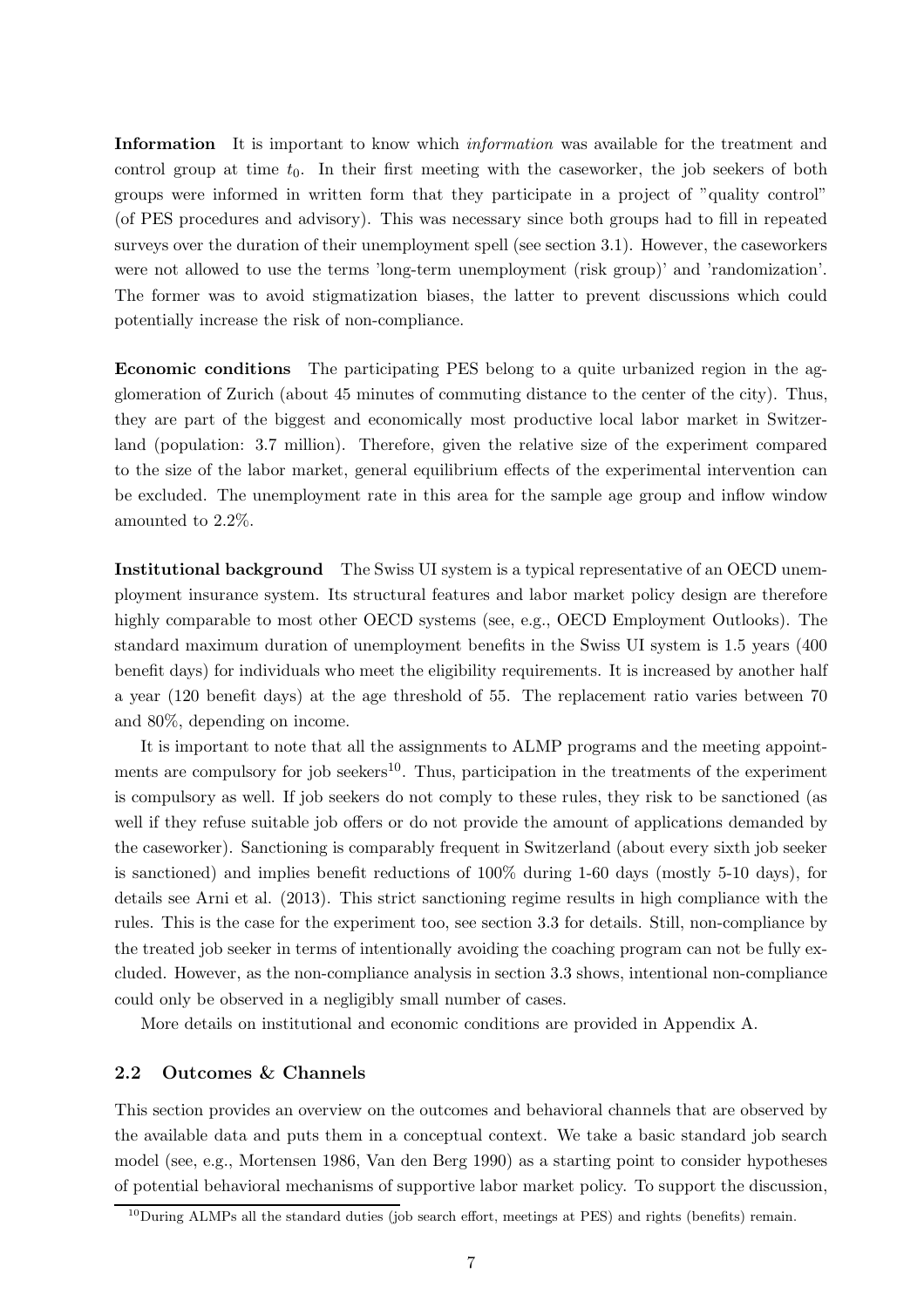the core equation of (one version of) such a stylized model with endogenous search is reproduced here. The value of staying unemployed,  $V_t^u$ , is represented as follows:

$$
V_t^u = \rho V_{t+1}^u = \max_{s_t} \left[ u(b_t) - c(s_t) + \lambda(s_t) \int_{r_t}^{\infty} \left( \frac{w}{\rho} - V_{t+1}^u \right) dF(w) \right]
$$

where the reservation wage  $r_t$  results from  $\int_{r_t}^{\infty}$ w  $\frac{w}{\rho}dF(w) = V_{t+1}^u$  in the optimum. The latter represents the value of finding employment in  $t+1$ ,  $b_t$  the unemployment benefits, and  $\lambda(\cdot)$  is the job offer arrival rate as a function of search behavior.

In this experiment, we consider one set of labor market outcomes and three sets of behavioral variables that will be used to measure the causal effects of coaching and counseling on outcomes and channels. In the following, the variables are first defined, then put into the context of existing literature and the framework above, and finally possible hypotheses are mentioned. Due to the novelty of the presented behavioral data, the brief discussion has explorative character.

Outcomes The key outcome variable is the probability to find a job within two years. The effects on unemployment duration (as a function of exits from UI in general) are considered as well. Thirdly, the persistence of found employment over 1.5 years after UI exit is analyzed, by means recurrence rates (probability to fall back into a UI spell). The considered coaching intervention can be seen as an intense form of job search assistance (JSA), combined with training of labor market skills (see last section). The comprehensive current meta-analysis of ALMP evaluations by Card et al.  $(2015)^{11}$  documents "relatively large" positive short term impacts of JSA, on average. Training programs show smaller impacts in the short run but larger effects in the medium and longer runs. Thus, this evidence suggests, as a hypothesis, that a successful coaching program positively affects unemployment exit and job finding. However, the effect size could be small, if the result by Card et al. (2015) that older workers tend to react less on ALMP applies here too.

When it comes to dynamics, we can distinguish anticipation and during-program effects, as well as different stages post-program. In terms of anticipation, the (small) literature finds evidence of threat effects of JSA with activation in some cases, the opposite has not been documented. Next, one could expect to see a "lock-in effect" (reduced UI exit rates) during the program – as commonly found in the literature. In which direction expected effects post-program – in particular on employment persistence after UI – may go is (theoretically) ambiguous: This depends on whether the coaching effect predominantly results in an increase of job match quality, or whether a possible reductive impact on reservation wage is more important.

In addition, we observe the individual *job interview rate* as a "pre-outcome". This is the number of job interviews that have been obtained based on the applications of the last month, divided by this number of applications. The job interview rate can be seen as an intermediary outcome in the sense that it represents success in the first two steps of the job finding process: arrival of a job offer plus passing the first stage of the matching procedure. There is, to my knowledge, no empirical literature yet on this outcome, as it is not observed in usual datasets.

Search Behavior Search activity is measured in two dimensions: as quantitative search effort and use of search channels. Search effort is measured as the number of applications that a

<sup>&</sup>lt;sup>11</sup>The analysis considers 207 current studies from around the world, and thus extends the work of Card et al. (2010). For earlier U.S. evidence see as well Meyer (1995).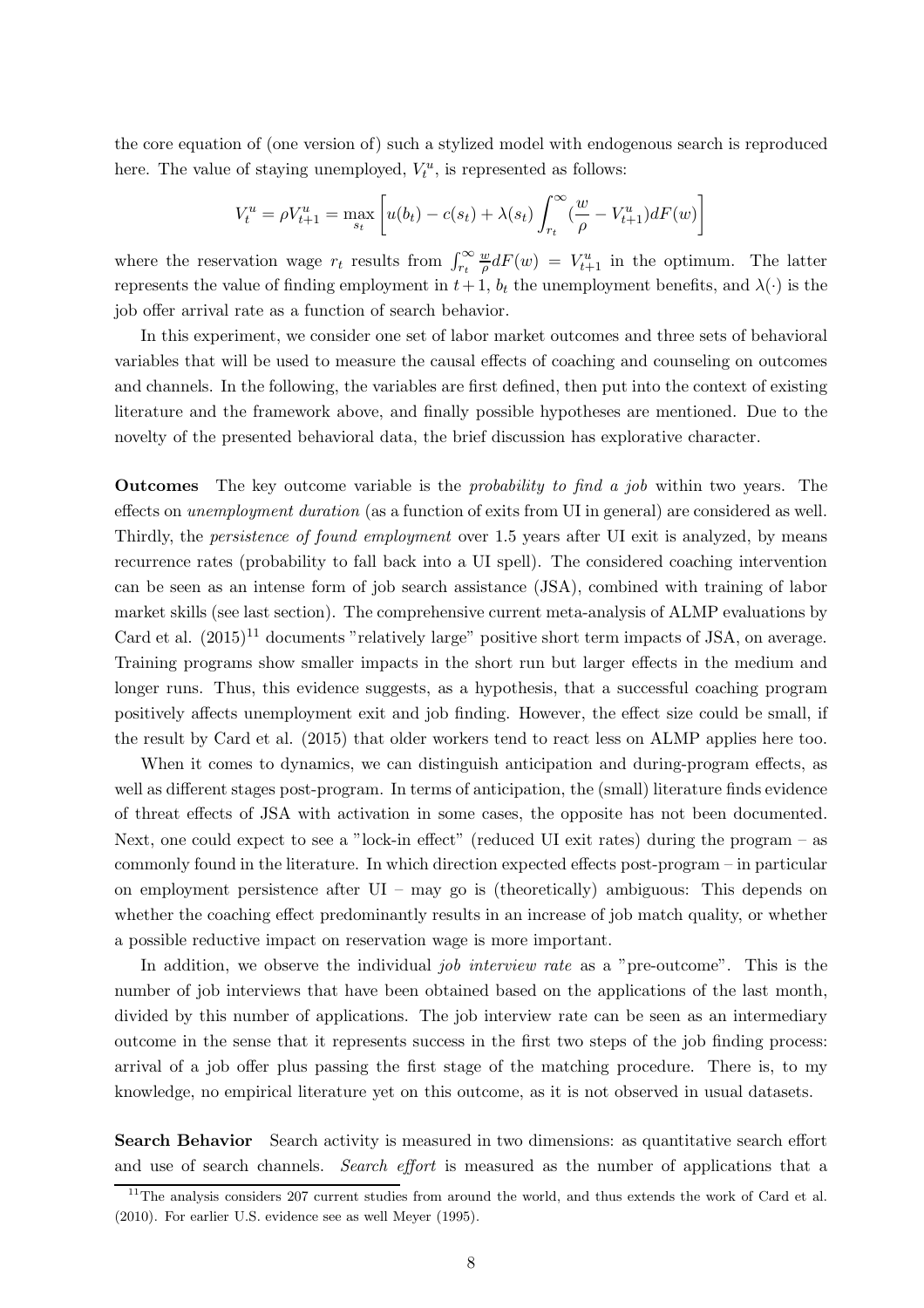job seekers sent out in the last four weeks. For each *search channel*, job seekers report their frequency of use within the same time span (see section 3.1 for details). To my knowledge, there is no direct empirical evidence so far on how JSA or coaching causally affects search activity. On one hand, coaching and counseling could motivate the individual to search more and to reduce moral hazard<sup>12</sup>. On the other hand, this type of advisory could support directed search; searching more specifically could reflect in lower quantitative effort<sup>13</sup>. By the same argument, the coaching program effect could result in either higher or lower frequency of search channel use. To accommodate several dimensions of search activity, the model above could be complemented by replacing search effort  $s_t$  by a search function  $s(e_t, \sigma_t^1, \sigma_t^2, ...)$  which features quantitative effort  $(e_t)$  as well as the frequencies of different channels  $(\sigma_t)$ . Holzer (1988) presents such a model and argues that channel choices should be related to their costs and expected productivities (as well as to nonwage income and wage offer distribution). Applied to a coaching intervention which is supposed to improve the effectiveness of search, this argument would suggest that one could expected an optimized use of the search channel mix (i.e. stronger weighting of the more productive and less costly ones) as a treatment effect.

Reservation wage is measured by the common survey question which asks for the minimum amount of wage that the job seeker requires to accept a job offer. Coaching could affect the reservation wage in at least three ways. First, it could be seen as an additional cost of unemployment which reduces  $V_{t+1}^u$  and therefore  $r_t$ . Second, it could impact positively on the individual's human capital (by improving labor market skills) and thus increase reservation wage. A third channel how coaching could affect reservation wage is via its potential correlation with the job seeker's wage expectation. In a recent study Krueger/Mueller (2014) find that reported reservations wages start out "too high" as compared to a calibrated job search model; they presume this to be related to a misjudge of wage prospects. Thus, if the coaching "shock" affects wage beliefs, this could translate in a change of  $r_t$ . In total, no unambiguous hypothesis on the direction of the reservation wage effect of the coaching treatment can be derived. We will be able, however, to distinguish to some degree the arguments above by data and dynamic analysis.

Beliefs The available data allows for the distinction of two types of beliefs: expectations on job chances and on wages (salaries). Beliefs on job chances are measured by asking the job seekers to indicate how many job interviews they expect based on the applications they sent out in the last month. To assess the bias of this belief, the expected interviews are compared to the realized job interviews. Wage beliefs are captured by a simple scale question whether the expected wage in the next job is higher, lower or similar. Some of the few existing contributions on beliefs on job chances (Spinnewijn 2015, Falk et al. 2006) introduce the bias in beliefs by replacing the true job finding probability by a perceived one.

Given the available data and the nature of the job search process, it is useful to decompose the channels of beliefs: On one hand, job seekers may be biased in what they expect concerning

 $12$ Krueger, Mueller (2012) conjecture – based on their finding that the job seeker's subjective well-being is lower in times of job search – that "job search assistance programs may be successful because they help people overcome the inhibition to search for a new job associated with the unpleasantness of the endeavor."

 $13$ Note that the assumption of a positive monotonic relation between search effort and job offer arrival, as common in theory, is not systematically supported by the scarce evidence. Krueger/Mueller (2011) find that the amount of search time does "not bear a straightforward relationship with the likelihood of receiving a job offer (...)".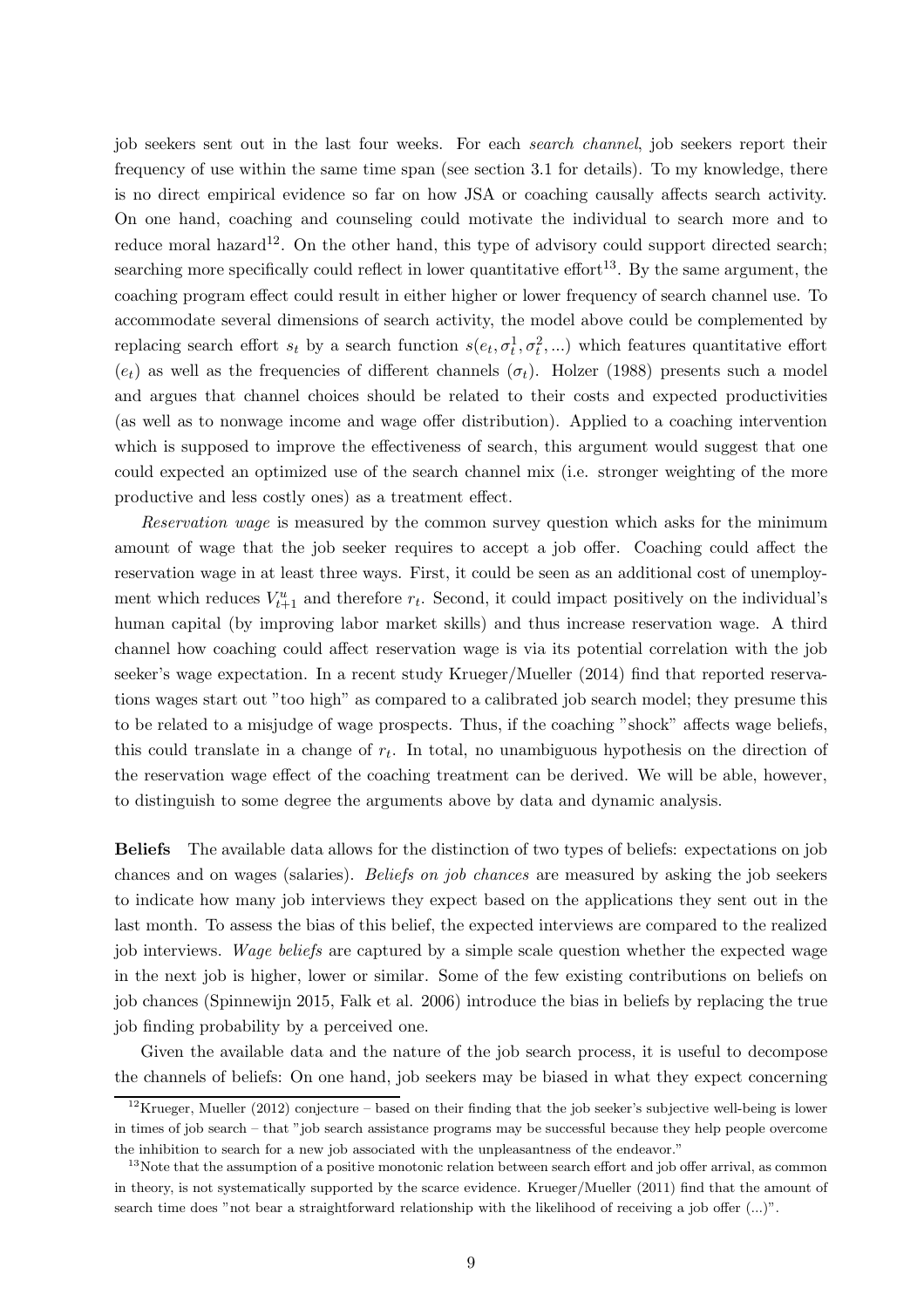job offer arrival, i.e. act on  $\tilde{\lambda}(\cdot)$  rather than  $\lambda(\cdot)$ . This bias could be proxied by our beliefs on job chances measure. On the other hand, there may be missing information or misperception on the wages offered to the job seeker, i.e.  $F(w)$  is replaced by  $\tilde{F}(w)$  (following e.g. Burdett et al. 1988). The relatively crude available measure of wage beliefs does not allow a quantitative assessment of the potential bias in wage expectations. But it will be possible to estimate the effect of the coaching treatment on the probability that individuals expect a wage increase and to compare this with the pre-vs.-post-unemployment wage difference. Consistent with evidence in Spinnewijn (2015), we find that job seekers are, on average, too optimistic when it comes to beliefs on job chances, see section 3.2. Based on this observation, the key question of interest will be whether coaching affects the over-estimation in beliefs. There is no causal evidence on this question so far.

Non-Cognitive Skills A third group of variables which is usually ignored in the job search literature are relevant aspects of personality<sup>14</sup>, often subsumed by the notion of non-cognitive skills. In this experiment, three aspects of such personality factors are addressed: performancemotivation, self-confidence and self-control (which is a facet of conscientiousness, see Almlund et al. 2011). They are proxied by straightforward scale variables. First, self-declared performancemotivation is measured by the question how motivated the job seeker is to search for jobs. Some lab and survey evidence documents a positive relation between motivation and the performance in cognitive tests (e.g. Borghans et al. 2008) or the later labor market outcomes (Duncan/Duniphon 1998). Second, the job seeker's *self-confidence* is assessed by the case-worker. Different economic models show that self-confidence can improve performance (Compte/Postlewaite 2004) and therefore strategies of self-esteem maintenance – i.e. maintaining high self-confidence by self-deception or positive thinking – may be beneficial (Benabou/Tirole 2002). Third, the case-worker evaluates as well the job-seeker's reliability, an expression of self-control. In particular in education research broad evidence confirms the positive relation between self-discipline and academic achievements (e.g. Heckman/Rubinstein 2001, Duckworth et al., 2005).

Overall, it is thus plausible to hypothesize that the coaching intervention could yield positive causal effects on the presented three aspects of non-cognitive skills. Through which mechanisms could these operate? Whereas motivation  $(\mu_t)$  probably acts via enhancing search productivity, it is more plausible for the cases of self-confidence  $(\gamma_t)$  and reliability  $(\phi_t)$  to think of them as direct success factors in the acquisition of job offers and job interviews. This means that the former would enter the framework by extending the search function, i.e.  $s(\cdot, \mu_t)$ , whereas the latter two would complement the specification of the job offer arrival rate, i.e.  $\lambda(\cdot, \gamma_t, \phi_t)$ .

## 3 Data & Descriptive Evidence

In the following, we first present the data sources. The second part discusses descriptive evidence on behavioral channels and outcomes. Finally, we assess whether random assignment worked.

 $14$ One of the few empirical exceptions is Caliendo et al. (2015) who analyze the relation between locus of control and search behavior. Their main finding is that individuals with an internal locus of control search more. The paper is silent, however, on how this translates into job finding.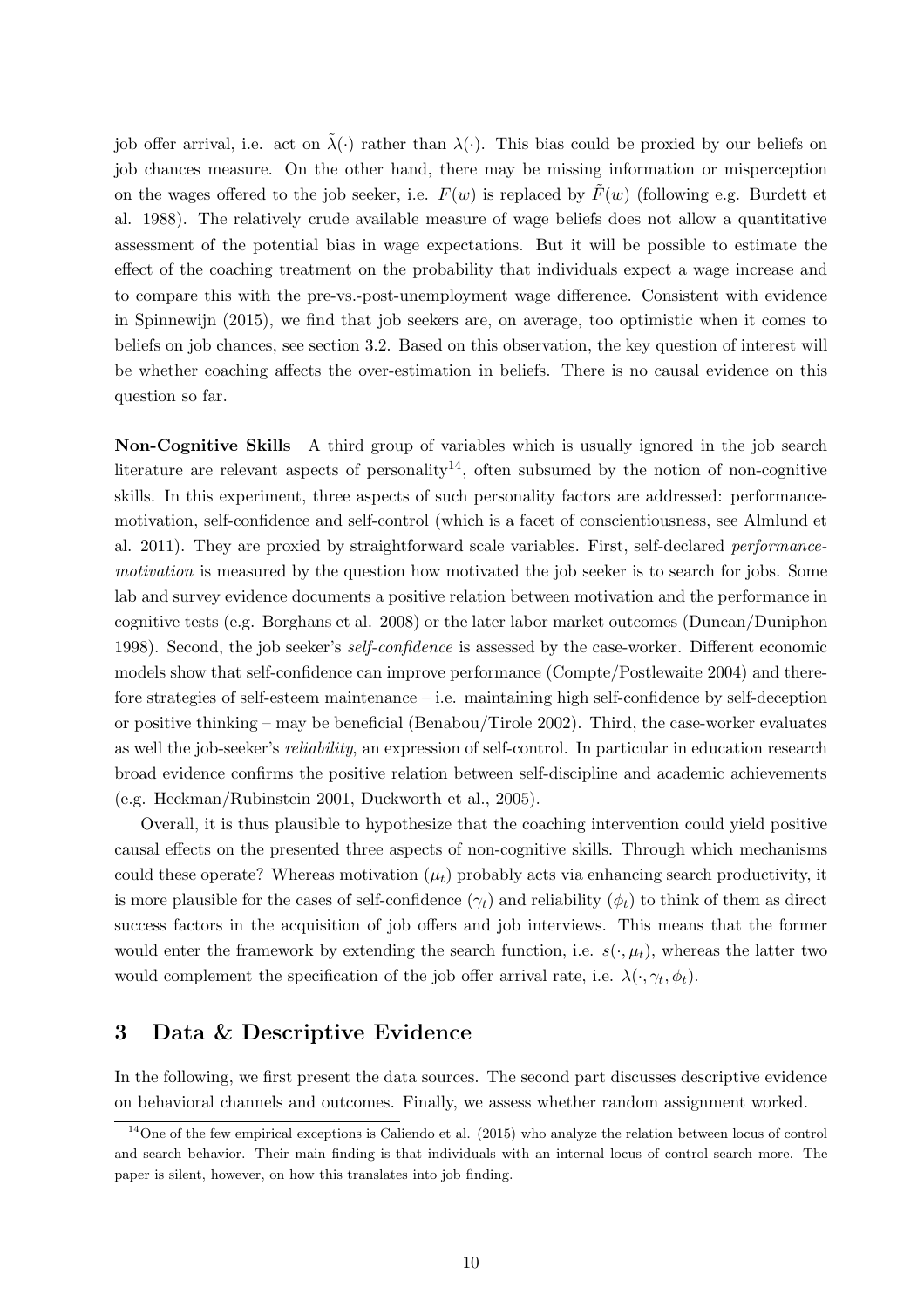#### 3.1 Data Sources

The analysis of this field experiment is based on a unique combination of detailed administrative records of the unemployment insurance (UI) and a series of repeated surveys which cover the behavioral dynamics unobserved by common UI registers.

Register Data Detailed data from the Swiss UI records provide information on the timing of relevant events within the individual unemployment spell in daily precision: dates of entry, exit, participation in labor market programs etc. The register data include a rich set of observable characteristics like usual socio-demographics, education and occupation as well as past unemployment histories up to three years before UI entry. The tables on covariate balancing in section 4 (Table 1) and on the aggregate effect on unemployment duration (Table 11) in the Appendix document the collection of used observables. The same register data source allows also the observation of potential unemployment recurrence up to 1.5 years after unemployment exit.

**Survey Data** Linked to the register information, repeated survey data have been collected for this field experiment – the LZAR data base (see Arni 2011 for details). After the counseling meetings, the caseworkers had to fill in an online tool which complemented the information of the register data base. Before the meetings, job seekers filled in repeated (paper) surveys as well. The surveys were explicitly designed to track neatly the behavioral reactions of the job seekers in different periods of the treatment.<sup>15</sup>

The timing of the repeated surveys is dynamically adapted to the treatment plan. Thus, surveying is more frequent in the period of intense treatment, i.e. the first four months. Specifically, the surveying rhythm is designed as follows: It starts with an entry survey at  $t_0$  before the first meeting with the caseworker, then subsequent surveys for job seekers and caseworkers follow after approximatively  $1/2/3/4/9/12$  months of unemployment and at exit. The job seeker exit survey is administered about three months after unemployment exit and includes as well questions on the salary and hours in the new job. The repeated surveys have been assigned to a timing structure relative to the treatment plan, using the exact date of each survey response. Following Figure 1, we distinguish five (potential<sup>16</sup>) treatment periods (plus exit information) to which the surveys are assigned: (i) The *start* survey contains the  $t_0$  information, collected before the first caseworker meeting; it is thus unaffected by treatment or dynamics. (ii) In the *anticipation* period,  $t_0$  to  $t_1$ , the survey closest to coaching entry  $(t_1)$  is used. (iii) In the *during coaching* period,  $t_1$  to  $t_2$ , the survey closest to coaching end  $(t_2)$  is used. (iv) In the *early post-coaching* period, i.e. the 90 days after coaching end  $(t_2 \text{ to } t_3)$ , the survey closest to the middle of the period (coaching end  $+45$ days) is used. Finally, (v) in the *later post-coaching* period, i.e. beyond 90 days after coaching end (after  $t_3$ ), the survey closest to 100 days after  $t_3$  is chosen.<sup>17</sup>

<sup>&</sup>lt;sup>15</sup>Beyond the measures that we will explore in the following, the surveys covered as well items like health state, appearance, quality of applications, language skills, willingness to mobility (assessed by the caseworker), life satisfaction and evaluation of the PES service (job seekers).

 $16$ For the control group, the same timing structure analog to treatment periods is constructed, see footnote 5.

<sup>&</sup>lt;sup>17</sup>Empirically, the timing of the assigned surveys by treatment periods turns out to be as follows (median reported): (ii) anticipation period: 14 days before start of (potential) coaching; (iii) during coaching: 23 days before end of coaching; (iv) early post-coaching (1 to 90 days): 7 days before middle of period; (v) later postcoaching (after 90 days): 5 days beyond the targeted 100 days after  $t_3$ .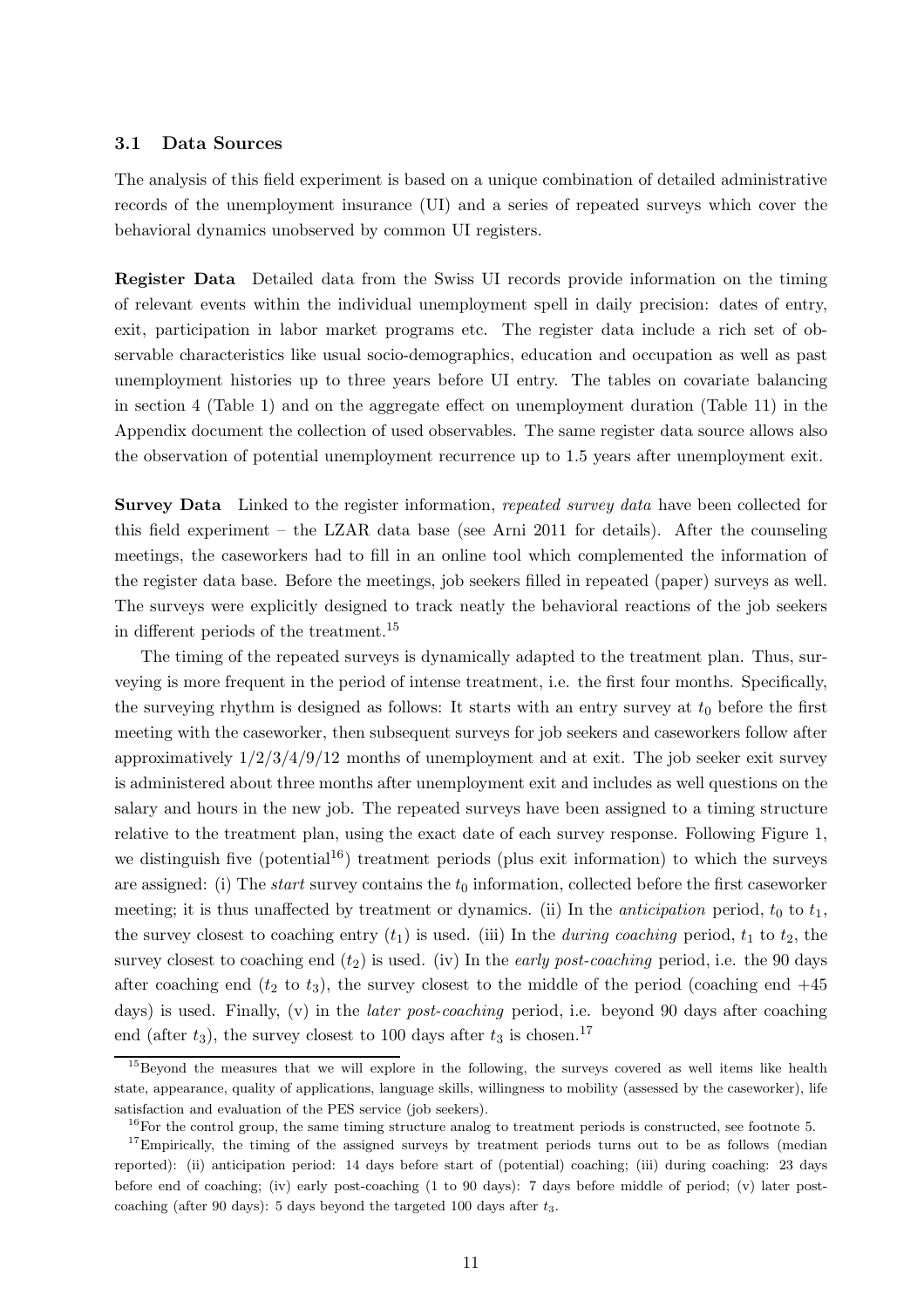The dynamic analyses by treatment period will always follow this schedule. The observed sample in the later treatment periods is naturally subject to dynamic selection – individuals gradually leave unemployment for a job (or non-employment). The issue of the balancing between treatment and control groups in later survey periods will be discussed in the context of the dynamic analysis in section 5.3.

#### 3.2 Descriptive Evidence on Behavior & Outcomes

#### 3.2.1 Outcomes: Unemployment Duration, Recurrence, Job Interview Rate

The sample of the experiment consists of 327 job seekers, 186 in the treatment group, 141 in the control group (sampling see section 2.1.2). The typical unemployment exit rate path of this population shows a similar shape as in most European countries. In an early stage, up to 4 or 5 months, the (monthly) exit rate rises quite sharply; here, it tops at 18%, see Figure 2, left panel A. Thus, a relevant subgroup of the population finds a new job quite quickly, within a few months. Thereafter, the exit hazard goes down remarkably and remains on a level of 6 to 12%. In the last months before benefit exhaustion (usually after about 18 months, beyond the x-scale of Figure 2) it typically rises again to levels comparable to the first peak. The median duration in the sample is 140 days, the mean duration 250 days.

#### [Figures 2 about here]

The *unemployment recurrence* or *employment exit* hazard is plotted in panel B of Figure 2. Post-unemployment durations for individuals who found employment are observed until the end of March 2010 (exogenous censoring date). Thus, the sample which is at risk of recurrence (234 individuals) is observed through 490 days in median;  $84\%$  are observed for at least one year,  $42\%$ for the full 1.5 years  $(540 \text{ days})^{18}$ . The unemployment recurrence rate ranges between 5 and 6 percent within the first eight months of post-unemployment. Then, it tapers off and reaches less than 2 percent after 1.5 years.

Finally, we consider the *job interview rate* as an early outcome indicator. It is defined as the number of realized job interviews per sent application (within the past month; based on the survey data, see section 3.1). At time  $t_0$ , the first meeting with the caseworker, we observe an average job interview rate of 11%. In the subsequent periods, the rate in the control group decreases to 8.5 to 10% with a standard deviation of 11 to 15 percentage points.

#### 3.2.2 Behavioral Channels

We now turn to discussing descriptive evidence on the measures for the behavioral channels that have been conceptually introduced in section 2.2. Step by step, we discuss now the survey measures on search behavior, beliefs and aspects of non-cognitive skills.

<sup>&</sup>lt;sup>18</sup>Note that the sample which is at risk of recurrence is defined as all individuals for whom at least 20 days of post-unemployment duration is observed and who took up employment after unemployment. These are, according to the UI register, all the direct job finders plus 6.4% of individuals who leave UI voluntarily with undeclared exit destination. Past analyses of the latter by means of social security data have shown that this small group usually takes up employment within a few months. Therefore it is sensible to include them into the at-risk population. To avoid the overweight of some long durations, the post-unemployment durations are (exogenously) censored at 540 days (1.5 years).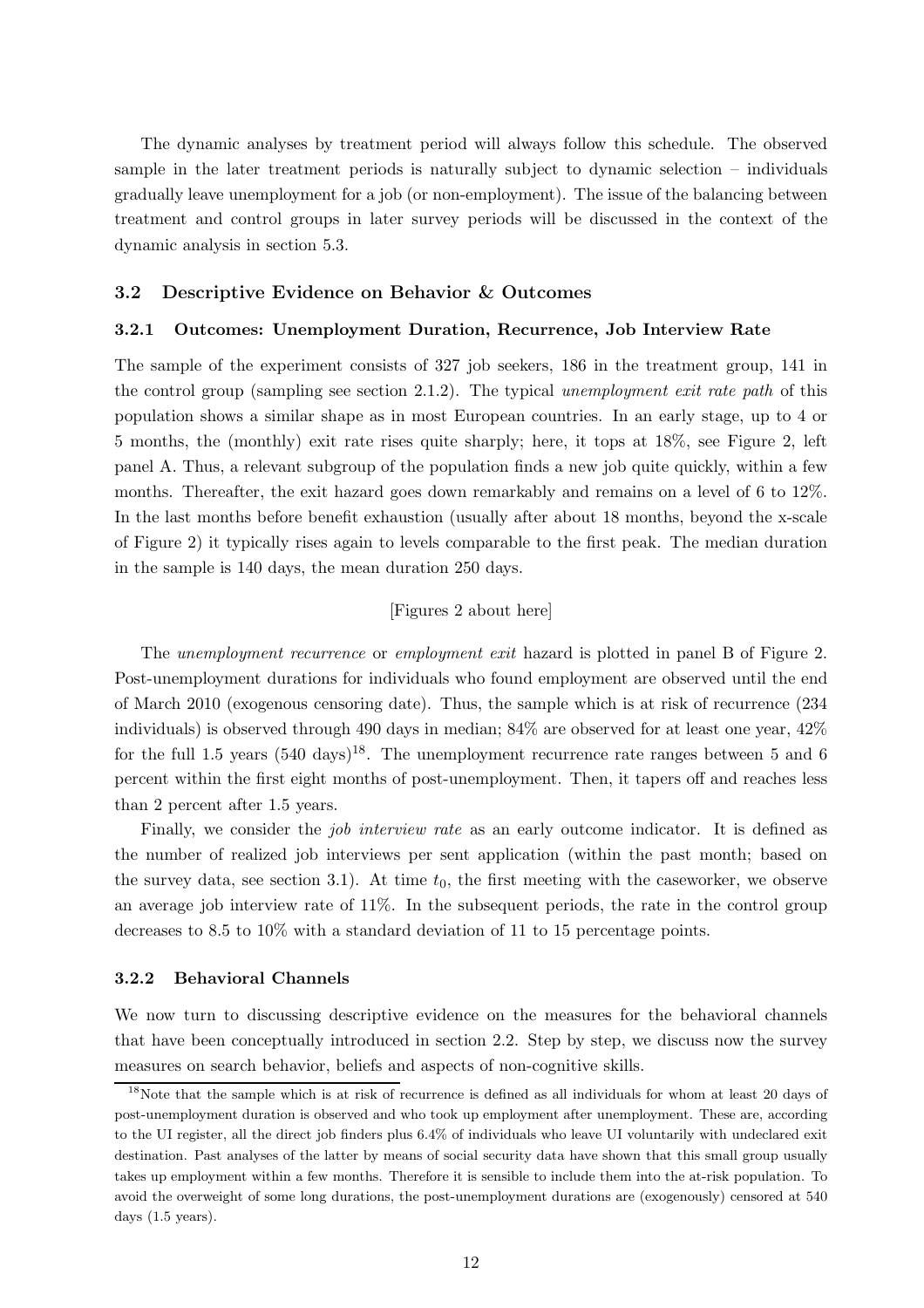Search Behavior A first core indicator of search behavior is job search effort. The repeated caseworker surveys ask for the number of applications the job seeker has sent out in the last four weeks. Note that the job seekers are required by law to report their application activity to the caseworker. Therefore, this information which is routinely protocolled by the caseworker should be of high reliability. On average over all treatment periods, job seekers in the control group send out 6.9 applications. Figure 3 shows the dynamics (and standard deviations) of the quantitative search behavior: after a lower start, the mean number of sent applications per month stabilizes around  $8.5^{19}$ . The standard deviation amounts to about 5.7.

The second dimension of search is the *search channel variety*. The job seekers were asked in every survey which specific job search channel they used and how often. The following 11 channels were proposed: newspapers; internet; private recruiters; PES-operated job offer database; job postings found in public spaces; network: strong ties (family, good friends); network: weak ties (colleagues at work, in sports and other associations, from hobbies, neighbors etc.); network: former colleagues from school and other education programs; spontaneous applications by mail; spontaneous applications by telephone; other. To create the measure of channel variety, all channels of the mentioned list which have been used at least "monthly or less often" were counted. On average over all treatment periods, 6.8 channels have been used by the control group. Figure 3 documents that channel variety increases over the unemployment spell.

#### [Figures 3 about here]

A third considered element of search behavior is search channel choice. Based on the same block of items as above<sup>20</sup>, I analyze for each of the channels its *frequency of use*. The frequency is measured on a 6-point-scale:  $3 =$  "daily",  $2.5 =$  "several times per week",  $2 =$  "weekly",  $1.5 =$ "several times per month",  $1 =$  "monthly or less often",  $0 =$  "never". The third panel of Figure 3 shows that the two formal channels (blue) newspapers and internet are clearly used most often – on average several times per week. Whereas newspaper use is flat over the spell, we observe some increase in the use of the internet. Among the informal channels (green), personal networks are used several times per month on average, with a decreasing tendency. The use of spontaneous applications, written and by telephone, is comparably volatile over the spell – this may indicate a "trail-and-error" strategy.

The fourth aspect of search behavior we observe is *search strategy changes*. The caseworker and the coach have been asked whether they agreed with the job seeker on changes in the scope of search<sup>21</sup>. Detailed analysis revealed that the vast majority, more than  $80\%$ , of these changes were extensions of the search scope, i.e. the new scope was used supplementary to the existing. On average, the probability of extending the scope of search amounts to 0.18 per period (no graph).

The second fundamental dimension of search behavior is reservation wages. They are surveyed by the classical question about the minimum (monthly gross) salary the job seekers still would

<sup>&</sup>lt;sup>19</sup>Note that the Swiss UI features a strict system of monitoring (and sanctions) which includes individual job search requirements that ask for a minimum number of applications per month (usually  $6 \text{ to } 10$ ).

 $^{20}$ In the frequency of use analysis, the channels 'PES-operated job offer database', 'job postings found in public spaces' and 'other' are omitted, due to low occurrence and few variations. Descriptives are available on request. Moreover, the three network options are merged into one channel.

<sup>&</sup>lt;sup>21</sup>Specifically, they could indicate whether there was a change in: industry; occupation; place of work; kind of employer searched for; workload per week; permanent vs temporary jobs; working hours & shifts. For each of the changes, they declared whether it was an extension or change or reduction of the scope of search.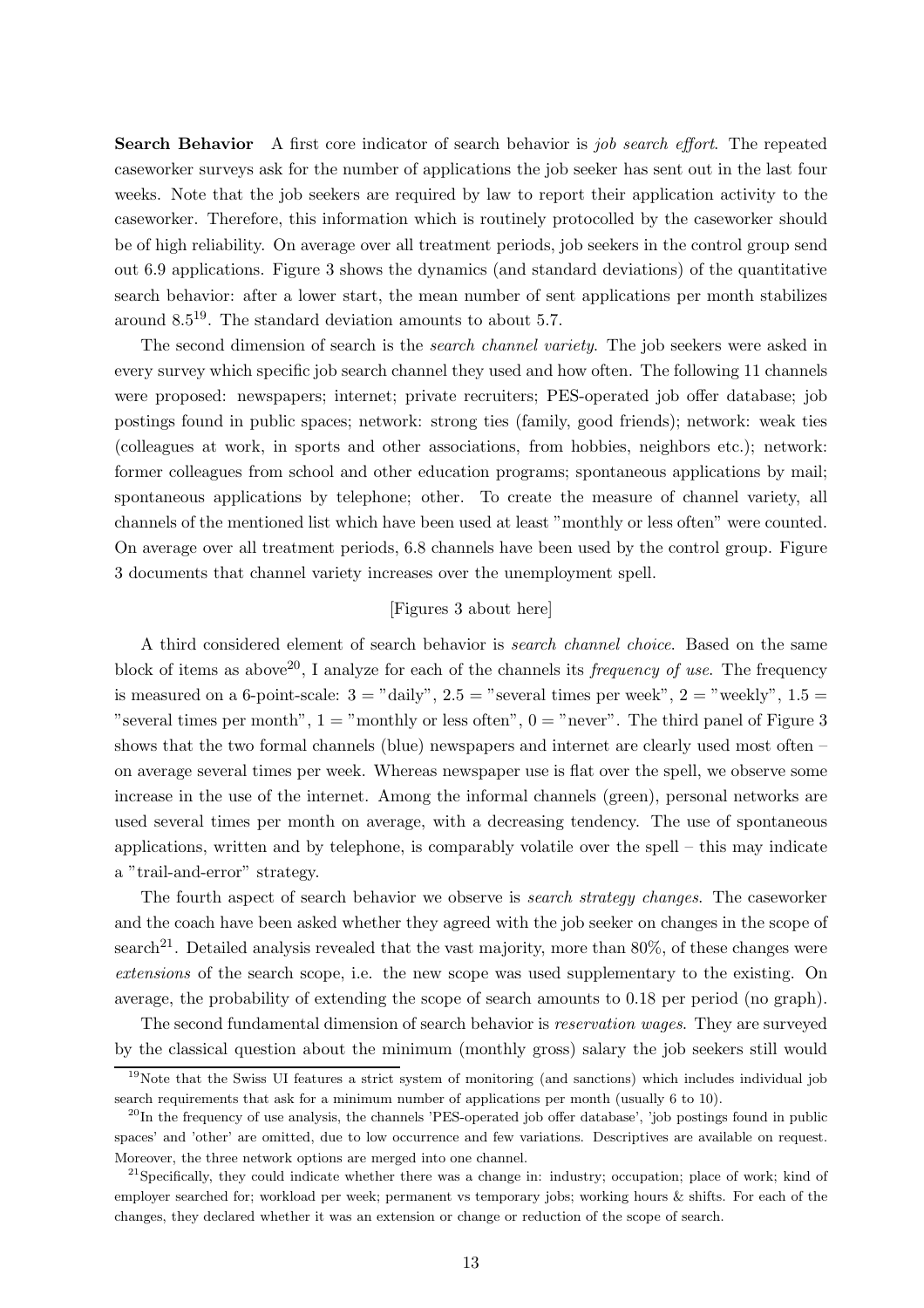accept. The caseworker asked the job seeker this reservation wage question and reported his/her answer<sup>22</sup>. We build two measures which are documented in Figure 3. First, the ratio of the reservation salary to the previous salary before unemployment. On average, this ratio amounts to 0.99 for the control group and is remarkably stable over the spell. The increasing standard deviation of about 0.3 is quite substantial. Note that a ratio above one is not forcefully irrational, it can be observed for a series of rational reasons: individuals are willing to work more hours to avoid salary loss; they expect salary growth compared to pre-unemployment; they declare to be indeed unwilling to work for less than their last salary; poor information about salary prospects on the market; or measurement error. The second measure which is analyzed is the level of the reservation salary. To give less weight to outliers, we consider the median level. It turns out to be 5500 CHF ( $p25: 4215, p75: 6900$ ) and as well quite stable over the spell<sup>23</sup>.

Beliefs The repeated surveys allow to construct two measures of beliefs related to labor market chances. On the one hand, we consider the beliefs about the chances to get job interviews, which are measured as follows: the difference between the interviews expected and the interviews realized, each based on the applications of the last month (and standardized by the number of sent applications). Thus, this yields the overestimation bias in expected interviews per application. Figure 3 declares that the control group individuals expect on average 0.23 job interviews more than they realize per application. Overestimation first increases and then decreases again over the spell. The second type of beliefs that is tracked by the surveys is wage expectations. The specific survey question asks about the expectation to earn more, the same or less (5-point-scale) than before unemployment. For a longer period over the unemployment spell, the job seekers expect to find a job that pays equally well (average scale value 2.9) than the last job. Beliefs turn out only to be remarkably lower in the last considered period. Overall, the descriptive analysis of these measures of beliefs confirm findings of the scarce empirical literature (Spinnewijn 2015) that, on average, individuals tend to be overconfident with respect to labor market prospects.

Non-cognitive Skills Three aspects related to personality are considered here: performancemotivation, self-confidence and self-control. As a first measure, we can analyze the motivation for job search which is surveyed on a 5-point-scale (very high/high/medium/low/very low), by a direct question to the job seeker. Figure 3 shows that more than  $40\%$  of the job seekers are initially "very highly" motivated. This proportion decreases substantially over the spell and reaches less than 26% in the last period. The average scale level decreases from 4.3 to 3.9. To avoid the assumption of a metric scale, we will use the first measure in the econometric analyses. The other two aspects, self-confidence and reliability (as an expression of self-control), are assessed by the caseworker, to avoid larger self-perception biases. Both are measured on a 4-point-scale (high/rather high/rather low/low degree). According to Figure 3, the proportion of job seekers with a high degree of observed self-confidence varies between 12 and 36%. The high volatility of self-confidence over the spell could express the job seeker's oscillation between positive and

 $22$ The intention behind this setup of reporting is to reduce the risk of unreliable answers. Given that the job seekers must communicate their reservation wage to the caseworker they cannot report any unrealistic number as the caseworker will question the plausibility and ask again.

<sup>&</sup>lt;sup>23</sup>The corresponding figures for the last salary are: median 5500 CHF, p25: 4200, p75: 7500 CHF. 1 CHF =  $1.007$  USD = 0.93 EUR.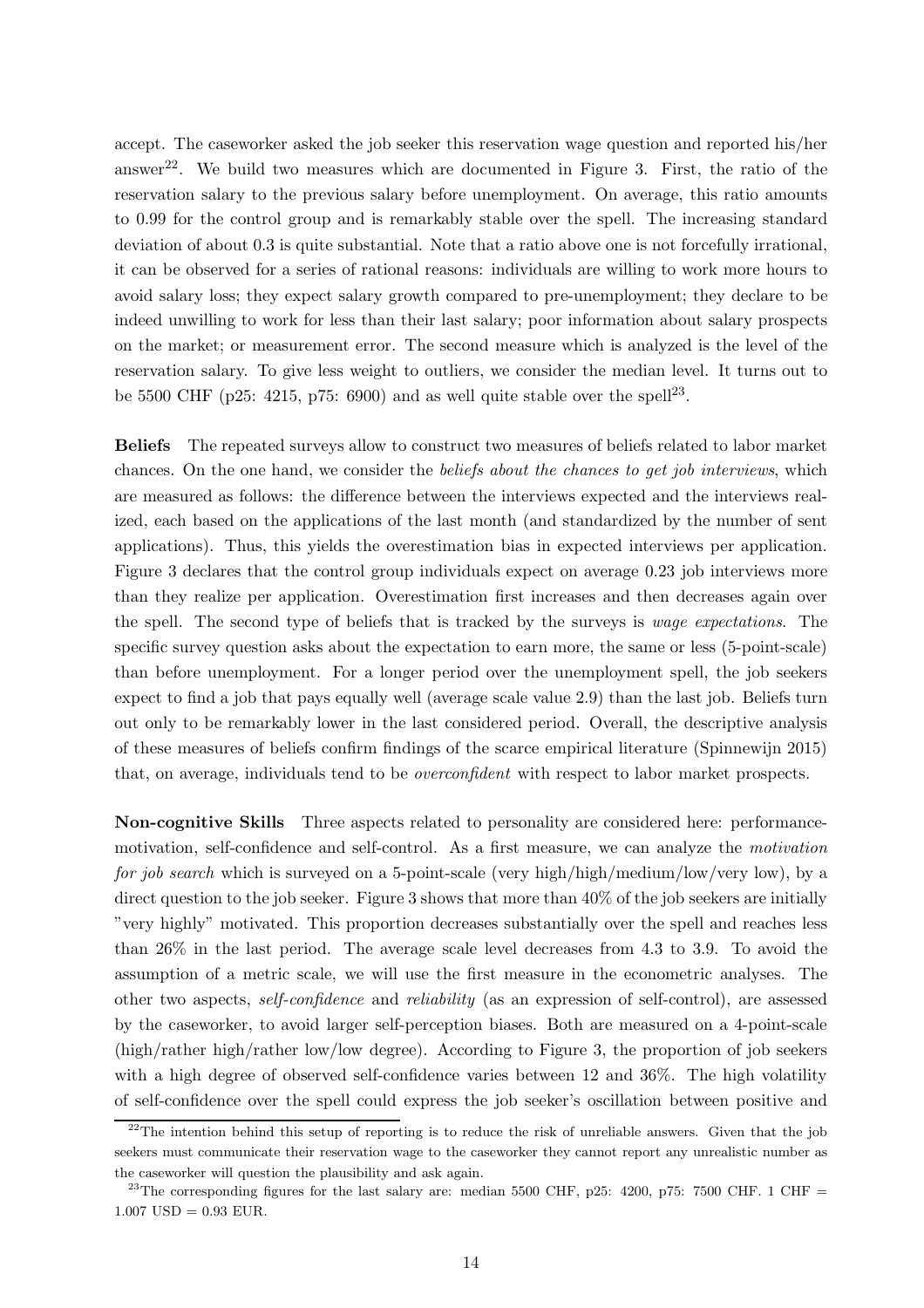negative signals from the labor market and the caseworker. The job seeker's reliability, on the other hand, shows upward tendency over the spell. The neat monitoring and monthly caseworker meetings may have a positive impact on the job seeker's self-discipline.

Note that the figures discussed here are descriptive, i.e. not conditioning on the fact that the composition of the remaining job seekers changes over the spell. This will be taken into account in the dynamic analysis later on. The descriptive analysis, however, reveals interesting insights in the baseline behavior of job seekers. Moreover, it demonstrates that these new measures seem to produce plausible empirical proxies for a uniquely broad collection of behavioral channels.

#### 3.3 Observables: Did the Randomization Work?

In this section, I compare observable characteristics of the treatment and control groups in order to assess if initial randomization worked and to characterize the experimental population. The sub-samples of job finders and of those who reported salaries are discussed as well.

The comparison of observable characteristics between treatment and control group, see Table 1, shows that randomization worked well. No significant group differences can be detected for this sample of 327 job seekers. The project eligibility criteria (see section 2.1.2) shape in particular three characteristics of the sample. First, the minimum language and skill requirements for coaching result in higher proportions of (semi-)skilled  $(95\%)^24$ ) and of Swiss job seekers  $(85\%)$ , compared to a random draw of job seekers. Second, the field experiment is focussed on individuals of middle (3) and low (4) employability, i.e. individuals categorized as relatively easy-to-place were excluded ex-ante from the experiment. Third, the age of the eligible job seekers is restricted to 45 to 62. The average age of the participants in the RCT is 52 years. 40% of the individuals in the sample are of age 45-49, 27.5% of age 50-54, 21.7% of age 55-59 and 10.7% of age 60-62<sup>25</sup>.

#### [Table 1 about here]

The median duration of unemployment history in the past three years is zero for both groups. 27.5% of the participants have a positive duration (median 113 days). 'Duration to availability' indicates the number of days until a job seekers becomes available for a new job or for ALMP. Usually, individuals are immediately available, the core reason for a delay is that the respective job seeker already registered at the UI during the cancelation period, a practice which is promoted by the UI authorities. A majority of 57% is available within 20 days.

Finally, to which degree did the randomization carry over to the sub-sample of job finders? The full sample of job finders (234, register data) will be used for the analysis of the treatment effect on post-unemployment job stability (recurrence rate). Further, the analysis of effects on salaries will be executed among those who responded to the exit survey (163 individuals). 69.7% of the job finders responded to the salary questions in the exit survey. This response rate is highly balanced between treatment and control group (70.0 vs. 69.1%). The two selective sub-samples are also well balanced in their characteristics. No significant differences in observables between treatment and control group are found, except from the proportion of married people in the salary

<sup>24</sup>Job seekers are categorized as semi-skilled or skilled as soon as they have any type of professional education.

 $25$ Note that none of the last group had the possibility to pass to retirement by means of UI, since their maximum potential benefit duration was not sufficient to reach statutory retirement age.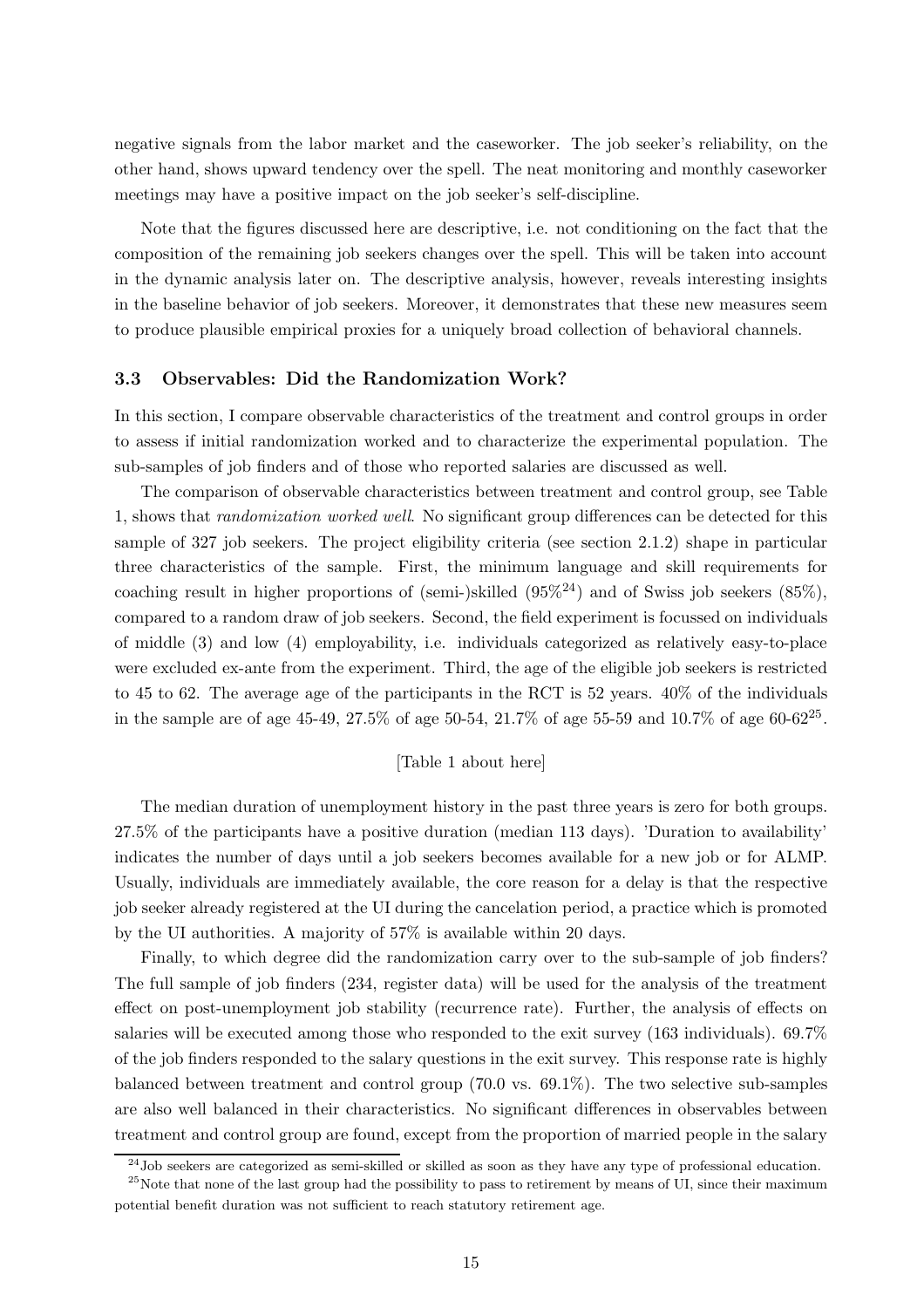sample (more among the treated). In total, there is thus no observable indication of a significant response bias. More robustness checks will be done at the end of the dynamic analysis.

## 4 Non-Parametric Results

What can be learned on the impacts of the field experiment without imposing any econometric structure? Given the successful randomization at  $t_0$ , causal statements on the net effect of the treatment plan as a whole can be inferred in a non-parametric manner  $-$  by comparing means and Kaplan-Meier survivors. Four main results arise from this analysis.

#### [Table 2 here]

The most important key finding is that the supportive ALMP treatment caused a *significantly* higher proportion of individuals who found a job – an increase by 9 percentage points. Whereas 63% of the control group (CG) left unemployment to a job, the proportion of treatment group (TG) individuals leaving for a job amounts to 72%, as Table 2 documents.

A more detailed look at the exit destinations in the register reveals interesting supplementary insights. The TG individuals left less often unemployment for non-employment (8.6% vs 13.5% in CG). Moreover, leaving for "unknown status after unemployment exit" is a bit more frequent in the TG (5.4% vs 3.5%). For several reasons it is most probable that a clear majority of these individuals, who left UI voluntarily, found a job too in the near future.<sup>26</sup> Therefore, it is useful to consider as well the joint figures on direct and "indirect" job finders: these amount to 77.4% in the TG versus 66.7% in the CG. For this measure, importance and significance of the TG-CG-difference is even higher.

How does the net dynamics of the job finding treatment effect look like? Figure 4 provides a non-parametric survivor analysis of the duration to job finding. It reports the proportion of individuals in the TG and CG who are still without a job; thus, the survivor analysis here defines only those cases as a positive transitions out of the initial status which end up in job finding. The dotted vertical lines indicate the median starting and ending of the (potential) coaching program<sup>27</sup>. The two curves of the survivor overlap over the course of the first 250 days of unemployment. Beyond, the survivors of treatment and control groups remarkably diverge, leading to a higher job finding proportion in the treatment group in the later stages of unemployment. Thus, this analysis shows that the tested supportive ALMP takes some time until it develops beneficial effects on job finding. That the positive treatment effect gradually develops over time, is also visible when considering the margin of long-term unemployment (after 1 year): we find a positive but not (yet) significant effect on the LTU rate of 4 percentage points, see Table 2.

#### [Figure 4 about here]

<sup>&</sup>lt;sup>26</sup>More than two thirds of these individuals renounced to services of the UI voluntarily, in order to avoid the hassle of the control requirements on job search, appointments etc.; the rest left the country to search for a job elsewhere. For a further empirical assessment, see also footnote 18.

 $^{27}$ In the upcoming analysis by treatment period I will use, of course, the exact timing by individual.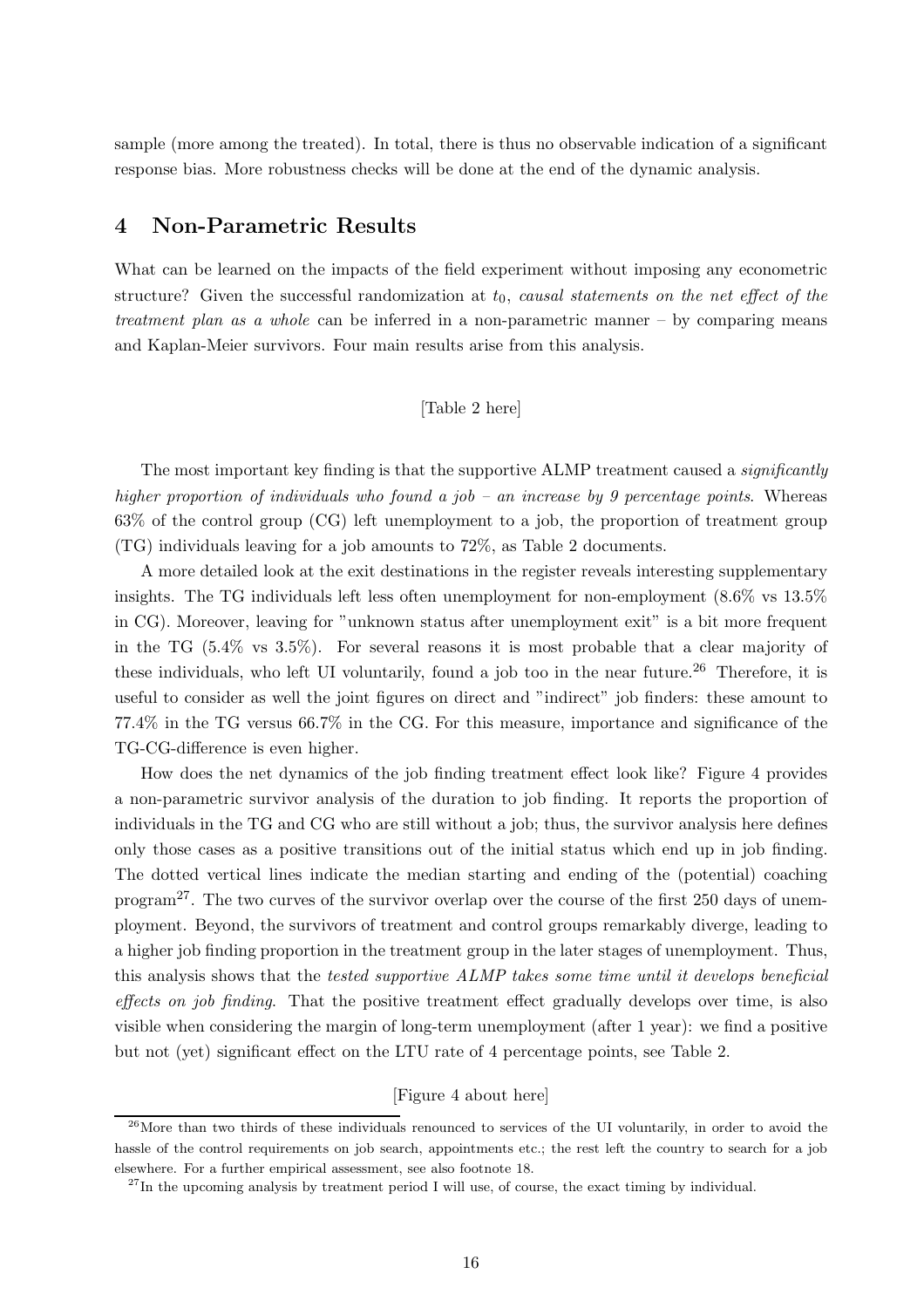How did the coaching treatment affect the individual unemployment durations? Have they been prolonged or not? – given the evidence on "lock-in" effects which are commonly observed for training-oriented ALMPs (Card et al. 2015). The non-parametric comparison of unemployment durations, as presented in Table 2, provides a clear answer as second key result: Individual unemployment duration has not been prolonged by the coaching and counseling treatment, there is no significant difference between the TG and CG durations, neither for the medians (139.5 vs 138 days) nor for the means  $(245.1 \text{ vs } 255.9 \text{ days})^{28}$ .

In the light of the existing ALMP evaluation evidence, the result of no prolongation of unemployment duration due to the new coaching ALMP can be rated positive. It seems that the lock-in effect (less search during the program) is not as dominant here – in spite of the fact that the new treatment implied high workload and time consumption in the first four months of unemployment. This finding could, however, also represent the net result of a reduced lock-in effect and an improvement of effectiveness in job finding after coaching. This can be tested by use of a duration model that distinguishes treatment periods, which will be done in section 6.1.

Next, consider job quality as a third key outcome. Does the additional job finding caused by the treatment possibly come at the cost of taking up lower quality employment? This question can only be causally answered without imposing structure if we assume that the sub-sample of job finders is still well balanced between TG and CG. The analysis of observables in the last section 3.3 suggests that this is the case. However, additional robustness checks, in particular as well on the potential importance of unobservables, will be instructive to assess this claim. This will be done within the dynamic analysis. The non-parametric results in Table 2 reveal that no significant difference between gross salaries can be detected among TG and CG. The same applies to declared working hours per week (pensum). In older working age, reestablishment on the labor market after unemployment often implies a wage loss. This is found here as well. On average, a significant pre-to-post-unemployment gross salary loss of 6% (341 CHF) is incurred. However, the loss is not significantly different between TG and CG.

How is job quality affected by the supportive ALMP in the longer run? In the context of this RCT, we can assess *employment stability* within a post-unemployment period of 1.5 years. Table 2 reports the comparison of *recurrence behavior*: Within the given period, 22.1% of the treated job finders recurred to unemployment, whereas the recurrence propensity in the control group amounts to 27.7%. Thus, we find a pretty substantial albeit statistically insignificant reduction in unemployment recurrence by the treatment.

The same evidence, but in a time-dynamic perspective, is reported Figure 5. The postunemployment survivor curve of the treatment group is located clearly above the one of the control group – treated individuals remain on average longer outside unemployment. 300 days after unemployment exit, about 83% of the job finders in the TG remain in employment, whereas the same rate in the CG amounts to about 74%. Note, again, that this result could be biased by the potential selectivity of the sub-sample of job finders. However, taking this into account by a semi-parametric dynamic model will indeed show, in section 6.4, that the treatment effect

<sup>&</sup>lt;sup>28</sup>Note that we censor very long unemployment durations to restrict the impact of outlier values, as is common practice in the literature. Durations are exogenously censored after 2 years (730 calendar days, approx. the maximal benefit duration for job seekers aged 55+), which affects 2.4% of the spells. A sensitivity check using the latest possible censoring date (march 31, 2010) shows that the treatment effect is not sensitive to this choice.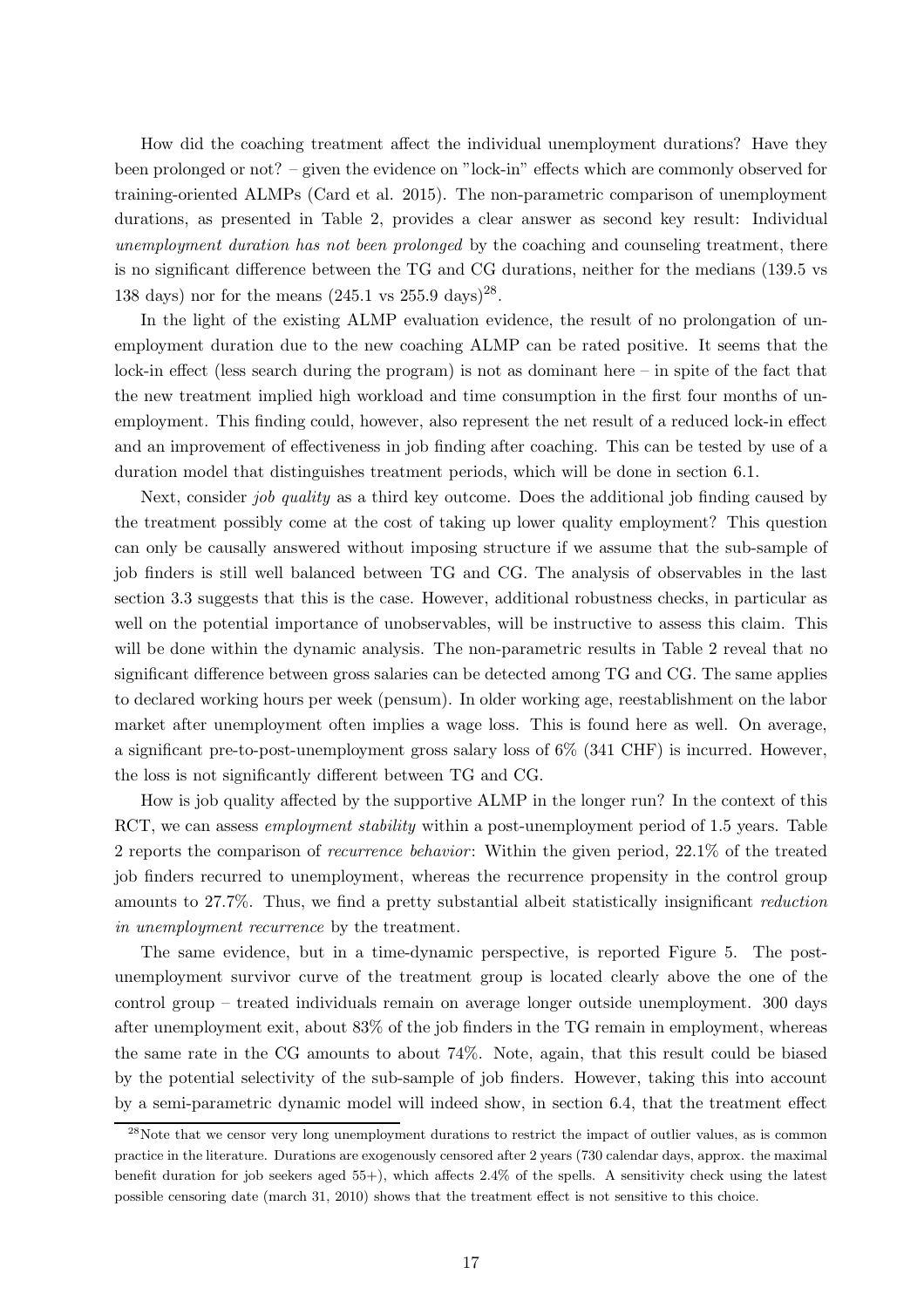on employment stability gets more distinct: the difference in the recurrence (hazard) rates in the post-unemployment period becomes significant. So, in conclusion we can state that the supportive ALMP exerted a positive effect on job quality: improved employment stability and no significant harm of the post-unemployment salary.

#### [Figure 5 about here]

As a fourth key outcome, we shed light on the effect of the coaching treatment on the job interview rate. For an aggregate assessment, this early outcome indicator has been averaged over the four treatment periods, as far as observed. 70% (229 individuals) have reported at least once their acquired job interviews – the potential selectivity of this sub-sample will be addressed in the robustness checks as well. The direct non-parametric comparison results in a significant increase in the job interview rate by .04 to .14. Thus, this analysis suggests that the counseling and coaching successfully increased the job offer arrival rate of the treated.

To wrap up, the four key results on the main outcomes of the new supportive ALMP can be summarized as follows: The RCT shows that the counseling and coaching program caused more treatment group individuals to find a job than in the control group. It took some time after the intense treatment period until the job finding effect materialized. As an early indicator, we find that the job interview rate has reacted positively on the treatment. Adopting the UI perspective, we find that individual unemployment durations have not been prolonged on average; this hints to a comparably less important lock-in effect in the counseling and coaching program. Job quality has been positively affected in terms of employment stability and, arguably, has not been harmed in terms of earnings.

## 5 Empirical Framework for Dynamic Analysis

These results above document the main final outcomes. However, we want to go a step further and open the behavioral blackbox: How did these causal effects of the supportive ALMP come about? To address this question, we need to *directly relate acts of the treatment plan with reactions* in behavior and with dynamic outcomes of the job search process. To gain such insights, we need to put more structure on the evaluation of labor market outcomes and behavioral channels. Therefore, I will develop and apply a series of dynamic treatment effects analyses in the following.

#### 5.1 Dynamic Treatment Effects on Unemployment Exit

To estimate the dynamic treatment effects on the key outcome – transitions from unemployment to jobs  $-1$  will apply the *timing-of-events approach* (following Abbring/van den Berg 2003) to the treatment plan. This approach provides at least three key advantages for learning more on the dynamics of the behavioral effects of the supportive ALMP: First, the identification of subtreatment-effects by use of the exact timing of the different treatment periods allows to further explain what really happened during the program. Which part of the treatment plan did contribute in which way to the observed net effect? Second, this duration model approach allows to take *duration dependence* and *dynamic selection* into account. The latter is particularly of importance when analyzing post-unemployment recurrence outcomes as they base on a sub-sample of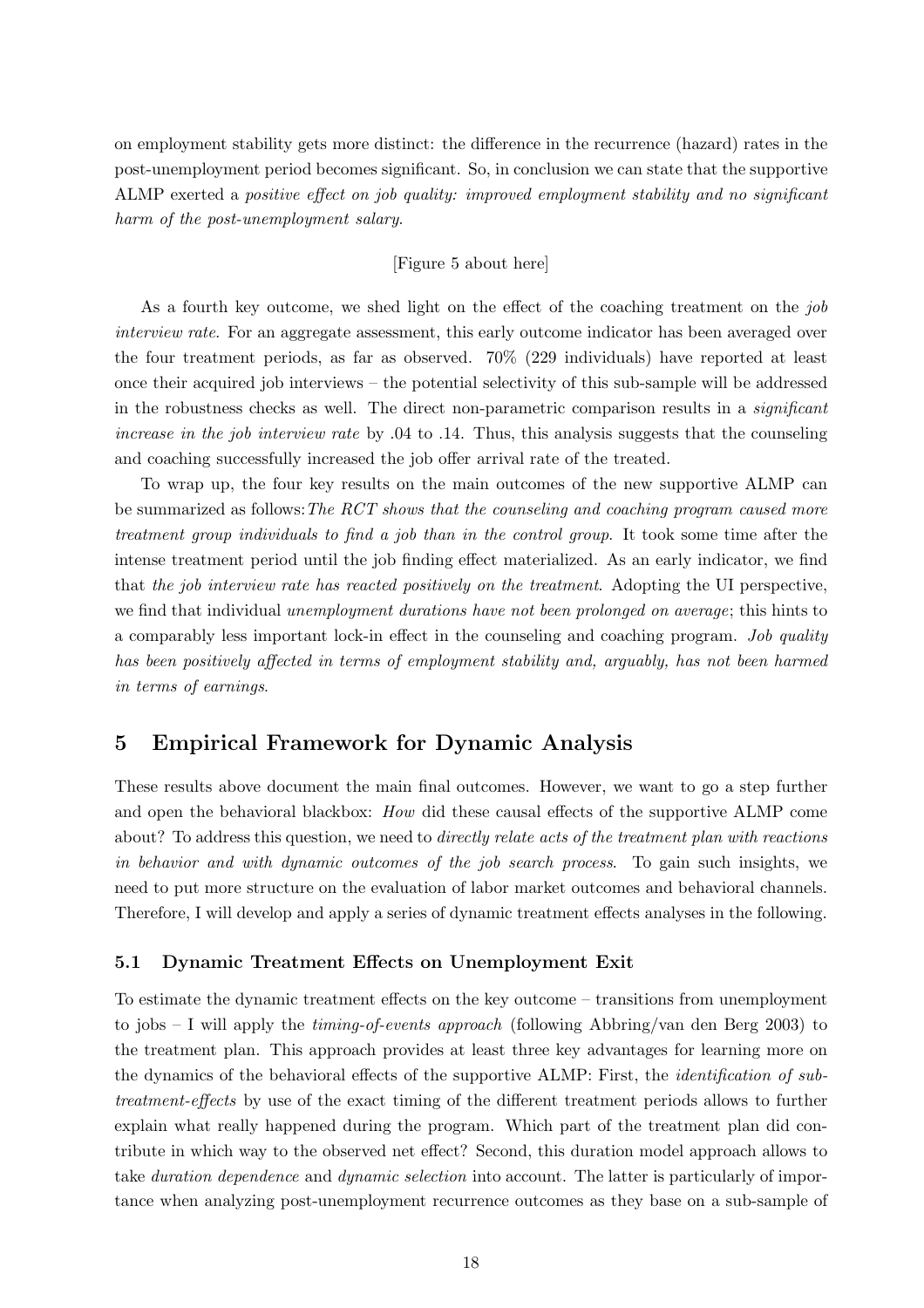job finders, which implies potential additional selectivity. Finally, this modeling approach allows to estimate and quantify the employment stability effect (in days of avoided future unemployment) within the same framework, which will be done in section 6.4.

#### 5.1.1 Duration Model with Subsequent Treatment Periods

The subsequent steps of the treatment plan are modeled using a duration framework. For convenience, Figure 1 is reproduced below, complemented by the period-specific treatment effects which we will model. As described earlier (section 2.1.1), intensified counseling starts at  $t_0$ , at  $t_1$ treated job seekers join the coaching which lasts until  $t_2$ .



Following the timing-of-events approach, with extension to an experimental setup with anticipation effect (Abbring et al. 2005), the proportional hazard (PH) model – later extended to a mixed PH model – is constructed as follows:

$$
\theta_u(t_u|x, M_j, C_k, D_i, v_u) = \lambda_u(t_u) \exp(x'\beta_u + \sum_{j=1}^6 \tau_j M_j + \sum_{k=1}^{11} \gamma C_k + \sum_i \delta_i D_i(t_u) + v_u) \tag{1}
$$

where  $\theta_u$  is the exit rate from unemployment to a job and  $t_u$  is the unemployment duration. x is a vector featuring individual characteristics, including the control for unemployment history in the past 3 years.  $M_i$  represents a series of time dummies which control, in 2-months-steps, for the specific time and business cycle conditions at inflow into the sample.  $C_k$  are caseworker fixed effects and  $v_u$  represents the unobserved heterogeneity component which will be discussed in section 5.3. The component  $\sum_i \delta_i D_i(t_u)$  contains the treatment effects of interest.

The duration dependence function  $\lambda_u(t_u)$  is designed as a piecewise-constant function

$$
\lambda_u(t_u) = exp(\sum_k (\lambda_{u,k} \cdot I_k(t_u))
$$
\n(2)

where  $k = 0, \ldots, 5$  time intervals are distinguished and  $I_k(t_u)$  represent time-varying dummy variables that are one in the respective intervals. Based on the descriptive hazard for the unemployment exit process (see Figure 2) I define the six time intervals as follows: 0-50/51-100/101- 150/151-250/251-350/351+ days. Unemployment durations are exogenously censored at March 31, 2010 (end of observation window), if necessary. Note that the analysis in this paper focuses on exits to job rather than on general unemployment exits. This is done in the light of the results found in section 4 that the new policy significantly increased job findings. Thus,  $\theta_u$  represents the individual job finding hazard<sup>29</sup>. Accordingly, the non-censoring indicator in this model is 1 for individuals who found a job.

 $^{29}$ Estimation results for the case of general unemployment exit are available on request. Section 4 reports exits to other destinations.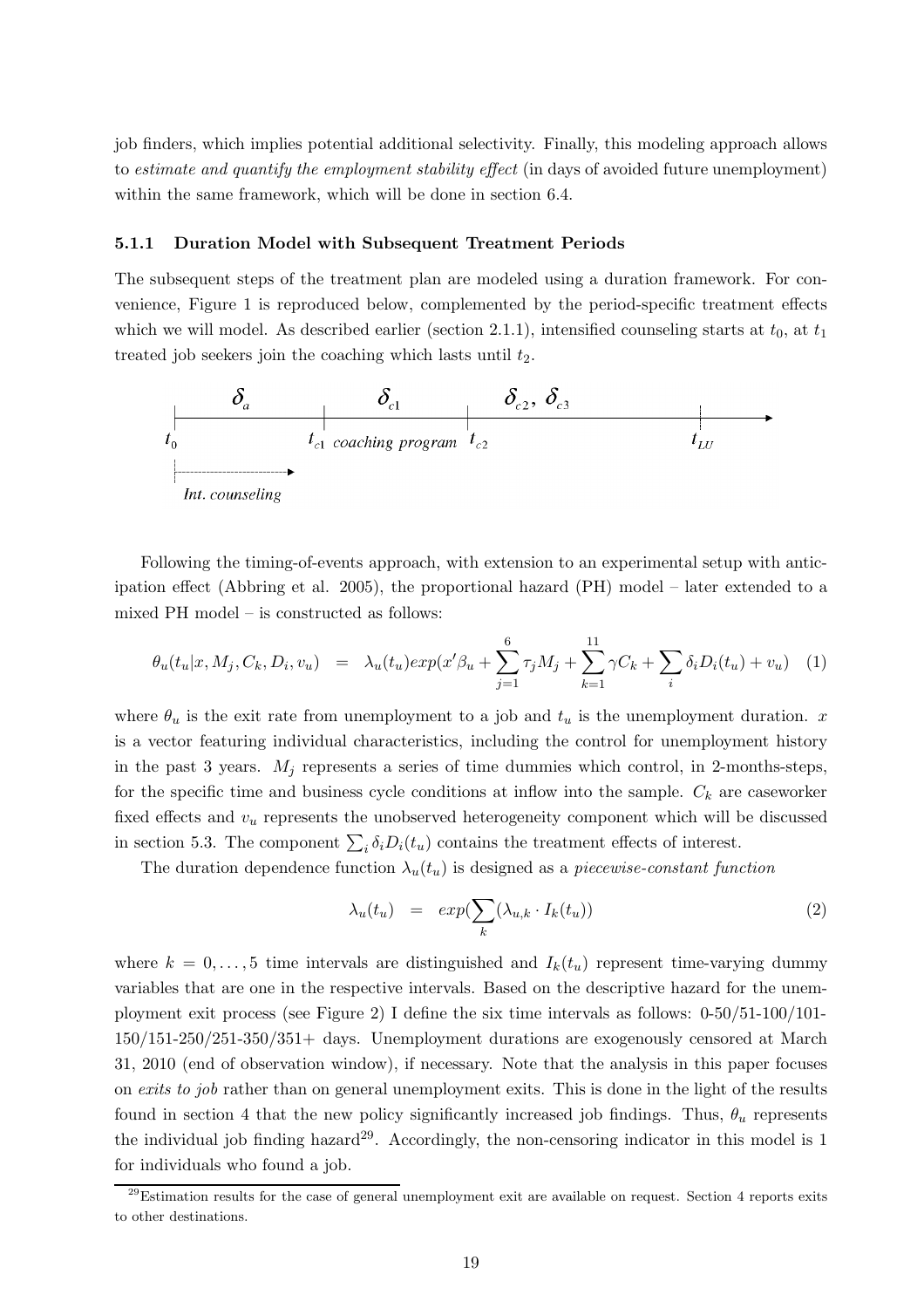Based on this setup, let's consider the main model with specific treatment effects for every treatment period. We specify a function of treatment period indicators  $\sum_i \delta_i D_i(t_u)$  whereby  $i \in \{a; c_1; c_2; c_3\}$  are the treatment effects by subsequent treatment period. Following the figure above, the treatment indicators in the hazard can be defined as follows:  $D_a \equiv I(t_u \leq t_{c1})$ ,  $D_{c1} \equiv I(t_{c1} < t_u \leq t_{c2}), D_{c2} \equiv I(t_{c2} < t_u \leq t_{c3}), D_{c3} \equiv I(t_{c3} < t_u),$  whereby all are conditioned on being in the treatment group.

Let us have a closer look at the content of the sequence of treatment effects: In the early stage of unemployment, from  $t_0$  onwards, the *anticipation effect*  $\delta_a$  is identified, due to the randomized treatment assignment at time  $t_0$ .  $\delta_a$  measures potentially two effects: first and foremost the pre-intervention effect, coming from the fact that the individuals in the treatment group are informed about the upcoming coaching program during their first meeting at the PES. Second, a presumably small additional effect may come from the early-stage intense counseling<sup>30</sup>.  $\delta_{c1}$ measures the effect of being in the coaching program, identified by allowing for a shift in the hazard at the time of entry into the program,  $t_1$ .  $\delta_{c2}$  and  $\delta_{c3}$  measure the post-program effects of the coaching allowing for a further shift at time of program end,  $t_2$ . Note that  $t_1$  and  $t_2$  are defined as the start or the end of the coaching program plus 14 days each. The reason to do so is that there is a certain delay between having found a job and finally exiting. The 14 days' delay allows to take this into account, such that successful job findings shortly before start or end of coaching are assigned to the right stage of treatment. Allowing for more flexibility, I split the post-coaching effect into an earlier one,  $\delta_{c2}$ , and a later one,  $\delta_{c3}$ . The latter starts 180 days after the end of coaching  $(t_2 + 166)^{31}$  and ends at unemployment exit (or censoring).

Note that, due to the dynamic nature of treatment effects we estimate, there is a potential difference between the effects of having really participated in the program and the intention-totreat (ITT) effects. Since this paper aims at assessing the behavioral reactions on the supportive treatment, we will focus on the first type of effects. The difference between those and ITT can have two sources. On one hand, there could be intentional non-compliance, i.e. individuals who intentionally avoid the – compulsory – coaching participation. A detail analysis, see Appendix, finds however only a very marginal amount of 3.2% of possible cases of intentional non-compliance. However, the large majority of the non-participants are individuals who announced before  $t_1$ to have found a job (which implies unemployment exit within some weeks) – thus, their nonparticipation is due to normal reasons of dynamic selection which apply as well to the control group. Therefore, the estimated dynamic treatment effects should not be subject to endogenous non-compliance bias. (Moreover, we will test for unobserved heterogeneity later on.) The ITT treatment effects of the main model are reported in the Appendix. The difference between these "gross program effects" and the reported participation effects can be read as an additional announcement effect (beyond  $t_1$ ): accelerated job finding as a reaction on the information about the upcoming coaching and intensified counseling at early stage.

 $30$ Remind that, in median, job seekers join the coaching after 50 days. Thus, the doubling of counseling frequency only implies one or two additional meetings up to that stage.

<sup>&</sup>lt;sup>31</sup>The second post-coaching interval is chosen to start later than in the case of the survey-based analyses (90 days after coaching), because register data cover a longer time-span of unemployment (up to 2 years).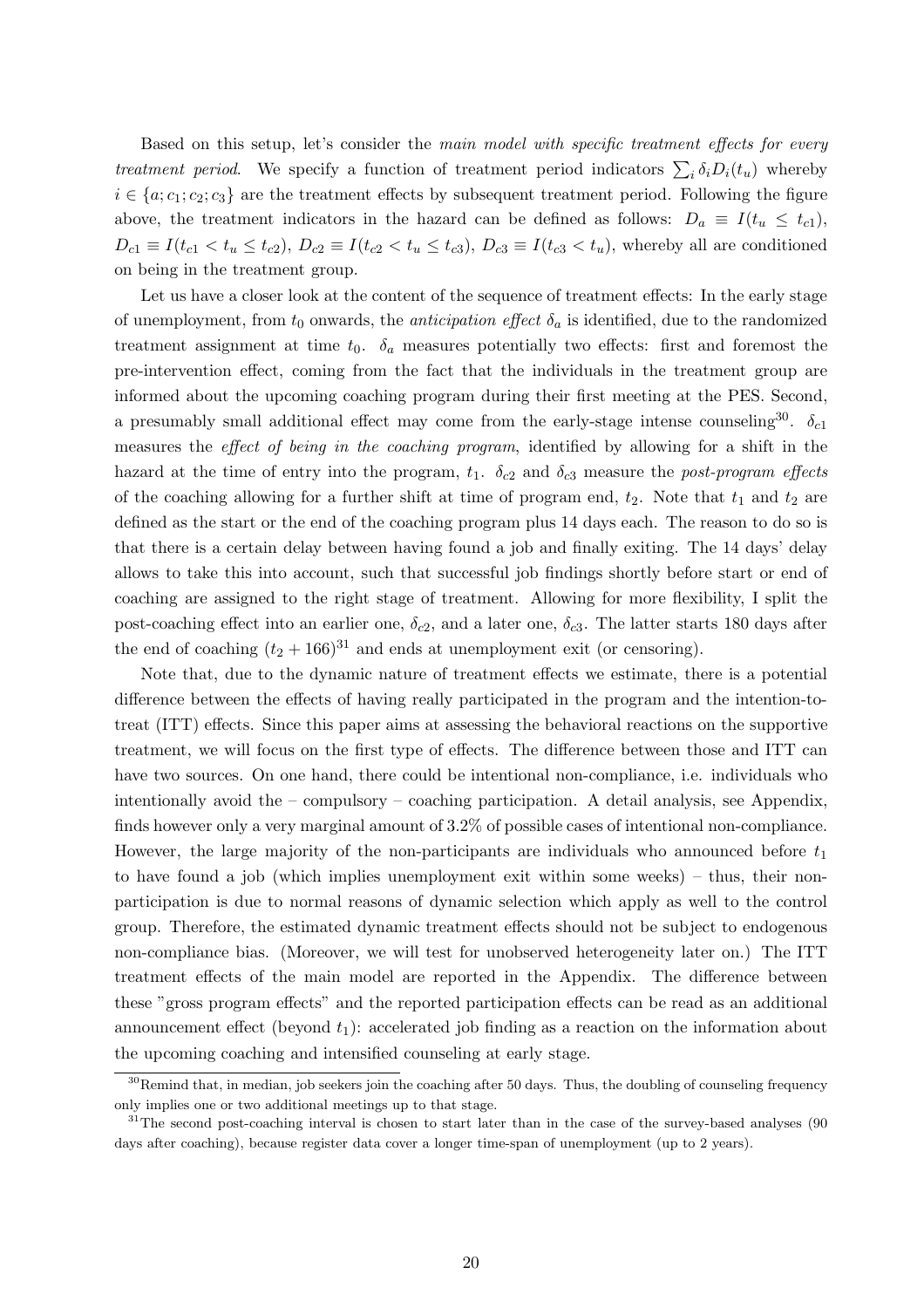#### 5.1.2 Advantages of Randomization in Timing-of-Events Models

The design of this experiment as an RCT brings at least three advantages for the clean identification (and interpretation) of the dynamic treatment effects. Randomization (i) identifies the treatment effect starting right at  $t_0$ , (ii) relieves the no-anticipation assumption, and (iii) allows avoiding a separate modeling of the inflow into later treatment (coaching).

First, randomization at  $t_0$  allows identifying a treatment effect that starts right at  $t_0$ . This is not possible for non-randomized studies since they cannot distinguish between endogenous selection and the real treatment effect in the first period from  $t_0$  onwards (Abbring et al. 2005). In contrast, randomized treatment assignment leads to a balanced distribution of unobserved characteristics at  $t_0$ . This solves the selection issue at  $t_0$  and provides therefore identification.

Second, randomization combined with exogenous timing of treatments and information simplifies the identification of later treatment effects. In the standard case of the timing-of-events approach without randomization, Abbring and Van den Berg (2003) show that the identification of the effect of a treatment starting at  $t_1 > t_0$ , i.e. a hazard shift at  $t_1$ , requires the no (probabilistic) anticipation assumption which basically implies that the counterfactual hazards (for TG and CG) must be equal up to  $t_1^{32}$ . In the case here, however, we encounter a different situation. Since the sample is fully balanced at  $t_0$  and, in particular, the TG members have full information about the upcoming treatment periods, they can immediately and transparently act on this information – which is captured, without bias, by the anticipation effect  $\delta_a$ . Thus, the no anticipation assumption is replaced by measurable "perfect" anticipation<sup>33</sup>. Finally, this fullinformation-argument carries over to the later treatment periods: Conditional on observables, unobservables, the previous treatment history and full (ex-ante) information about the treatment plan, the anticipation about the treatment in the next period is captured by the treatment effect in the ongoing period.

A third advantage of the randomization and information properties is that they make the additional (joint) modeling of the inflow process into later stage treatment unnecessary. Thus, a test and control of unobserved heterogeneity is enough to cope with the issue of imbalanced dynamic selection. The issue is that inflow into later treatment stages is not necessarily random any more: the relative proportions of unobserved characteristics may change in a potentially different way in treatment and control group. In the standard case of timing-of-events (Abbring/van den Berg 2003), this potential imbalance is also driven by endogenous treatment assignment. This is not the case here. Due to randomization and exogenous ex-ante timing, the ongoing selection is uncorrelated to the propensity to enter the later treatment (coaching), conditional on the anticipation effect. In other words, the anticipation effect captures changes (related to early treatment) in the propensity to enter later treatment<sup>34</sup>. Again, this argument carries over to all the later

<sup>&</sup>lt;sup>32</sup>This could be expressed (in simplified notation) as  $\theta^T(\tau_0|x,v_u) = \theta^C(\tau_0|x,v_u)$  where  $\theta^T$  and  $\theta^C$  are the counterfactual hazard rates at time  $\tau_0 \in [t_0, t_1]$ . Note, moreover, that the no anticipation assumption refers in fact to no probabilistic anticipation. Deterministic anticipation, i.e. acting on information which is available to everybody at  $t_0$  (like general monitoring behavior of the PES or generally distributed information on a program etc.), does not break the assumption since this information is equally available for treatment and control group. See Arni et al. (2013) for a further discussion and example.

<sup>&</sup>lt;sup>33</sup>So, more formally, the equality  $\theta^T(\tau_0|x, v_u, D_a) \exp(\delta_a) = \theta^C(\tau_0|x, v_u, D_a)$  holds here and describes perfect anticipation – as compared to the no anticipation assumption in footnote 32 (using the same notation as there).

<sup>&</sup>lt;sup>34</sup>This means that for our main model (1) here the following orthogonality applies:  $v_u \perp D_{c1}|x, D_a$ . If this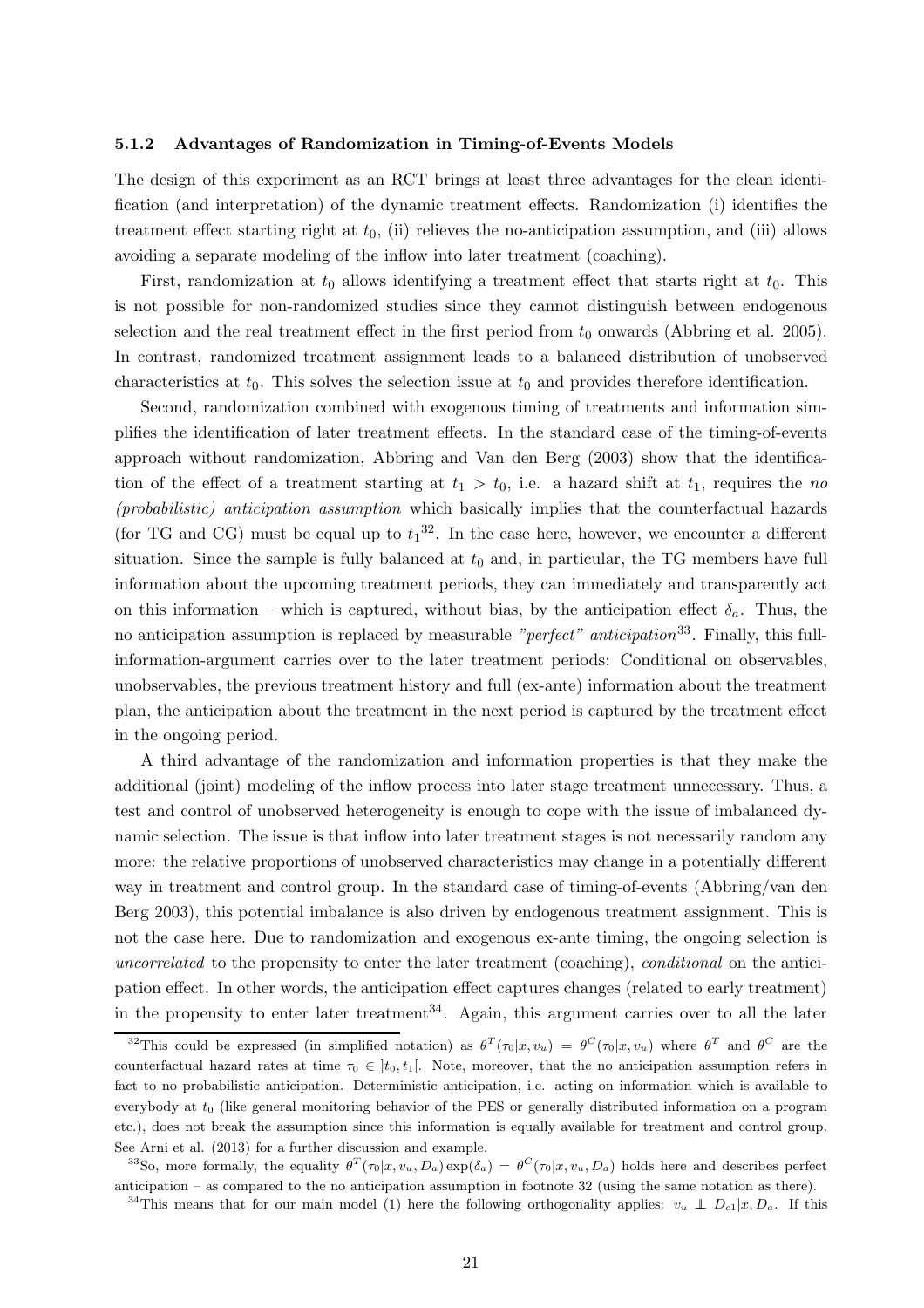stage treatment parts  $(D_{c1}, D_{c2}, D_{c3})$ . By the same line of argumentation, one can conclude that as well issues of potential non-compliance (which are a particular case of imbalanced dynamic selection) can be handled in the same, simplified way.

#### 5.1.3 Extension to Post-Unemployment Job Stability

It is now straightforward to extend the outlined framework to the post-unemployment period. An analog (M)PH model is set up to estimate the causal impact of the supportive ALMP on employment stability. This crucial dimension of post-unemployment jobs is assessed by modeling the recurrence propensity, i.e. the transition rate back into unemployment:

$$
\theta_p(t_p|x, M_j, C_k, D_i, v_p) = \lambda_p(t_p) exp(x'\beta_p + \sum_{j=1}^6 \tau_j M_j + \sum_{k=1}^{11} \gamma C_k + \delta_p D_p + v_p)
$$
(3)

whereby  $t_p$  is defined as the duration from the time of transition from unemployment to a job to the time of reentry into unemployment. The transition (or non-censoring) indicator is therefore 1 if a reentry to unemployment is observed up to 1.5 years (540 days) after unemployment exit (exogenous censoring). As in model (1), the baseline hazard rate  $\lambda_p(t_p)$  adopts the form of a piecewise-constant function<sup>35</sup>.  $D_p$  is a dummy variable indicating the treatment group. This means that one constant treatment effect<sup>36</sup> is estimated for the post-unemployment period.

It is important to note that equation (3) is estimated on the sub-sample of individuals who found a job after unemployment. The implications will be discussed in section 5.3.

#### 5.2 Dynamic Treatment Effects on Behavior

To set up the econometric analysis of the dynamic treatment effects on different behavioral channels, we again follow the different stages of the treatment plan: anticipation ( $\tau = 1$ ), during coaching ( $\tau = 2$ ), up to 90 days after coaching ( $\tau = 3$ ), beyond 90 days after coaching ( $\tau = 4$ ). The fact that the timing was fixed ex ante and communicated at  $t_0$  provides the base to identify separate treatment effects by treatment period (Abbring et al. 2005). The sequential strategy is refined by use of a dynamic *difference-in-differences*  $(DiD)$  of the following type:

$$
y_i = \alpha + \gamma^{TG} D_i^{TG} + \gamma_\tau T_\tau + \delta_\tau D_i^{TG} T_\tau + x_i' \beta + \varepsilon_i \qquad \text{for } \tau = 1, ..., 4 \qquad (4)
$$

whereby  $D^{TG}$  is a dummy variable for the treated,  $T_{\tau}$  a time period indicator and x the set of the control variables. The coefficient of key interest is the DiD parameter  $\delta_{\tau}$  which measures the treatment effect in period  $\tau$  of the intervention on a certain behavioral outcome y.

The sequential DiD provides several advantages to minimize potential biases and to improve the precision of the estimated effects. First, it allows to capture the time trend of behavior in a flexible way, without imposing a functional form. The time effect,  $\gamma_{\tau}$ , captures changes in levels of the behavioral variables over time which are common to the treatment and control groups.

independence is given, no further equation is necessary to model the relation between later treatment inflow and unobserved heterogeneity.

 $35$ Following the shape of the descriptive hazard, I estimate four intervals with splits at  $210/390/480$  days. Note, moreover, that I define a recurrence event as being at least 20 days out of initial unemployment before reentry.

<sup>36</sup>As a sensitivity analysis, I implemented a more flexible specification which allows for a shift of the treatment effect after 270 days. The two estimated treatment effects were not significantly different in size.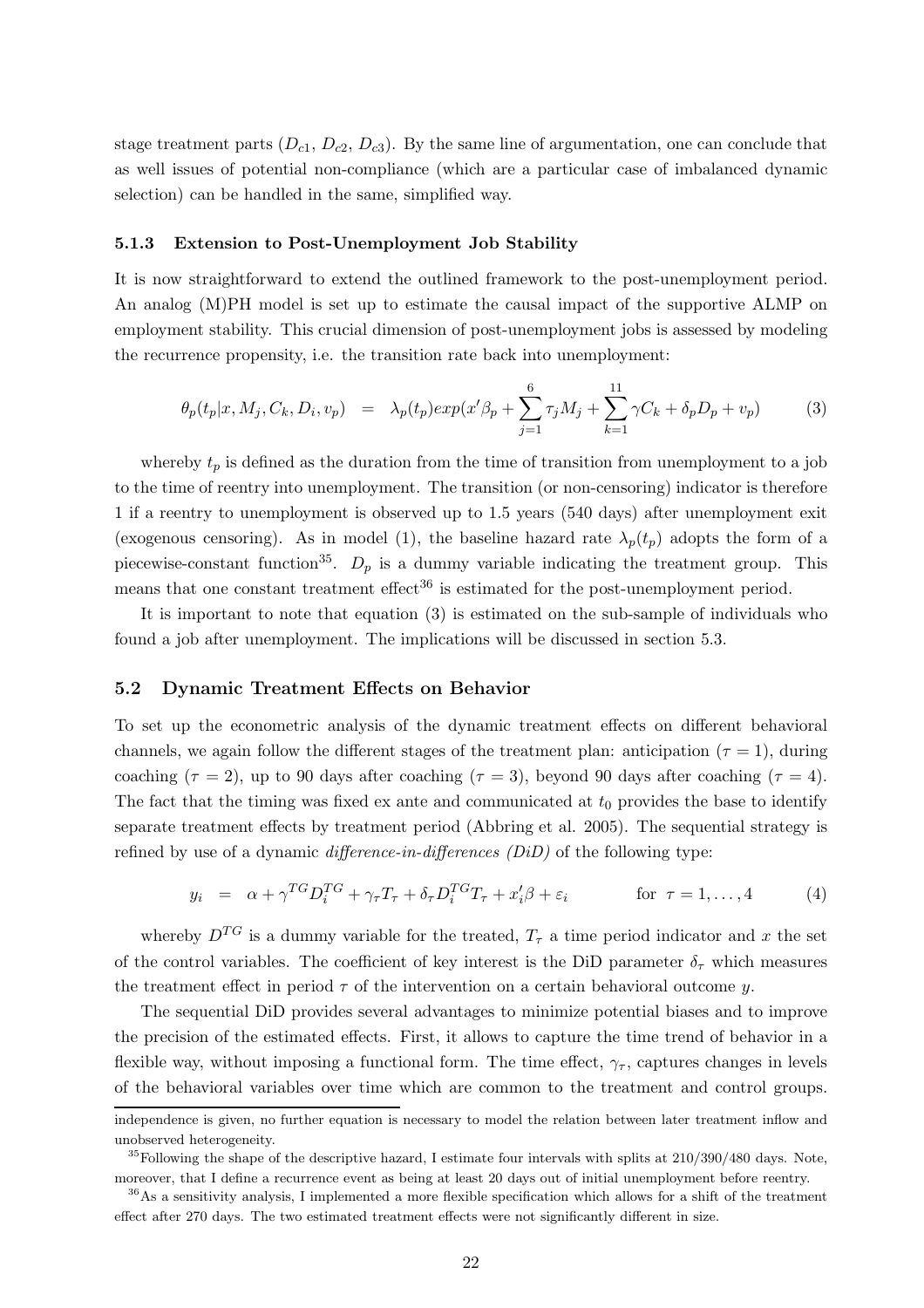Second, sequential DiD corrects for ex-ante differences in the behavioral outcomes. Even though groups are randomized at  $t_0$  (and randomization worked well, see section 3.3), it can happen by chance that the initial levels of some behavioral variables are not fully balanced;  $\gamma^{TG}$  takes this into account. Finally, the fact that the  $t_0$  data are part of the estimation sample substantially helps to properly identify the effects of x and  $T<sub>\tau</sub>$  and to improve the estimation precision. In case there is an issue of imbalanced dynamic selection in later  $t_{\tau}$ , the potential bias could also affect the estimates of  $\beta$  (if the imbalance is correlated to individual characteristics). Thus, using the unbiased  $t_0$  data helps obtaining correct estimates for  $\beta$ . This, in turn, helps reducing potential bias in  $\delta_{\tau}$ , since the selection on observables is properly taken into account.<sup>37</sup>

As mentioned earlier, potentially there could be an issue of unbalanced dynamic selection between TG and CG in later stages of the treatment plan: if unemployment exits (and survey non-response) differently affect the composition of unobservables relevant for the corresponding outcome. The outlined design cannot fully account for this issue. Therefore, we will perform a series of tests to assess whether there is indication of imbalanced unobservables. The first assessment is to analyze the balancing of observables by treatment period: this is done in Appendix B.1. It shows that also in the later treatment periods almost no observables are imbalanced (exception is, occasionally, nationality). This suggests that the initial randomization (plus the homogeneity of the initial sample) translated to a considerable degree to the later periods. Thus, if the composition of unobservables and observables are correlated, this result bolsters confidence that imbalance is not significantly biasing the later-stage treatment effects on behavior. Further robustness tests are described in the following section.

#### 5.3 Robustness Analyses

#### 5.3.1 Unobserved Heterogeneity

In the context of the duration models for the job- and employment stability outcomes we can directly check whether the composition of unobservables affects estimated treatment effects. The timing-of-events models can be extended to allow for unobserved heterogeneity.

We apply the standard non-parametric way of introducing unobserved heterogeneity which consists in modeling a discrete mixture distribution (Heckman/Singer 1984) for  $v_u$  and  $v_p$  in equations (1) and (3). We implement a version of the non-parametric maximum likelihood estimator (NPMLE) as proposed by Baker and Melino (2000). To start, I choose a design that allows  $v_u$  and  $v_p$  to have two points of support. For the cases one process (unemployment) and of two correlated processes (incl. post-unemployment), this implies the estimation of the following probabilities of mass points:

$$
p_n = P(v_u = v_u^n) \qquad \text{with} \qquad n = 1, 2 \qquad \text{if only process } u \tag{5}
$$

$$
p_j = P(v_u = v_u^n, v_p = v_p^n) \qquad \text{with} \quad j = 1, \dots, 4 \qquad \text{if adding process } p \tag{6}
$$

These probabilities are designed in a logistic form, i.e.  $p_n = \frac{exp(a_n)}{1 + exp(a_n)}$  $\frac{exp(a_n)}{1+exp(a_1)}$  for the case (5) and  $p_j = \frac{exp(a_j)}{1+exp(a_1)+exp(a_2)}$  $\frac{exp(a_j)}{1+exp(a_1)+exp(a_2)+exp(a_3)}$  for the case (6) (normalizing one parameter to being 0). Thus, a

<sup>&</sup>lt;sup>37</sup>Note that the sequential estimation procedure as outlined in equation 4 is more suitable to fulfill this last argument than estimation of all the five periods jointly in one model. In the former case the certainly unbiased  $t_0$ period has more relative weight than in the latter.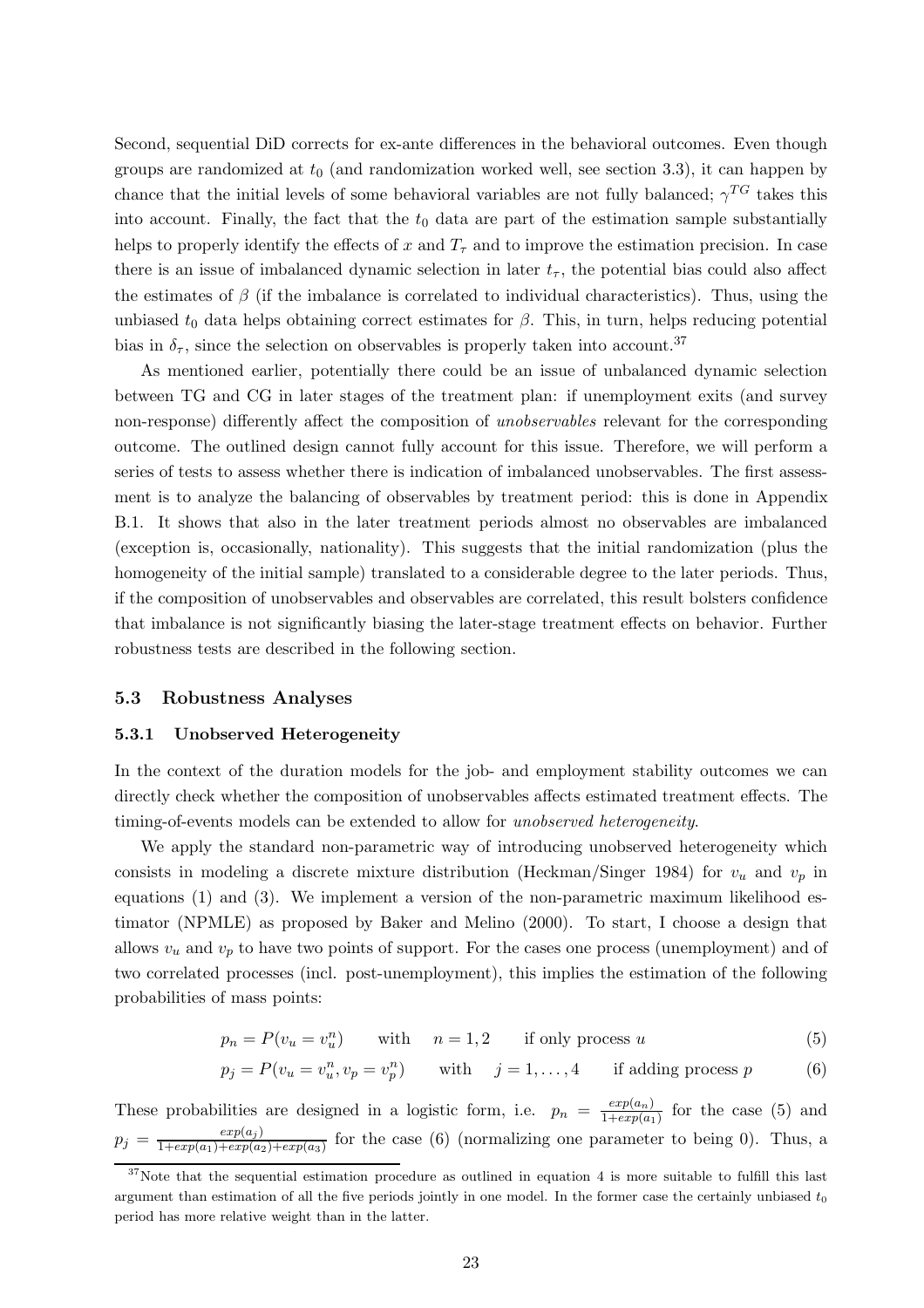maximum of two/four probability parameters  $a_n/a_j$  and of two/four baseline hazard intercepts  $\lambda_0^n/\lambda_0^j$  $\frac{1}{0}$  is estimated in the 1/2 process/es model. We model the correlation of unobservables across the two processes by allowing for all possible combinations of mass points. Like that, we account for selectivity by unobservables, which is generated by the potentially selective sub-sample of job finders. To find the optimal locations, proportions and numbers of mass points, I use an iterative grid search procedure – see Appendix C for details.

#### 5.3.2 IPWRA Estimation

Besides testing for unobservables, we apply an inverse probability weighting estimator with regression adjustment (IPWRA) on the dynamic behavioral variables as a further robustness check. IPWRA can be used to address a variety of selection problems, including that inherent in estimating average treatment effects; nonrandom selectivity and attrition are leading examples (see e.g. Wooldridge 2002 for an overview). Based on the setup represented by equation 4, we weight the data in the periods  $\tau > 0$  by inverse probabilities and then perform the same regressions. The corresponding weights  $\omega_i$  are computed as

$$
\omega_i = \frac{D_i^{TG}}{\hat{p}_i} + \frac{1 - D_i^{TG}}{1 - \hat{p}_i}
$$

whereby the propensity score  $p(x_i)$  is estimated by probit. The results of the robustness checks are discussed in section 6.3.

### 6 Dynamic Results on Behavior, Exit Rates, Mid-Run Outcomes

This section aims at providing insights about how the randomized supportive ALMP affected the dynamics of outcomes and behavior over time. These findings let us track directly how treatment "shocks" gradually provoke reactions in behavior and in subsequent outcomes. In the following, we proceed in four steps: first, we discuss the effects on the transition from unemployment to jobs as well as on the job interview rate as early outcome. Second, we assess the treatment effects on the whole series of behavioral channels we consider. Third, the results on mid-run outcomes are discussed, followed by robustness analyses.

#### 6.1 Outcome: Causal Effects on Unemployment Exit Behavior

#### 6.1.1 Transition from unemployment to jobs

We start by discussing the dynamic causal effects of different stages of the coaching and counseling treatment on transitions to jobs.

How do the specific treatment effects by treatment period look like? Table 3 reports these results which are based on model  $(1).<sup>38</sup>$  The dynamics of the treatment effects reveals indeed a pattern which was not yet visible in the nonparametric analysis (due to overlaps of treatment

<sup>&</sup>lt;sup>38</sup>The results for the control variables are reported in Table 11 in the Appendix. Note that the estimation very appropriately fits the shape of the empirical hazard (see Figure 2). When computing the piecewise-constant baseline hazard rates for an "average" individual (see Notes of the Table 11 for the specific calculation) over the different duration pieces, we find that the monthly unemployment exit rate goes from 6.4% to about 15% and then down to 8% and less from 151 days on – as in the empirical hazard.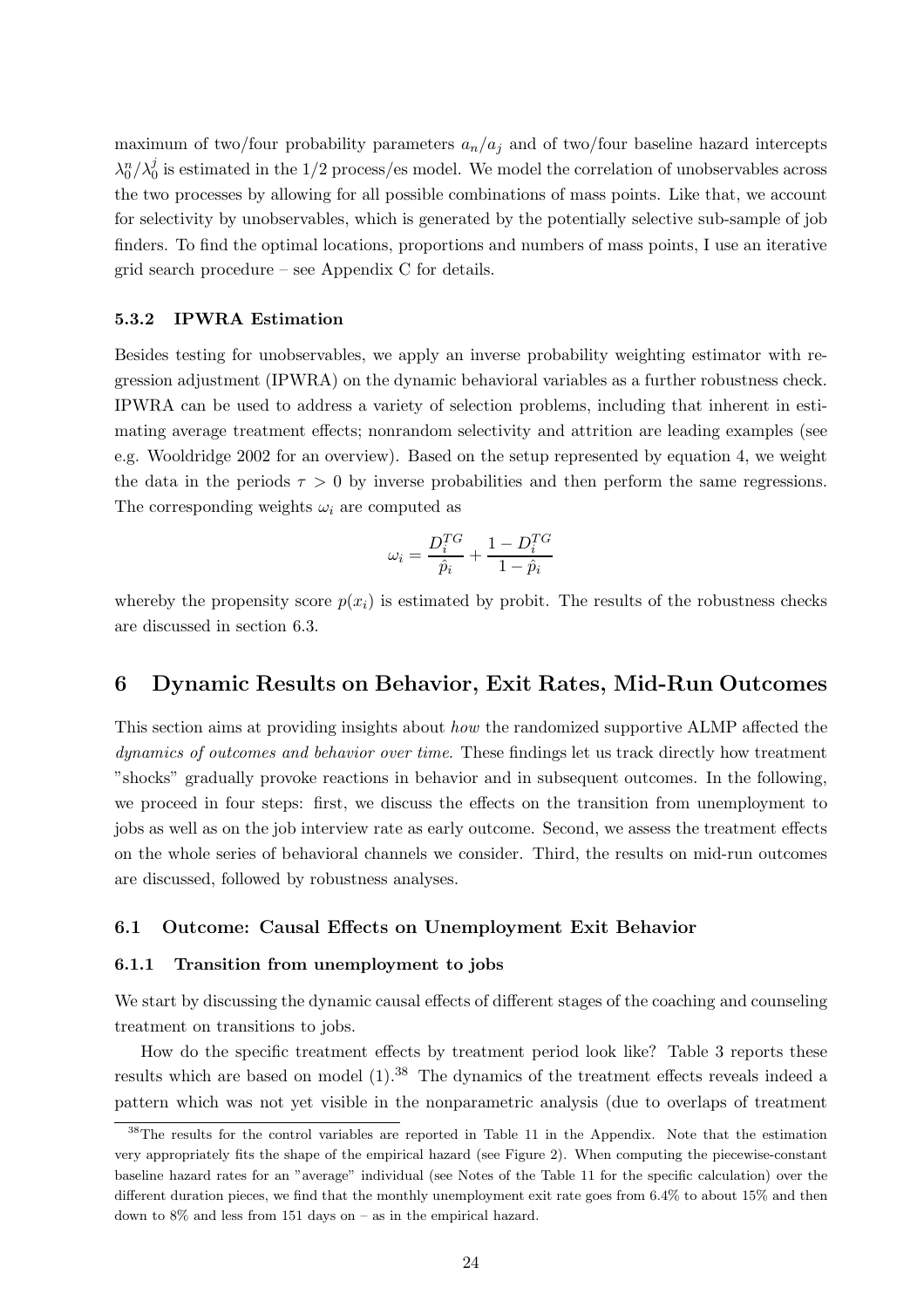periods): The found zero net effect on unemployment duration was, in fact, generated by the interplay of a period of lower exit rates, followed by one of higher exit rates. The anticipation effect  $(\delta_a)$  is highly significantly negative. Treated individuals have an on average 37.6% (=  $exp(\delta_a - 1)$ ) lower transition rate to jobs in the period between unemployment inflow and (potential) coaching entry. Thus, the prospect of being coached obviously results in a smaller propensity to exit early to a job. This suggests that the treated individuals seem to expect a positive outcome or at least some helpful support of the coaching program. Therefore, one may call this negative anticipation effect an "attraction effect" – as an opposite to the commonly found "threat effect" in the analysis of other kinds of labor market programs (see e.g. Rosholm/Svarer 2008). The analysis of search behavior, as introduced in the next section, can provide some empirical insights if this "attraction effect" is rather driven by a smaller job search effort or by being more picky in accepting jobs.

#### [Table 3 about here]

In the next treatment period – during coaching – a slightly significantly (p-value .12) negative impact on the exit rates is found. Thus, the commonly found lock-in effect is present here as well. Individuals participating in the coaching program seem either to exert less job search effort than without coaching, presumably due to the high work load of the program. Alternatively or complementarily, the during-coaching-effect could operate via affecting other channels of behavior that make people find and consider less job offers. Again, the subsequent behavioral analysis will deliver more insights on this open question. In any case, it turns out that the "lock-in" effect is restricted to the short time span of the duration of the coaching (60 days in median). Right after, the early post-coaching effect  $(\delta_{c2})$  is already back to zero. Thus, the coaching design principle 'intense but short' yields to be beneficial in restricting the lock-in effect.

Six months after coaching end, the treatment effect  $(\delta_{c3})$  reveals to be clearly positive but insignificant. The higher exit rate to a job of the coached reflects the insight of the nonparametric analysis: that in later stages of the unemployment the positive impact of the supportive ALMP kicks in. However, given the small sample, the exits to jobs are quite dispersed over time beyond 181+ days after coaching, and thus the standard error is comparably high. As a consequence, the estimated  $\delta_{c3}$  marginally fails to get significant. However, the dynamic analysis demonstrates how the cross-sectionally significant effect on job finding proportions came about.

Beyond, it is interesting to briefly consider the ITT analysis of the dynamic effects. The dynamic ITT effects are driven as well by those treated individuals who already announced to have found a job and therefore did not enter or not terminate the coaching program. Taking these into account, we estimate the "gross" program effect. Consistently, the results reported in Table 12 in the Appendix show more positive treatment effects from  $\delta_{c1}$  onwards. The later post-coaching effect  $(\delta_{c3})$  turns out to become significant at the .15 level. There could be two interpretations of these additional impacts on top of the participant-driven effects: On one hand, they could reflect the "longer-run anticipation effect" of the information about the upcoming coaching; i.e. some people reacted on it by early job finding (but then it took a while until they started the new job). On the other hand, the supplementary effect could be caused by the early intensified counseling which may have led to additional job findings.

So, wrapping up, one can state that the nonparametric result of more job finding can be decomposed as follows: on one hand into an attraction effect and a slight lock-in of coaching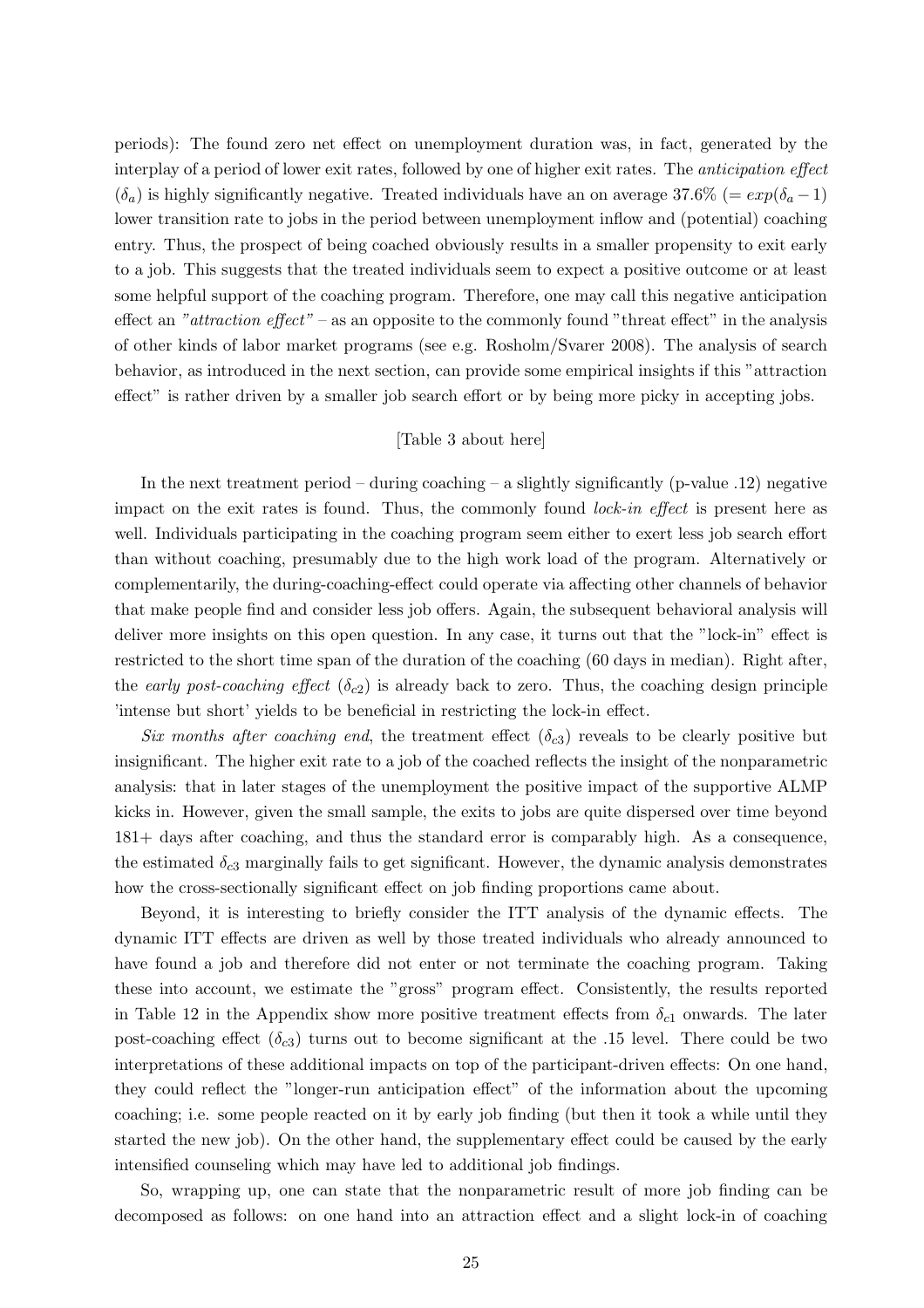which tend to prolong unemployment duration – on the other hand, into a positive post-coaching effect which boosts transitions to jobs due to the supportive treatment.

#### 6.1.2 Effects on the job interview rate

A potentially suitable early indicator of job finding is the propensity to acquire job interviews. Based on the repeated surveys we consider how supportive treatment affects the job interview rate, which is defined as the number of acquired interviews per sent application.

#### [Figure 6 about here; Table 4]

The job interview rate indeed seems to be a suitable early indicator of successful job finding. The intensified counseling and coaching affects the amount of acquired interviews in early stages already, as Figure 6 shows. The figure plots predicted conditional means of the treatment and control groups and documents the significant treatment effects. Starting at a level of 0.11 interviews per sent application at time  $t_0$ , the treatment effect gradually increases until it becomes significant during coaching, reaching about 0.17. The conditional mean interview rates among the control group appear to have a slight downward tendency, ranging from 0.11 to 0.08.

A direct comparison of the treatment effects on the job interview rate and on job finding by treatment period (see Figure 6) demonstrates well the role of the former as an early indicator. The positive impacts on interviews seem to translate gradually into job finding.

#### 6.2 Channels: Causal Effects on Behavior

This section documents the results representing the dynamic treatment effects of the coaching & counseling intervention on the different behavioral channels. Subsequently, we will discuss effects on search behavior, on beliefs and finally on aspects of non-cognitive skills.

#### 6.2.1 Effects on search behavior

Before we start analyzing the key dimensions of search behavior, let us address a basic question: Was the content of coaching & counseling, as described in section 2.1.1, successfully transmitted to the job seekers? An important part of the content was dedicated to discussing search strategy and search efficiency optimizations. The measure of *search strategy extensions* offers, thus, a direct opportunity to check whether the treated individuals agreed with the coach and/or caseworker to extend the scope of search (for details see section 3.2.2). The Appendix Table 13 shows a distinct picture: Whereas the propensity to extend the scope of search is close to 0.2 for the treatment group (TG) and the control group (CG) during anticipation and after coaching, it is increased as much as 0.4 for the treated during coaching. Thus, this component of the coaching strategy has been substantially transmitted to the participants.

The first fundamental dimension of search we consider is the quantitative *search effort*. The most striking result is that the treated individuals never searched more than the control group. On the opposite: The treated searched significantly less in anticipation and during coaching (and also in the 90 days thereafter, however marginally below significance), as Table 5 documents. Figure 7, which reports the conditional predicted means, shows that the CG searches beyond the start  $t_0$  at the level of about 9 applications per month, whereas the TG submits 7 to 8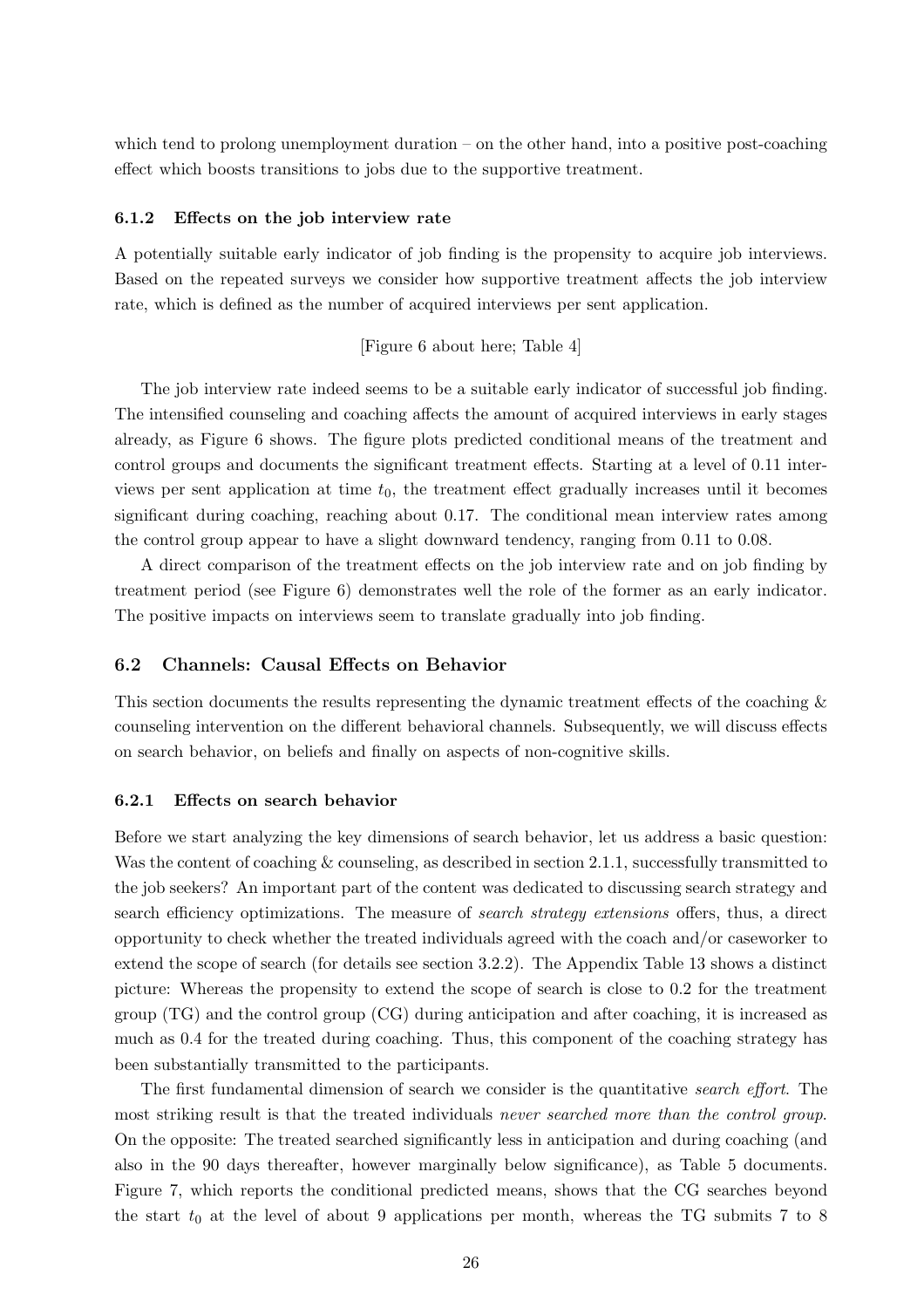applications. Now, let us overlap these treatment effect results with the findings on transitions to jobs in section 6.1.1; from this we can conclude the following: The "attraction" effect – i.e. reduced job transitions in the anticipation period – is underpinned by a significant reduction of search effort, as well as the lock-in effect during coaching. Also beyond coaching end the treated never exert more effort than the CG. Thus, the additional job finding success of the treated is not due to quantity but due to quality or *efficiency* of search.

#### [Figure 7 and Table 5 about here]

A second indication that the treatment positively affected search efficiency is found in the results on the variety of used search channels. We find here an analog picture, i.e. that the treated never increased channel variety, but some time they reduced it. In the early post-coaching period, the reduction becomes significant, the effect amounts to -1.2 channels. Whereas the CG individuals use a broad variety of search channels – about 8 out of 11 choices (see Figure 7 and section 3.2) – the treated seem to search in a more directed way.

How did the treatment affect channel choice and the frequency of channel use? The available data allow the analysis of these questions by looking at the results for each channel of search separately. This is done in Table 5 and Figure 7, where I report the six most important search channels. A first observation is that the negative signs on the DiD coefficients clearly prevail. Thus, as observed for the effort and channel variety dimensions of search, *frequencies of use are* in tendency reduced and not increased. We can distinguish three formal channels – newspapers, internet and private recruiters – and three informal channels – network (weak ties) and spontaneous applications by telephone or by mail. The most prominent result is that the treatment caused several significant reductions of frequencies of use of formal channels. In particular, we can observe two patterns. First, whereas the control group tends to increase frequency of newspaper and internet use after  $t_0$ , the treated report significantly lower frequency levels in the anticipation period. The "attraction" effect is reflected here in the sense that, due to the prospect of being coached soon, the treated tend to wait with adapting formal search upwards. Second, the findings on post-coaching effects show that the coaching made the treated refrain from increasing the frequency of formal search. Consistent with the above-discussed results on search behavior, these findings suggest a treatment effect towards more directed or efficient search.

On the side of the informal channels, different patterns of reaction are visible. The impact of the supportive ALMP on the use of personal networks is zero over all periods. A highly significant and quantitatively important (plus 44 percentage points) upward move is found for spontaneous applications by telephone during the coaching period. This has to be linked to the fact that the coach explicitly promoted this type of spontaneous acquisitions. On the opposite, a significantly lower use of *spontaneous written applications* can be observed among the TG individuals after the end of coaching. Looking at the time dynamics, we observe that the CG individuals significantly increased the frequency of use of this channel relative to  $t_0$ . This increase is not visible in the TG – in the anticipation period presumably due to the documented "attraction" or "waiting" behavior, post coaching probably due to the mentioned coach suggestion in favor of phone applications.

[Figure 8 about here]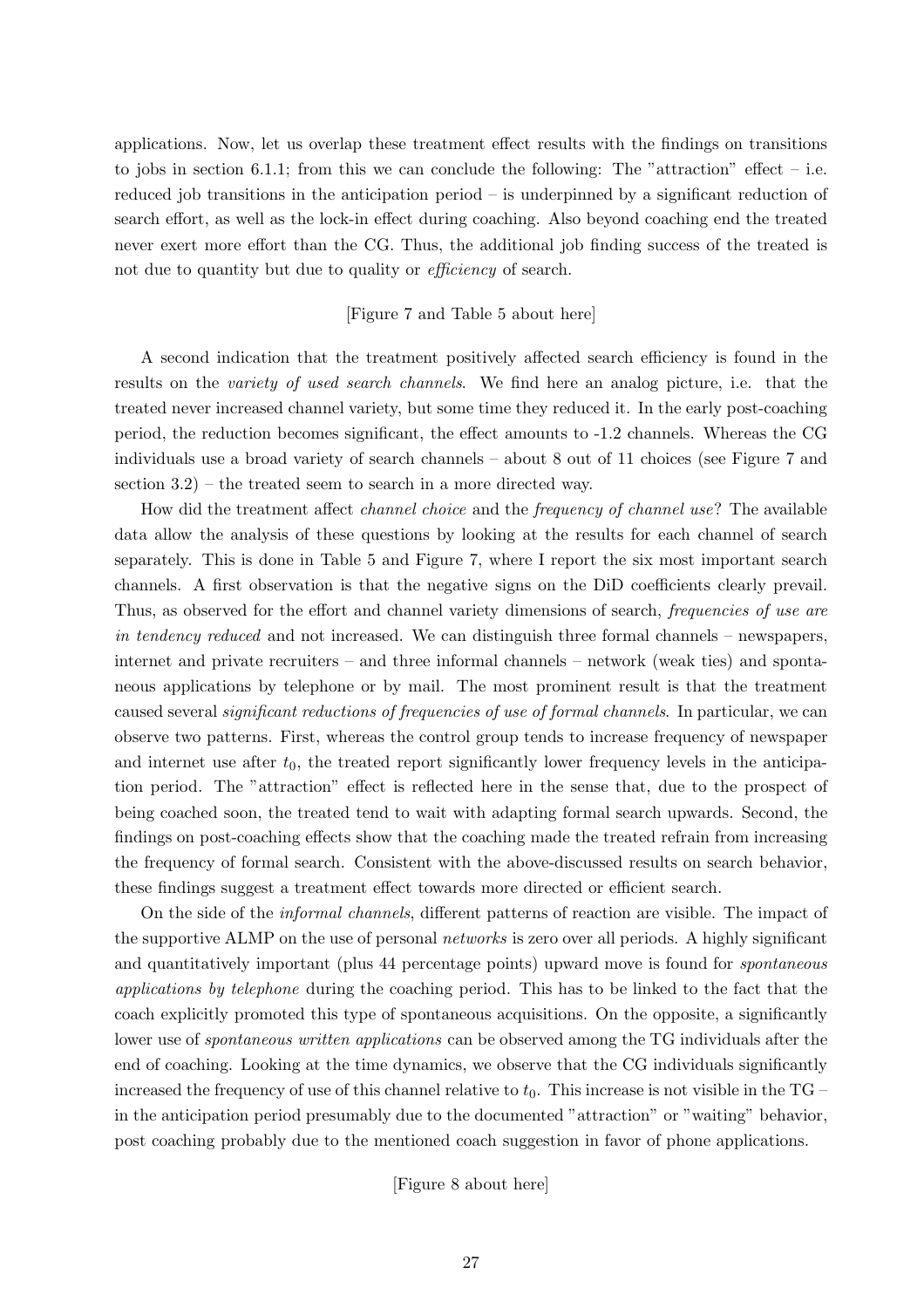As a second fundamental dimension of job search behavior, we analyze the evolution of reservation wages. In fact, the empirical measures report reservation salaries (i.e. minimal monthly gross earnings that still would be accepted by the job seeker). Let us first consider the control group behavior: Figure 8, supported by the estimates in Table 5, reveals that the control individuals are only willing to reduce the acceptable wage level in the early stage of unemployment. This pattern is consistent with the typical unemployment exit rate profile over time: the exit rate peaks in the first months and then goes down (and only peaks again at exhaustion much later). Thus, the fact that the CG reservation wage profile is not downward-sloping reflects a potential problem: that job seekers are not aware or not willing to adapt their wage requests to the depreciation of their human capital and employability. Note that dynamic job search theory would suggest a downward-sloping reservation wage profile, if the model allows for the adaptation of human capital value (and of the pool of job and wage offers) over the spell time.

Comparing the reservation wage behavior of the treated to the one of the controls, we find two striking differences. First, the TG does not reduce the reservation salary level in the anticipation period. I.e., it remains substantially higher (difference significant for median salary levels, marginally insignificant for ratio to last salary). This suggests that as well the reservation wage behavior seems to react in a way consistent with the found "attraction effect": people are not willing to accelerate their job finding in the early period because of the prospect of being coached. As a second treatment effect we find a *significant reduction of reservation salaries in the 'during'* and 'early post-coaching' period (which seems to continue later on, but results are insignificant due to higher standard errors). It is instructive to compare the predicted reservation salaries, see Figure 8, with the realized median salaries in the new jobs: the latter amount to 5470/5280 CHF in the TG/CG. It turns out that the CG reservation salaries in later unemployment stages are above the realized ones, whereas the TG reservation salaries are below. Thus, this suggests that a key treatment effect of the coaching program consisted in reducing (perceived) reservation wages to a more realistic level. I.e., the coaching may have helped the treated to take into account that unemployment is often linked with human capital and wage loss, in particular for ages  $45+.39$ 

#### 6.2.2 Effects on beliefs

Next, we analyze the dynamic treatment effects of the supportive ALMP on individual beliefs. First, consider beliefs about job chances, measured as the deviation between expected and realized job interviews (per application). A look at the CG reveals that the overestimation of interview chances gradually increases in the first periods, up to 0.4 (see Figure 8). Individuals do not seem to take into account that the job interview rate tends to decrease over the spell – on the opposite: they increase expectations. This behavior of increasing overestimation is not visible for the treated. Even though they indeed manage to increase their interview rate due to the treatment, they do not increase overestimation but keep the degree of bias constant. This treatment effect

<sup>&</sup>lt;sup>39</sup>We cannot fully exclude that there is a certain degree of overreporting in the surveyed reservation salary figures. However, due to the randomized trial, possible initial overreporting is supposed to be balanced. Note that even if you would assume that a part of the coaching effect consists in a reduction of overreporting behavior, this would not essentially change the interpretation of the treatment effect. At the end, it is highly likely that possible overreporting behavior is correlated with (and driven by) how individuals perceive their own reservation wage level and what their wage expectations are. So, the basic interpretation that some CG individuals may not have accepted certain jobs due to some form of biased wage perception, remains.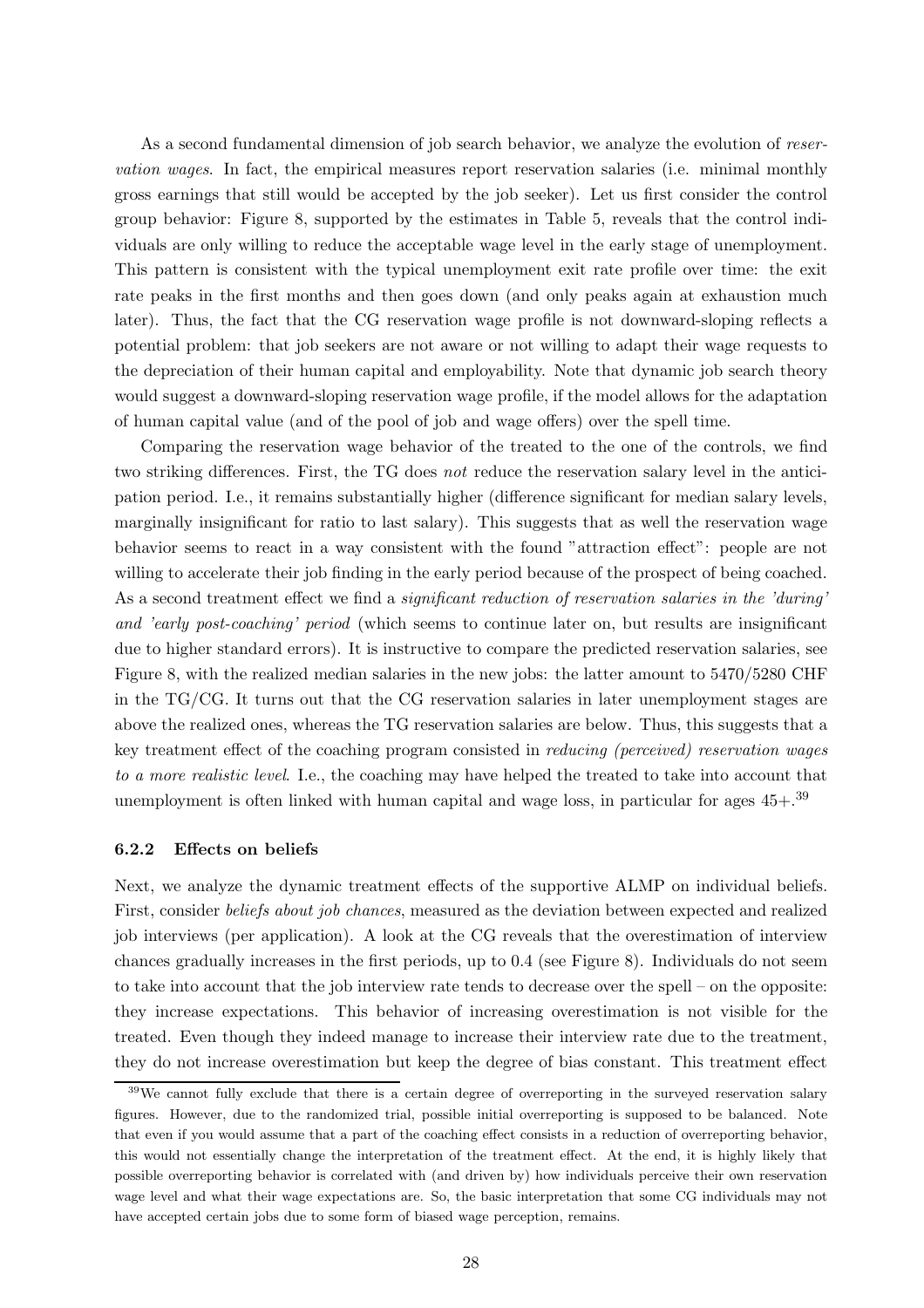is only significant in the short run (during coaching period), however. In later stages, the CG individuals seem to realize their large degree of overestimation as well. Thus, the coaching exerts a short run effect through stabilizing the degree of bias in beliefs about job chances.

#### [Table 6 about here]

As a second type of search-related beliefs, we consider *wage expectations*, measured on a fivepoint-scale. The main finding is that the TG tends to reduce wage expectations from early on, whereas the CG remains with the same level of belief for a long time. On (conditional) average, the latter report a scale level of  $3 - i.e.,$  they expect a pay equal to before unemployment. In the early post-coaching period the difference becomes significant. Like in the case of beliefs about job chances, the coaching treatment causes a reduction of the wage belief in the short run (until 3 months after coaching).<sup>40</sup>

Thus, in all, the findings here suggest that a coaching treatment can reduce (biased) beliefs in the short run, but we cannot observe evidence for a persistent reduction of bias.

#### 6.2.3 Effects on non-cognitive skills

As a further type of behavioral reactions we assess now some aspects of personality-related skills. First, let us consider *performance-motivation*. The results provide evidence that the "attraction" effect in the anticipation period affects the lower tail of the motivation distribution: we find a significant increase in the probability of low or very low motivation to search (results on request). Moreover, *coaching affects the motivation* of the treated as well *positively*, as Figure 8 demonstrates. The probability for job seekers to be very highly motivated is significantly higher in the 3 months after coaching. The difference is substantial: whereas about 26% of the CG reports the highest motivation level, the (predicted) proportion among the TG amounts to almost  $47\%^{41}$ . This motivation boost tapers off later on.

The self-confidence of job seekers (as perceived by caseworkers) is marked by an up and down, as a look on the control group behavior reveals (Figure 8). This volatility in self-confidence seems to be stabilized by the coaching and counseling treatment. The probability of high self-confidence among the TG individuals turns out to be higher, whereby the difference to the CG becomes significant in the early post-coaching period.<sup>42</sup>

Finally, we consider a dimension of personal self-control: reliability. In the CG, a proportion of about 60% is assessed (by the caseworker) as being highly reliable. Interestingly, this proportion increases in later stages of unemployment. One way to explain this phenomenon is that being regularly subject to monitoring and caseworker meetings may positively affect the job seeker's self-control. The treatment effect, which is relatively small, appears through an *earlier increase* in the individual's reliability levels, the latter becoming significant during coaching.<sup>43</sup>

<sup>&</sup>lt;sup>40</sup>If we break up the scale and do not consider means, we find the following: In the anticipation period, the treatment significantly reduces the probability of high wage expectations (scale levels 4 and 5). In the early post-coaching period, the probability of low wage expectations (levels 1 and 2) is significantly increased.

 $41$ <sup>41</sup>The average difference in scale levels is significant too and amounts to  $.32$  in that period.

 $42$ The same significance appears as well if we consider the probability of low self-confidence or the scale level. The CG volatility is also (significantly) visible in all the three outcome specifications.

<sup>&</sup>lt;sup>43</sup>We don't find significant differences in the probability of low reliability of in the average scale level; but the same patterns are, in tendency, visible.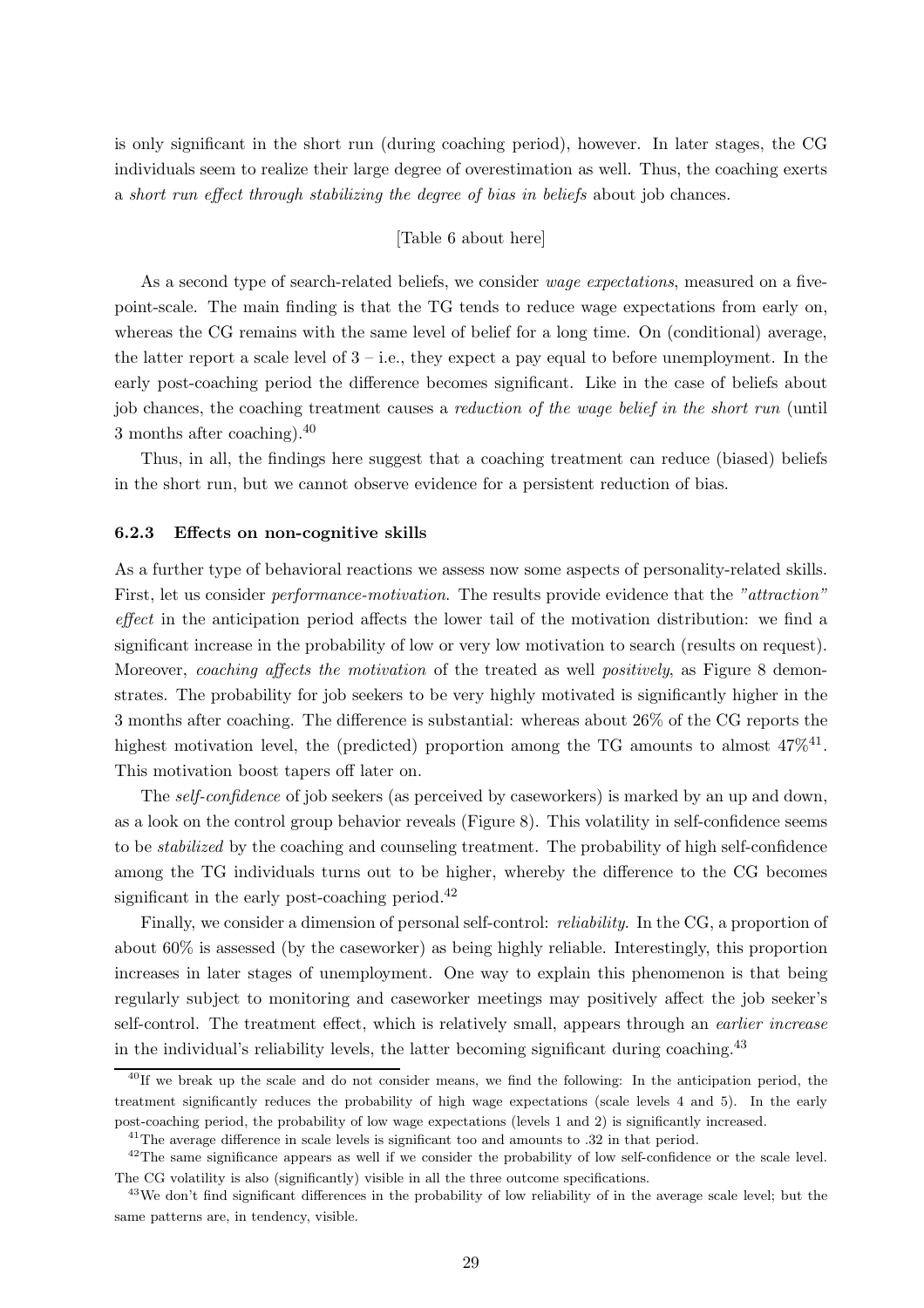To wrap up, it can be stated that we find some meaningful patterns of significant treatment effects on the considered aspects of non-cognitive skills. The strongest impacts are on performance-motivation. However, the measurable effects focus on the short run, mostly during and in the first three months after coaching. Given that we subsequently found significantly increased job finding, this pattern suggests that the short-run boost in becoming more motivated and more disciplined may have been beneficial for the success of search activities later on. However, this cannot be directly shown within this study.

#### 6.3 Robustness Analyses

As discussed in section 5, the dynamic analysis could potentially be affected by a bias in later treatment periods and post-unemployment, due to possible imbalance of unobservables. We run three different robustness tests to assess this issue.

Using the estimation models for the dynamic treatment effects on durations, we can directly check for the (non-)importance of unobservables. We implement the extension for unobservables as outlined in section 5.3. The grid search as part of the non-parametric MLE procedure (following Gaure et al. 2007, see Appendix C) resulted in suggesting a 2-mass-points model as the best choice for estimating equation  $(1)^{44}$ . This estimation delivers a log likelihood of -1536.16 – whereas the model without unobserved heterogeneity yielded a log likelihood of -1455.45 (see Table 3). Therefore, the conclusion is that for our 1-process model there is no gain in explanatory value by adding unobserved heterogeneity.

The same procedure is applied to the 2-processes model addressing employment stability, which combines equations  $(1)$  and  $(3)$  with the unobserved heterogeneity specification  $(6)$ . The resulting best-choice-specification is reported as estimation 2 in Table 7. Two of the four possible mass point combinations turn out to be non-zero. But again, the log likelihood of -1987.05 is lower than the one resorting from estimation of the 2-processes model without unobserved heterogeneity (log likelihood of two independent processes, i.e. -1455.45+(-459.05)=-1914.5, see Tables 3 and 7). Therefore, the conclusion for the 2-processes model is as well that no gain in explanatory value can be achieved by adding unobserved heterogeneity.

Thus, the analysis of unobserved heterogeneity models reveals that the *size of imbalance in* unobservables due to dynamic selection is statistically not relevant here. We therefore conclude that the models without unobserved heterogeneity can be interpreted causally. There are different possible reasons for the non-importance of unobserved heterogeneity in the context of this study. First, the tight sampling criteria applied in the pre-selection into the sample may have avoided the generation of large heterogeneity. Second, the selection caused by the found treatment effects could be of a balanced nature: i.e., the individuals who found a job due to the program are not fundamentally different from the job finders in the control group.<sup>45</sup>

Does this statistical irrelevance of potentially imbalanced unobservables for outcomes as well apply to the behavioral channels, which are measured by repeated surveys? This is well plausible, if we assume that the unobservables which potentially affect the balancing of behavioral variables

 $^{44}$ Grid search for a third mass point did not provide any specification yielding a higher log likelihood (on request)

 $^{45}$ Finally, one could argue that the non-identification of further mass points may be due to the small sample size. However, this is not very probable since Monte Carlo simulations in Baker and Melino (2000) have shown that it is well possible to identify several mass points with 500 observations.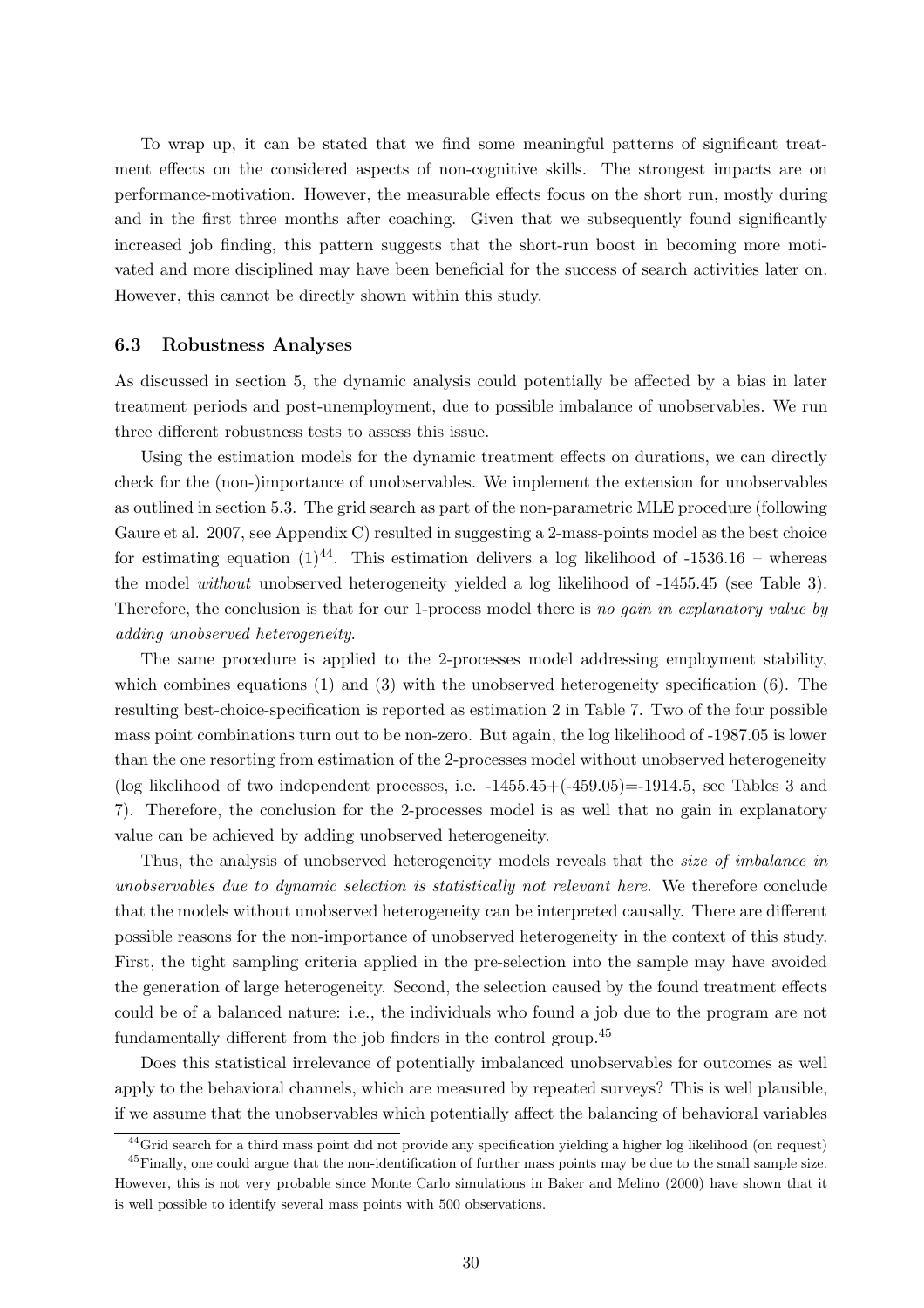are similar (correlated) to the ones of the outcomes. However, we cannot fully test for this since the framework used for the dynamic behavioral analysis doesn't allow for unobservables. Still, we can run two robustness checks on the balancing of the behavioral variables. The first is to check the balancing of observables in later treatment periods. This analysis has been discussed in section 5.2 and documented in Appendix Table B.1. The observables didn't show any hint of significant imbalance in later stages.

A final robustness check is to re-run all the behavioral regressions by use of inverse probability weighting (IPWRA), see section 5.3. The results are reported in Appendix Table 14. We do not find substantial deviations of the resulting point estimates.<sup>46</sup>

Thus, in total we can conclude from the robustness analyses that we do not find empirical indication for (unobservable or observable) imbalance of relevant size and correlation to outcomes or behavioral variables.

#### 6.4 Mid-Run Outcomes: Employment Stability & Earnings

Next, we want to analyze the effects of the supportive ALMP treatment on mid-run labor market outcomes. What does the result that more treated individuals found a job mean for the quality of the found jobs? Nonparametric evidence that compares employment stability and gross salaries across TG and CG suggests a positive but non-significant effect on stability and a zero difference in monthly earnings (see Table 2). However, these results are based on the sub-sample of job finders which potentially is subject to endogenous selectivity. Therefore it is important to analyze these two dimensions of job quality under control for observables and unobservables. The results of last section showed that including unobserved heterogeneity does not increase the explanatory value of the estimation. Due to this insignificant importance of heterogeneity, the best choice is to use the specification without unobserved heterogeneity for the conclusive analysis.

#### [Table 7 about here]

Table 7 (estimation 1) reports results for employment stability when explicitly modeling postunemployment job duration and controlling for observables. We find a significantly positive treatment effect on employment stability over 1.5 years after unemployment<sup>47</sup>. This result will be further quantified below. For the sake of comparison, Table 7 also reports the results for the model with unobserved heterogeneity (but less explanatory value): it shows that the treatment effect on employment stability does qualitatively not change, it gets slightly stronger.

The second dimension of post-unemployment job quality that we assess is earnings. To check whether the conditioning on observables changes the results of the comparison of median salaries, we run the corresponding regression (available on request). It turns out that the result of no significant differences in monthly salaries between TG and CG remains.

<sup>&</sup>lt;sup>46</sup>The standard errors of the IPWRA results are larger than in the main estimations. They are too high due to the fact that they are not corrected for the use of a prediction (estimated propensity score) within the estimation procedure (Wooldridge 2002). Therefore, they are not used to assess significance; however, the focus of this robustness check is anyway on the point estimates.

 $47$ I estimated as well a model which splits the treatment effect at 270 days after unemployment. This didn't yield statistically significant differences in the effect size.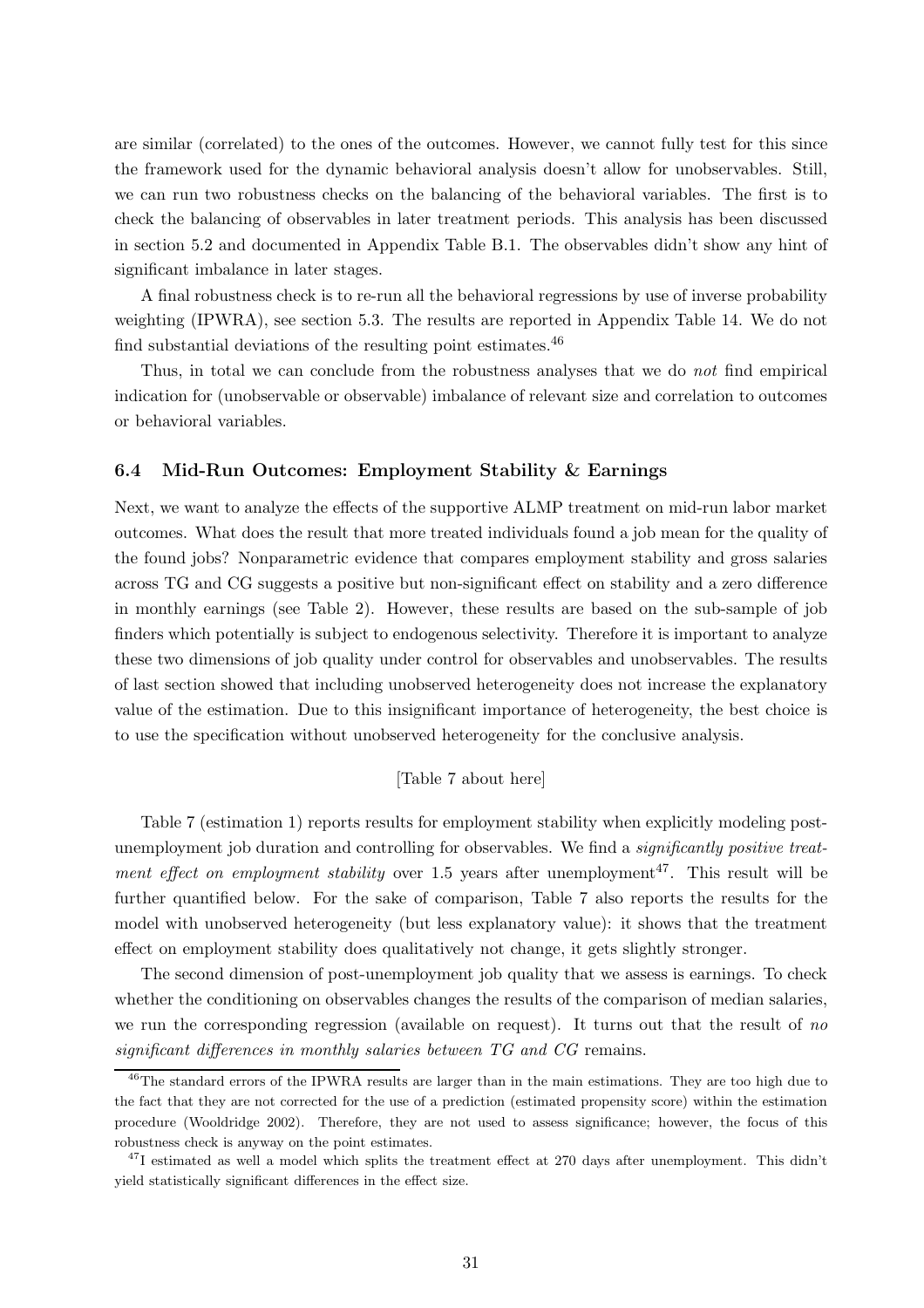## 7 Discussion: Cost-Benefit, Comparison, Channels

#### 7.1 Cost-Benefit Analysis

Using the estimation results in Table 7 it is possible to quantify the positive impact of the supportive ALMP on employment stability in terms of avoided future unemployment duration. This amounts to calculating the expected values of the post-unemployment duration  $t_p$  for the two counterfactuals. The difference between the two yields the average treatment effect on the treated (ATET); it quantifies the not realized future unemployment (in days) due to the treatment. Using equation (3), I simulate the following density of post-unemployment employment durations:

$$
f_p^D(t_p|x,v_p) = \theta_p^D(t_p|x,v_p)S_p^D(t_p|x,v_p)
$$

whereby  $D \in \{T, C\}$  indicates the treatment status, i.e. the two counterfactuals.  $\theta_p$  represents the hazard derived in equation (3),  $S_p$  is the corresponding survivor function. Based on this density, the expected value of the employment duration can be calculated as

$$
E(t_p|x, v, D_p) = \int_{20}^{\eta} t_p f_p^D(t_p|x, v_p) dt_p + \left[1 - \int_{20}^{\eta} f_p^D(t_p|x, v_p) dt_p\right] \cdot \eta \tag{7}
$$

The last part of this equation takes into account that the employment durations are exogenously censored after 540 days or the end of the observation window (after  $\eta$  days). Running the simulation for each of the counterfactuals, we obtiain the  $ATET = E(t_p|x, v, T) - E(t_p|x, v, C)$ . We find that, on average, treated individuals avoid future unemployment of 23 days. Based on this quantification of the direct benefit (savings) for UI and on additional cost information by the PES administration, we can perform a cost-benefit accounting in order to assess whether the investment in the – quite costly – supportive ALMP pays off or not.

#### [Table 8 about here]

Table 8 provides the details on this cost-benefit analysis for the UI accounts. It yields a clearly positive result: The avoided future unemployment pays the additional cost of the new program more than fully, specifically it covers 1.7 times the additional cost. Thus, in the medium run, one can state that this type of supportive ALMP resulted in (more) jobs of similar salary and increased stability, whereby the latter can pay off the additional program costs.

#### 7.2 Comparison to External Control Group

Besides the issue of cost-effectiveness, another general question that arises for policy design of supportive ALMP is how treatment effects adapt when the program gets scaled up. A comprehensive assessment of external validity and of possible general equilibrium effects is beyond the scope of this paper<sup>48</sup>. However, we can take up one aspect of the former by comparing the baseline results on (dynamic) job finding to external control groups. This comparison, based on register data, allows for at least two useful insights: How comparable is the region, in which the

 $^{48}$ Given the small size of the RCT, as compared to the dimension of the whole urbanized area (see section 2.1.2), it is rather implausible that displacement effects or externalities on other regions have been realized.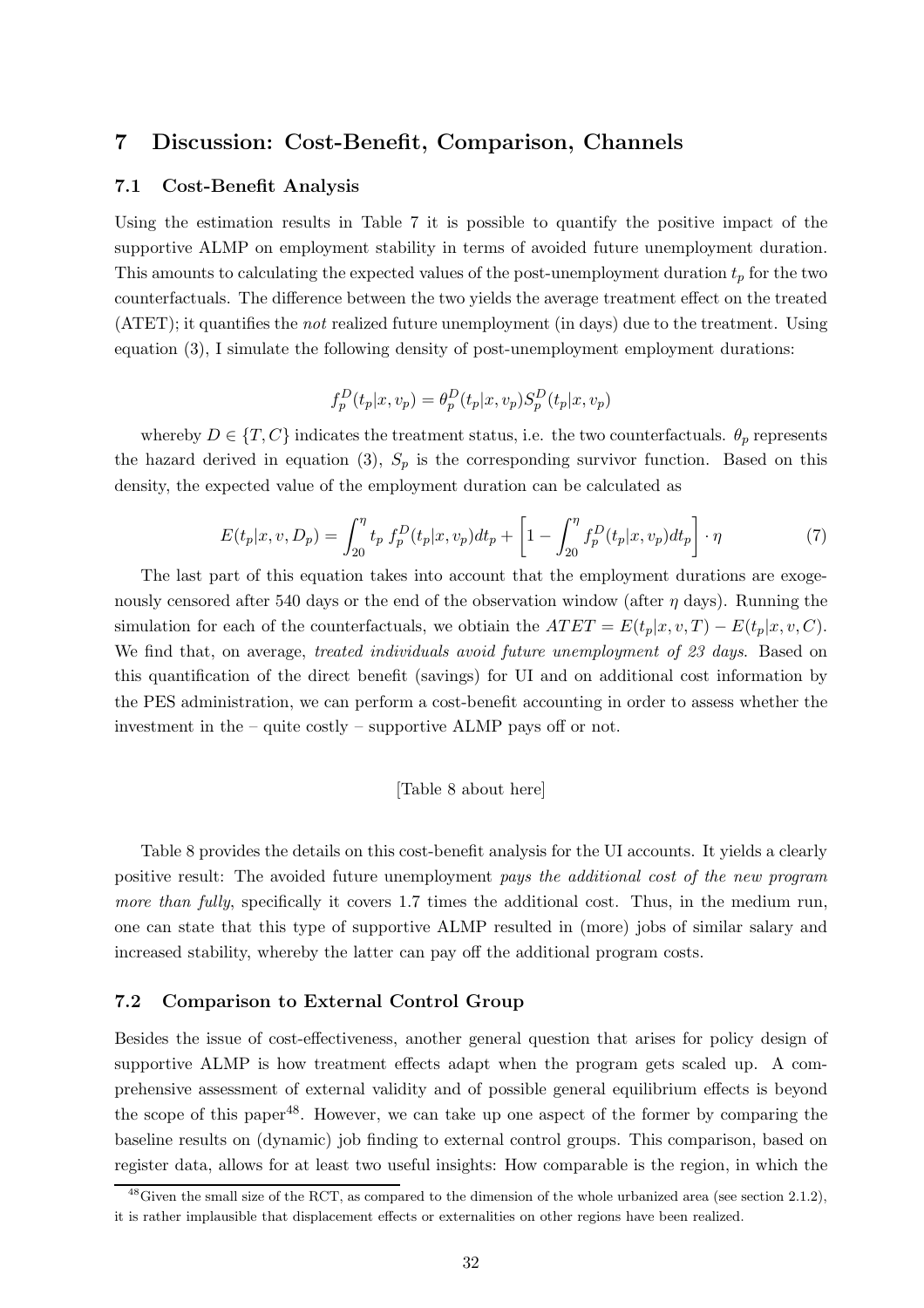RCT has been implemented, to neighboring regions when it comes to labor market outcomes? Are there some spill-over effects on the control group? It offers as well some indication if the found treatment effects were rather at the lower or upper bound.

The comparison exercise consists in analyzing double-differences in nonparametric survivor curves on the propensity to remain unemployed: we consider, on one hand, the difference between the external control group of neighboring PES regions with the RCT groups and, on the other hand, between the age group of the experiment and a younger one, aged 30 to 44. To select the external control group, the same eligibility criteria as in the RCT (see section 2.1.2) are applied to the other 4 PES within the same state (canton of Aargau).

The results are represented in Figure 10. For the younger age group, the unemployment survivors of the RCT- and the external control regions almost exactly overlap. Thus, the regions are highly comparable in terms of unemployment durations. Looking at the comparison within the age window of the experiment, however, we find a visible difference between the survivors: the control group of the RCT tends to leave slightly faster than the external controls.

This suggests two conclusions. The labor market conditions in the RCT sample are not particular as compared to other regions in the same larger metropolitan area. More interestingly, the fact that the RCT control group performs slightly better than the external controls may hint to two phenomenons: a Hawthorne effect – people may have felt under additional monitoring due to the repeated surveys – or positive spill-overs on the control group (e.g. by caseworker learning, exchange among job seekers). In both cases the comparison exercise suggests that the found treatment effects are rather at the lower bound. They could have been higher when abstracting from these external effects (which may be less important in a scale-up without surveys $^{49}$ ).

#### 7.3 Channels of Effects: Explorative Assessment

The unique data on repeatedly observed behavioral channels allowed us to collect evidence on how supportive ALMP can shape different behaviors. How can these findings be related to theoretical thoughts about modeling job search behavior? Comprehensive assessments of this question go beyond the scope of this paper. But it is still instructive to discuss some hypotheses on how to integrate the (additional) behavioral channels in a search framework. We want to focus on two questions, related to main findings: To which degree can the considered non-cognitive skills be seen as separate, additional channels to explain search outcomes? Second, with which theoretical ideas are the findings on reservation wage (and wage expectation) dynamics consistent?

#### 7.3.1 Job offer arrival rate: the role of non-cognitive skills

Let us consider the job search model as sketched in section 2.2. Our discussion suggests that the considered aspects of non-cognitive skills predominantly operate via affecting the job offer arrival rate:  $\lambda[s(e_t, \sigma_t^1, ..., \mu_t), \gamma_t, \phi_t]$ . Understanding non-cognitive skills as a separate channel to affect  $\lambda$  would mean empirically that  $\mu_t$ ,  $\gamma_t$  and  $\phi_t$  have explanatory value in addition to the variation which is explained by  $e_t$  and  $\sigma_t^1$ , .... This can be roughly checked by a series of regressions, which first include only the non-cognitive component as explanatory variable and then add the search variables as further explanatory channel. As the dependent variable we will use the job interview

<sup>&</sup>lt;sup>49</sup>On the other hand, there is a potential for displacement effects when implementing coaching on a broad scale.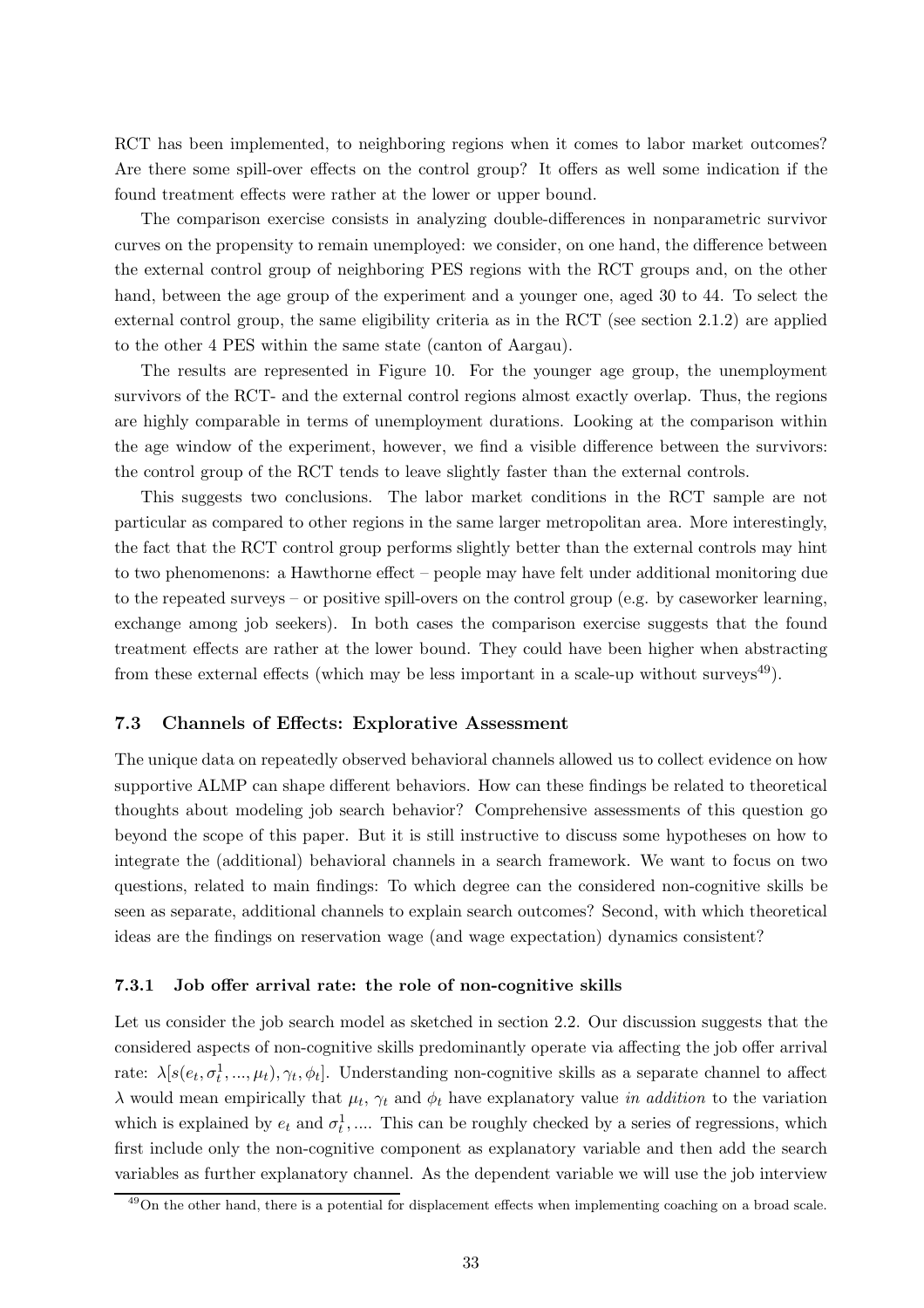rate. It can quite plausibly proxy the job offer arrival rate: a job interview is the sign of a job offer that successfully passed the first matching between employer and job seeker.<sup>50</sup>

Table 9 presents the results of this explorative assessment<sup>51</sup>. The first two columns demonstrate that motivation is significantly correlated to the job interview rate after controlling for search effort and search channel variety. The point estimate gets a bit larger than without controlling for the latter. The  $R^2$  increases visibly. Thus, the motivation measure provides additional explanatory value for the job offer arrival process, beyond of just being another representation of search effort. The same can be observed for the aspect of self-confidence. For the case of reliability we do not find a linear correlation to the job interview rate across time periods.

In conclusion we can state that there is some significant empirical indication that aspects of non-cognitive skills can be seen as *separate channel to "explain" job offer arrival*, beyond the "classical" search variables. Motivation and self-confidence may directly affect the decision which job openings are seen as being suitable and thus followed up. Note that we only considered a simple reduced-form framework; the functional forms on how  $\mu_t$ ,  $\gamma_t$  and  $\phi_t$  affect search outcomes could of course be different. However, the results suggest that it may be useful to further consider the question how to integrate such aspects in job search models.

#### 7.3.2 Explaining the coaching effect on wage behavior

One key result of the analysis is that the coaching treatment had a reductive impact on reservation wages. In addition we find a short-lasting negative effect on wage expectations. With which types of theoretical explanations could these empirical results be consistent?

Following up on the discussion in section 2.2, we can conceptually distinguish three types of mechanisms by which a supportive ALMP could affect wage behavior: First, it is plausible to assume that the treatment by coaching and counseling produces disutility in the short run – through cost of time and work in the program, pressure, etc. This reduces the value of remaining in unemployment and, consequently, the reservation wage  $r_t$ . Second, the distribution of wage offers which are (perceived) relevant to the job seeker may change from  $F(w)$  to  $\tilde{F}(w)$ . The fact that coaching may be human-capital-improving calls for an upward adaptation of  $F(w)$ . However, another function of coaching is information update. Coaching participants may have corrected their misperception or missing information on which wages they realistically will get offered. Thus,  $\tilde{F}(w)$  would be lower in mean than  $F(w)$ . As shown by Burdett et al. (1988), such a learning process would result in a downward-sloping reservation wage path. A third type of mechanism could operate via reference points. Following the model of reference-dependent job search by DellaVigna et al. (2015), the utility of being in UI,  $u(b_t|\psi_t)$ , is complemented by a gain-loss component<sup>52</sup>. The reference point  $\psi_t$  is for example a function of past income and expectations of upcoming income. If coaching operates as a downward shock on  $\psi_t$ , comparably more gain utility would be obtained. Thus, due to the lower reference point, finding a job would lose attractiveness compared to staying unemployed. This implies a higher reservation wage or

 $50S<sub>0</sub>$ , this variable abstracts from arriving job offers which are not taken up by the job seeker.

 $^{51}\mathrm{The}$  regressions pool all the available time periods and control for observables.

<sup>&</sup>lt;sup>52</sup>Specifically,  $u(b_t|\psi_t) = v(b_t) + \eta[v(b_t) - v(\psi_t)]$  if  $b_t \geq \psi_t$  and  $= v(b_t) + \eta[v(b_t) - v(\psi_t)]$  if  $b_t < \psi_t$ , whereby  $\eta$  is a weight and  $\nu \geq 1$  captures loss aversion. The model implies, thus, additional (gain) utility of achieving an income above the current reference point and additional (higher weighted) negative utility from being below.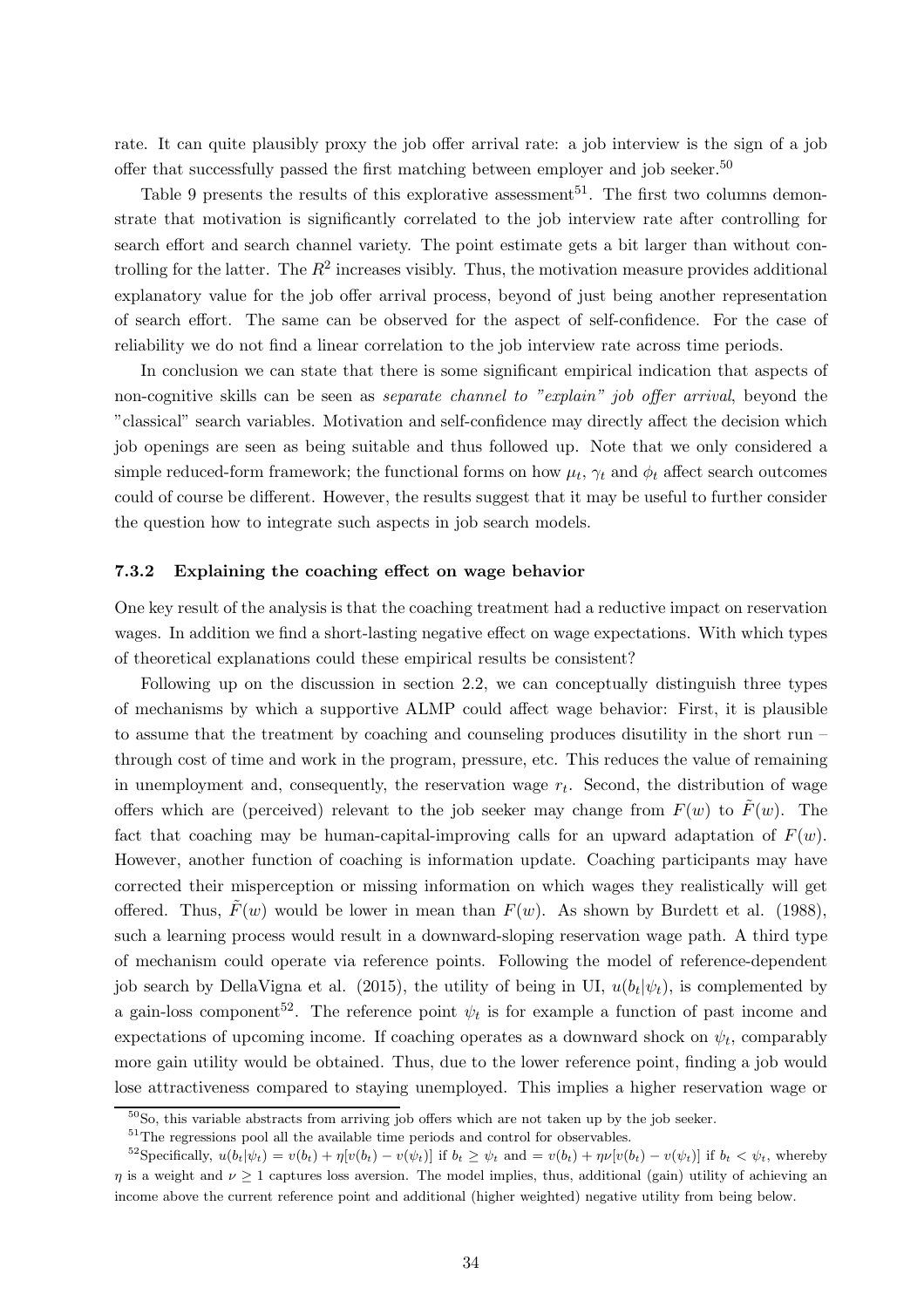reduced job search effort.

The found negative effect of coaching on wage expectations would support the idea of a downward shock on the reference point. However, the prediction on higher reservation wage is not realized (but search effort indeed tends to be reduced). Thus, the other two mechanisms seem to be more dominant in driving the reservation wage. In the short run, the disutility explanation is consistent with the evidence: recall the "lock-in" effect in combination with lower  $r_t$ . Finally, the finding that the treatment caused lower reservation salaries post coaching is mostly consistent with the Burdett et al. (1988) model of learning about the wage offer distribution relevant to the job seeker. Thus, this type of supportive ALMP probably has caused a *learning process about* "realistic" wage offer expectations which has not taken place in the control group.

## 8 Conclusion

This paper provides unique evidence on the question of how labor market policy affects the behavior of job seekers in a real-world context. The key novelty of the paper is the empirical design, which combines four elements: randomized treatment assignment, ex-ante determined timing of treatment periods, detailed register data and a panel of repeated surveys on behavioral variables. This allows for the simultaneous identification of behavioral reactions and effects on labor market outcomes per treatment period —and thus a direct empirical assessment of how ALMP causally impacts the job seeker's behavioral dynamics. Such an additional layer of knowledge on how programs affect behavior offers policy makers the opportunity to become more specific and targeted when doing evidence-based program design.

This study addresses the behavioral "blackbox" by exploiting a unique panel of behavioral survey measures by means of dynamic analysis. The analyzed measures cover three types of behavioral variables: first, search behavior, notably, search effort, channel use, search strategy and reservation wages; second, two types of *beliefs*, namely, the expected success in job search and wage expectations; third, aspects of *non-cognitive skills*, notably, effort motivation, selfconfidence and self-control (reliability). The surveys also track the individual job interview rate. The randomized field experiment assesses a supportive ALMP program focusing on the coaching of older job seekers. It features a period of intense coaching and high-frequency counseling.

With respect to labor market outcomes I find that the supportive ALMP program significantly increased job finding (by 9 percentage points) and employment stability thereafter. A costbenefit analysis combined with a counterfactual simulation shows that the program avoids future unemployment of about 20 days p.p., which more than entirely pays the program cost. A further useful insight is that the individual job interview rate can serve as an early indicator for future job finding: positive effects on the rate of acquired interviews precede increased job finding.

The analysis of behavioral variables reveals that the treatment did not operate via increased search effort, but via improving search efficiency and lowering reservation wages. The data document substantial ex-ante upward-bias in beliefs on job chances. The program reduces the bias in beliefs on job interviews and wage, temporarily. I also find short-run effects on performancemotivation and self-confidence. Thus, overall, improving success of search of older job seekers seems less an issue of reducing moral hazard behavior, but more one of supporting realistic wage expectations, search efficiency and motivation.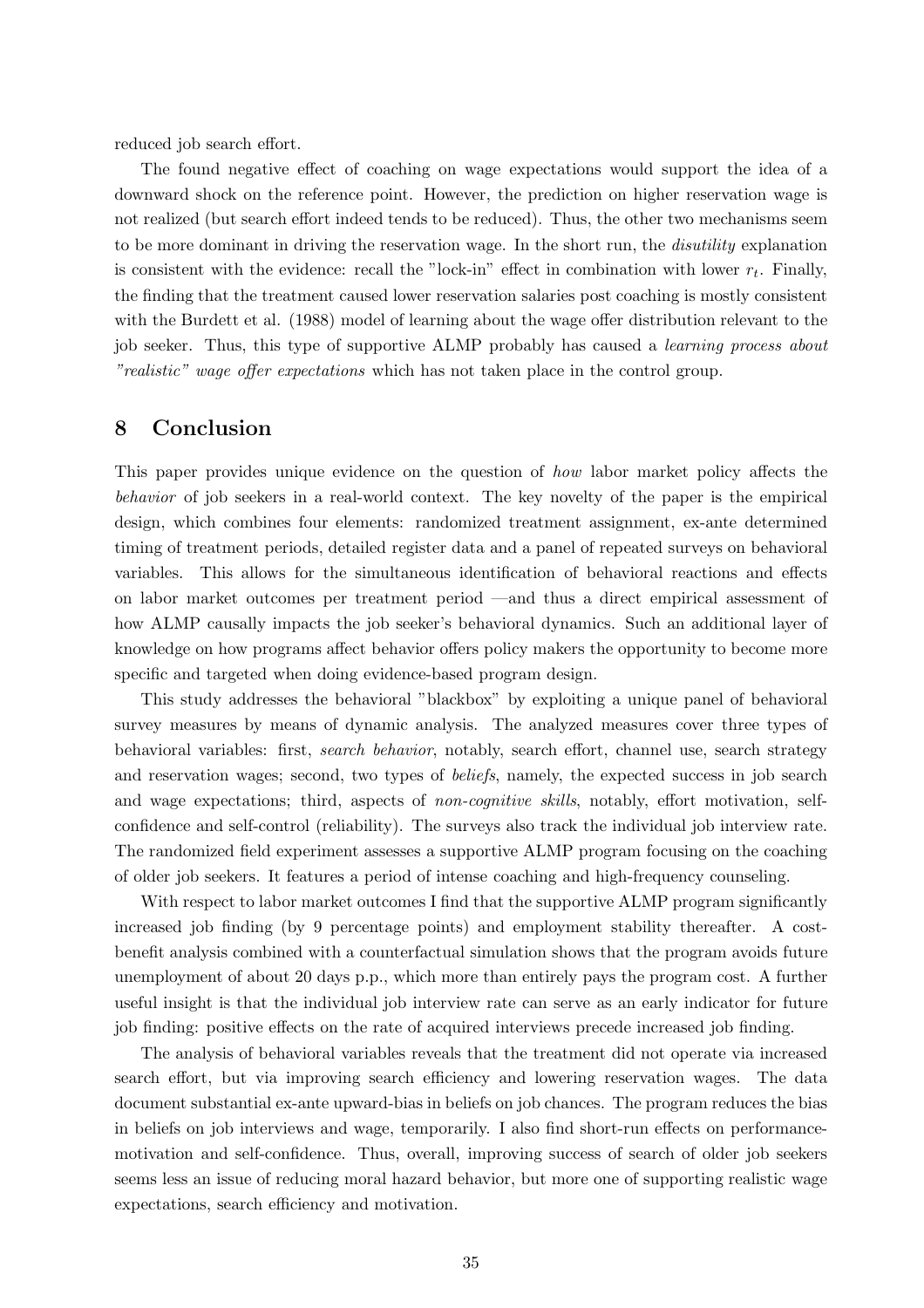Adopting a comprehensive view on the findings of this study, several policy conclusions can be drawn. In general, the experiment shows that it is possible to design effective supportive ALMP programs which cause positive impacts that outweigh the common lock-in effects. Targeted coaching and counseling is able to improve the employability of older job seekers. Based on the analysis of behavior, we can identify several success factors of counseling-focused ALMP, which should be taken into account when designing policy. First, the findings suggest that improving search *efficiency* and directedness is key, rather than purely focusing on quantitative application effort. Second, supporting job seekers to adopt *realistic wage expectations* is another key factor; learning about what is achievable in terms of wage offers helps participants to take realistic reservation wage decisions and to target on the "right" job vacations. Third, coaching can serve as an instrument to reduce the bias in beliefs about job chances. Fourth, taking aspects of non-cognitive skills into account can be useful for policy (and for complementing job search theory models); notably, supporting performance-motivation and self-confidence can provide an additional short-run boost in successful job search activities. Fifth, extending the scope of search seems not only to be helpful for attracting more job offers, but also for increasing success of directed search through yielding more stable jobs.

This study demonstrates the potential of combining dynamic program evaluation with empirical analysis of behavior to provide specific evidence on success factors of ALMP. To exploit this potential, it is necessary to invest in policy evaluation designs and data initiatives which incorporate direct empirical measures of the job seeker's behavior. Such evaluation setups can generate specific knowledge for targeted policy design —in ALMP and beyond. Moreover, they may provide real-world tests to assess whether different job seeker behaviors can be best explained by standard rational job search theory or rather by alternative (behavioral) approaches. It would be instructive for future research to run similar data collections and experiments on a larger scale. This could provide broad support for designing more specific labor market programs, aiming at optimizing the individual's incentives to adopt successful job search strategies.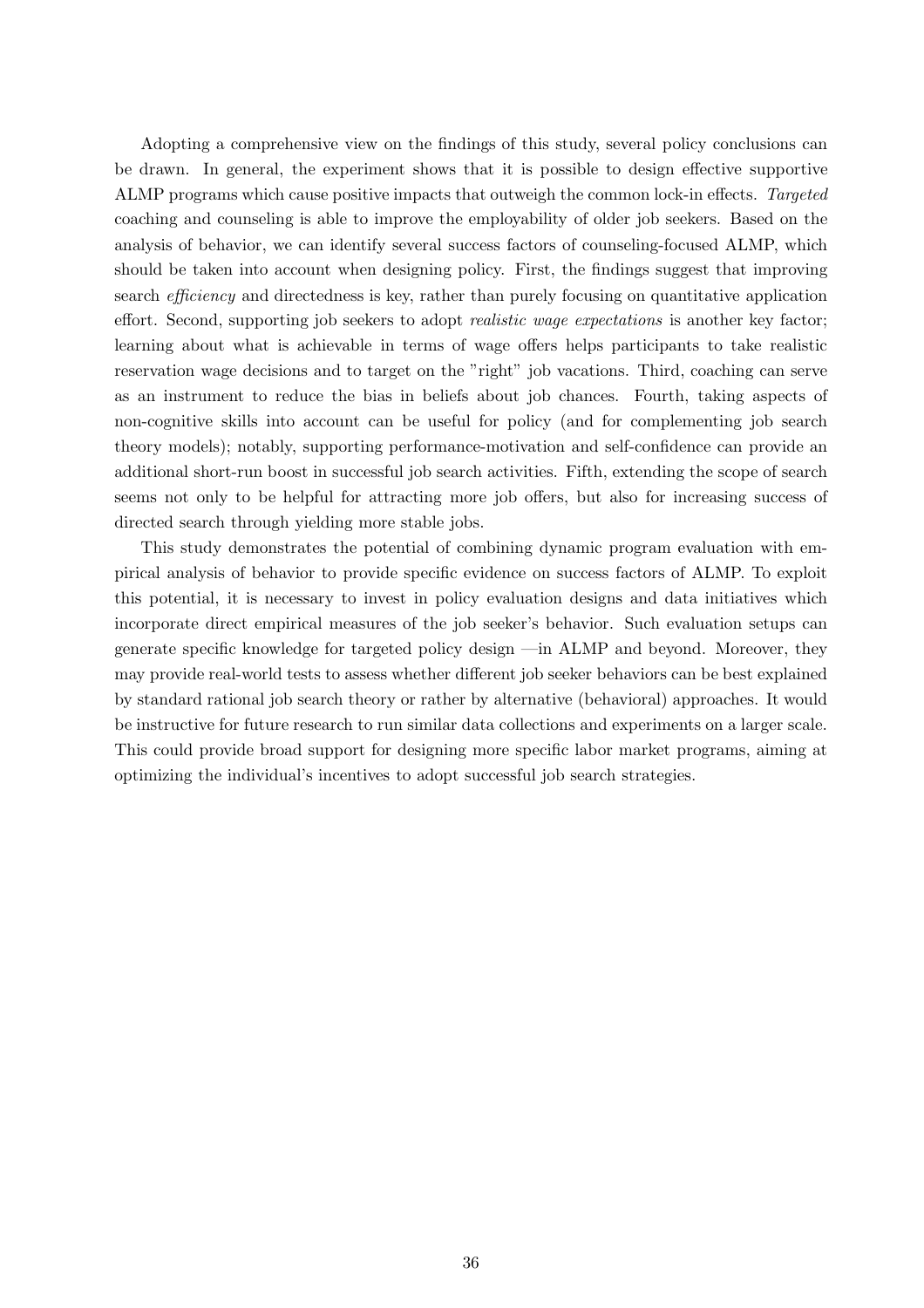## References

- Abbring, Jaap H., and Gerard van den Berg (2003). "The Non-Parametric Identification of Treatment Effects in Duration Models." Econometrica, 71, 1491-1517.
- Abbring, Jaap H., and Gerard van den Berg (2005). "Social Experiments and Instrumental Variables with Duration Outcomes," Tinbergen Institute Discussion Papers 05-047/3, Tinbergen Institute.
- Almlund M., Duckworth A.L., Heckman J.J., and T. Kautz. (2011). "Personality psychology and economics", in: E. A. Hanushek, S. Machin and L. Woessmann (eds.), Handbook of the Economics of Education, Volume 4, 1-181.
- AMOSA (2007). "Langzeitarbeitslosigkeit Situation und Massnahmen", Arbeitsmarktbeobachtung Ostschweiz, Aargau und Zug (AMOSA), Zurich.
- Arni, Patrick (2011). "Langzeitarbeitslosigkeit verhindern: Intensivberatung für ältere Stellensuchende. Schlussbericht", University of Lausanne and Kanton Aargau. (online: www.patrick-arni.ch)
- Arni, Patrick, Lalive, Rafael, and Jan C. van Ours (2013). "How Effective Are Unemployment Benefit Sanctions? Looking Beyond Unemployment Exit", *Journal of Applied Econometrics*, early view (DOI: 10.1002/jae.2289).
- Ashenfelter, Orley, Ashmore, David, and Olivier Deschênes (2005). "Do Unemployment Insurance Recipients Actively Seek Work? Randomized Trials in Four U.S. States." Journal of Econometrics, 125, 53-75.
- Baker, Michael and Angelo Melino (2000). "Duration dependence and nonparametric heterogeneity: A Monte Carlo Study." Journal of Econometrics, 96, 357-393.
- Benabou, Roland and Jean Tirole (2002). "Self-Confidence and Personal Motivation," Quarterly Journal of Economics, 117 (3), 871-915.
- Black, Dan A., Smith, Jeffrey A., Berger, Mark C. and Brett J. Noel (2003). "Is the Threat of Training More Effective than Training Itself? Evidence from Random Assignments in the UI system." American Economic Review, 93, 1313-1327.
- Borghans, Lex, Meijers, Huub and ter Weel, Bas (2008). "The Role of Noncognitive Skills in Explaining Cognitive Test Scores", Economic Inquiry, 46(1), 2-12.
- Burdett, Kenneth, Vishwanath, Tara (1988). "Declining Reservation Wages and Learning," Review of Economic Studies, vol. 55(4), 655-65.
- Caliendo, M., Cobb-Clark, D. A., and Uhlendorff, A. (2015). "Locus of Control and Job Search Strategies", Review of Economics and Statistics, 97(1), 88-103.
- Card, David, Kluve, Jochen, and Andrea Weber (2010). "Active Labour Market Policy Evaluations: A Meta-Analysis," Economic Journal, 120(548), F452-F477.
- Card, D., J. Kluve and A. Weber (2015): What Works? A Meta Analysis of Recent Active Labor Market Program Evaluations, IZA Discussion Paper 9236.
- Compte, Olivier and Andrew Postlewaite (2004). "Confidence-Enhanced Performance," American Economic Review, 94(5), 1536-1557.
- Cr´epon, Bruno, Duflo, Esther, Gurgand, Marc, Rathelot, Roland, and Philippe Zamora (2013): "Do Labor Market Policies have Displacement Effects? Evidence from a Clustered Randomized Experiment", Quarterly Journal of Economics, 128(2), 531-580.
- Duckworth, Angela Lee and Seligman, M. E. P. (2005). "Self-Discipline Outdoes IQ in Predicting Academic Performance of Adolescents", Psychological Science, 16(12), 939-944.
- Duncan, Greg J. and Dunifon, Rachel (1998). "Soft-Skills and Long-Run Labor Market Success." Research in Labor Economics, 17, 123-149.
- Falk, A., D.B. Huffman, U. Sunde (2006): Do I Have What It Takes? Equilibrium Search with Type Uncertainty and Non-Participation. IZA Discussion Paper 2531.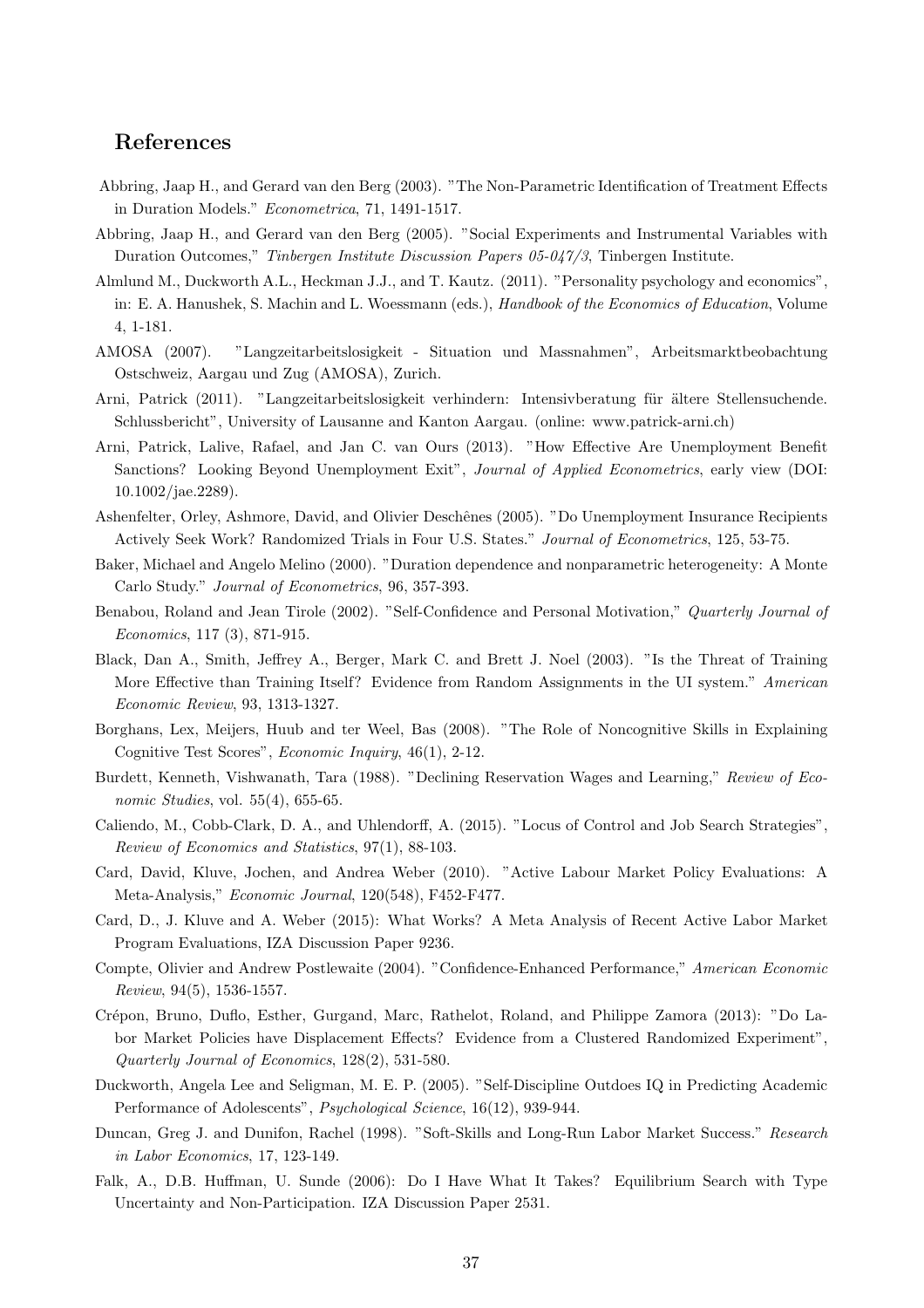- Gaure, Simen, Røed, Knut and Tao Zhang (2007). "Time and Causality: A Monte Carlo Assessment of the Timing-of-events Approach", Journal of Econometrics, 141(2), 1159-1195.
- Graversen, Brian K., and Jan C. van Ours (2008). "How to Help Unemployed Find Jobs Quickly; Experimental Evidence from a Mandatory Activation Program", Journal of Public Economics, 92, 2020-2035.
- Graversen, Brian Krogh, and Jan C. van Ours (2011). "An Activation Program as a Stick to Job Finding", Labour, 25(2), 167-181.
- Heckman, James and Burton Singer (1984). "A Method for Minimizing the Impact of Distributional Assumptions in Econometric Models for Duration Data", *Econometrica*, 52(2), 271-320.
- Heckman, J. J. and Rubinstein, Y. (2001). "The Importance of Noncognitive Skills: Lessons from the Ged Testing Program", American Economic Review, 91(2), 145-149.
- Holzer, H. (1988): "Search Method Use by Unemployed Youth". Journal of Labor Economics, 1, 1-20.
- Kroft, Kory, Fabian Lange and Matthew J. Notowidigdo (2013): "Duration Dependence and Labor Market Conditions: Evidence from a Field Experiment", Quarterly Journal of Economics, 128 (3), 1123-1167.
- Krueger, Alan B. and Andreas Mueller (2011). "Job Search and Job Finding in a Period of Mass Unemployment: Evidence from High-Frequency Longitudinal Data," IZA Discussion Papers 5450.
- Krueger, Alan B. and Andreas Mueller (2012). "The Lot Of The Unemployed: A Time Use Perspective," Journal of the European Economic Association, 10(4), 765-794.
- Krueger, Alan B. and Andreas Mueller (2014). "A Contribution to the Empirics of Reservation Wages," NBER Working Papers 19870.
- Meyer, Bruce D. (1995). "Lessons from the U.S. Unemployment Insurance Experiments," Journal of Economic Literature, 33(1), 91-131.
- Mortensen, D.T. (1986). "Job search and labor market analysis", in: O. Ashenfelter and R. Layard (eds.), Handbook of Labor Economics, 849-920.
- OECD (2012): "OECD Economic Surveys: United States 2012", June 2012, OECD, Paris.
- Rosholm, Michael and Michael Svarer (2008). "The Threat Effect of Active Labour Market Programmes," Scandinavian Journal of Economics, 110(2), 385-401.
- Spinnewijn, J. (2015): "Unemployed but Optimistic: Optimal Insurance Design with Biased Beliefs", Journal of the European Economic Association, 13(1), 130-167.
- Van den Berg, G.J. (1990). "Nonstationarity in job search theory", Review of Economic Studies, 57, 255-277.
- Van den Berg, Gerard J., and Bas van der Klaauw (2006). "Counseling And Monitoring Of Unemployed Workers: Theory And Evidence From A Controlled Social Experiment," International Economic Review, 47(3), 895-936.
- Van den Berg, Gerard J., Bergemann, Annette, and Marco Caliendo (2009). "The Effect of Active Labor Market Programs on Not-Yet Treated Unemployed Individuals", Journal of the European Economic Association, 7(2-3), 606-616.
- Wooldridge, Jeffrey M. (2002). "Inverse probability weighted M-estimators for sample selection, attrition, and stratification," Portuguese Economic Journal, 1, 117-139.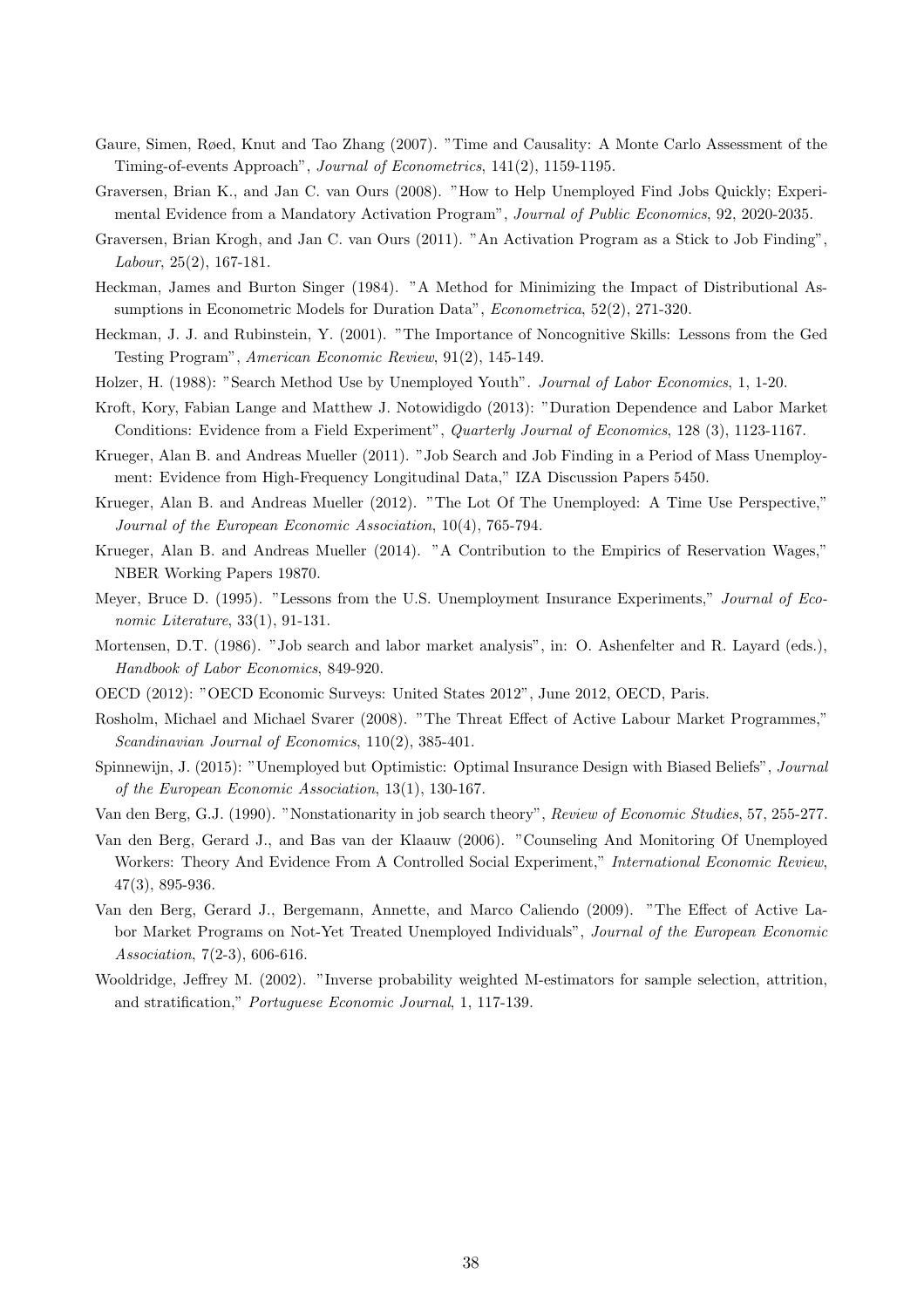## Tables & Figures

Figure 2: Unemployment exit hazard (A) and employment exit hazard (recurrence, B): population of the experiment (aged 45 to 61)



Table 1: Comparison of characteristics of treatment vs control group

|                                        | <i>Treatment Group</i> | Control Group   | $t-values$ |
|----------------------------------------|------------------------|-----------------|------------|
|                                        |                        |                 |            |
| Gender: Woman                          | 44.1\%                 | 43.3%           | 0.15       |
| Married (incl. separated)              | 56.4\%                 | 49.7%           | 1.22       |
| Age                                    | 52.5                   | 51.9            | 1.04       |
| Nationality: CH                        | 84.4%                  | 85.1%           | $-0.17$    |
| Qualification: (semi-)skilled          | 96.2%                  | 95.7%           | 0.22       |
| Employability: $3/4$                   | 77.4\% / 21.5\%        | 78.0\% / 21.3\% | $(-)0.05$  |
| At least 1 foreign language            | 55.4%                  | 53.2%           | 0.39       |
| $\mathrm{Job} < 100\%$                 | 17.7%                  | 17.7%           | 0.00       |
| PES <sub>2</sub>                       | 14.5%                  | $10.6\%$        | 1.04       |
| Duation to availability (median, days) | 11                     | 13              | $-0.49$    |
| Past UE duration (median, days)        | $\overline{0}$         | $\overline{0}$  | 0.00       |
| Observations                           | 186                    | 141             | Total: 327 |

Notes: Frequency percentages for different observable characteristics by treatment and control group are reported. t-values are based on unpaired t-tests with equal variances.

Source: Own calculations based on merged UIR-LZAR database.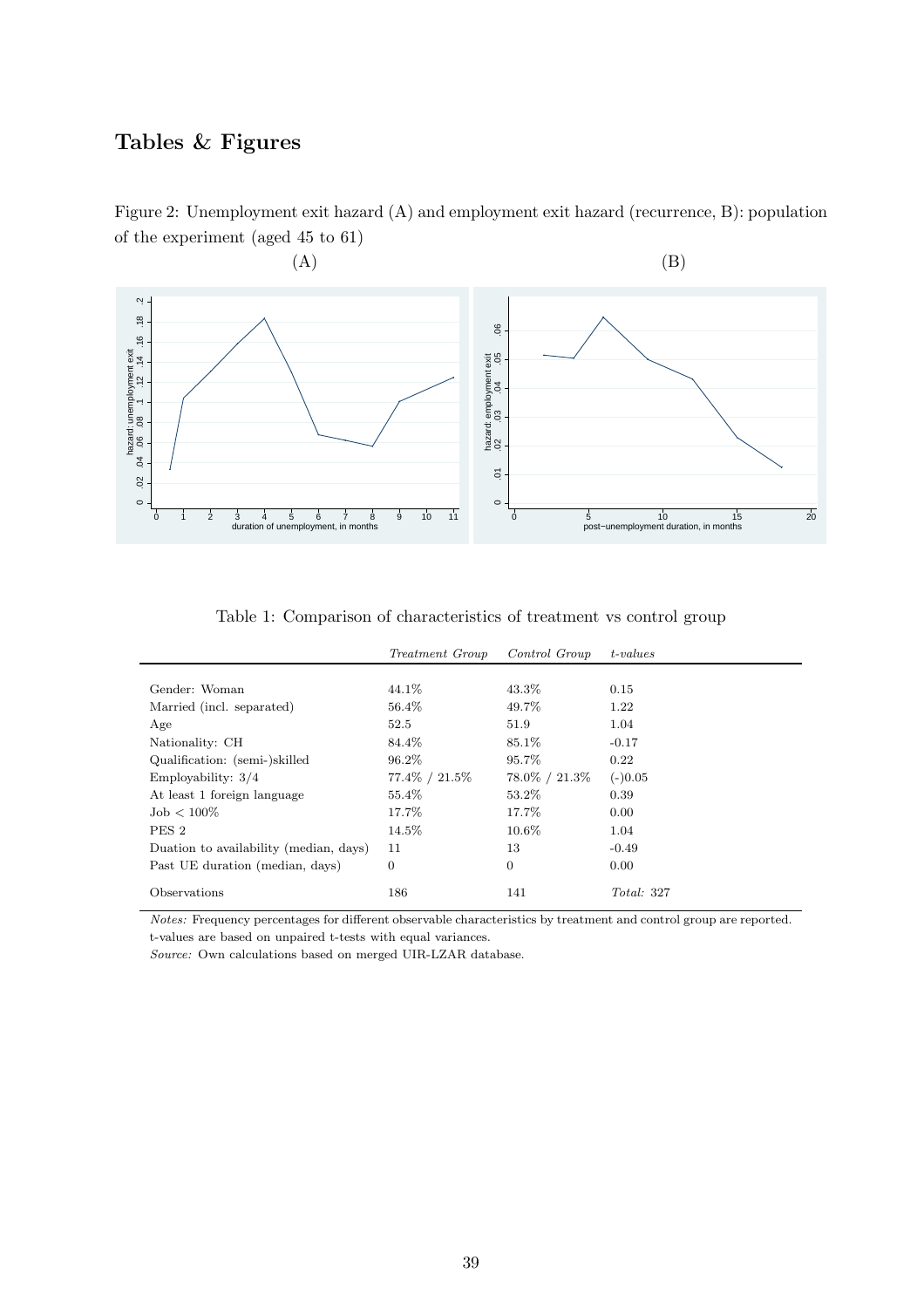Table 2: Non-parametric comparison of main outcomes: unemployment duration, long-term unemployment, job finders, gross salary, recurrence to unemployment, job interview rate

|                                        | TG       | CG       | difference | t-value  |
|----------------------------------------|----------|----------|------------|----------|
|                                        |          |          | $=$ TE     |          |
|                                        |          |          |            |          |
| Proportion of job finders              | 0.720    | 0.631    | 0.089      | 1.718    |
| Prop. in job or leaving UI voluntarily | 0.774    | 0.667    | 0.108      | 2.173    |
| job finders, ages 45-54                | 0.771    | 0.722    | 0.049      | 0.821    |
| $\ldots$ job finders, ages $55+$       | 0.600    | 0.471    | 0.129      | 1.334    |
| Unemployment duration: means           | 245.1    | 255.9    | $-10.73$   | $-0.431$ |
| for ages $45-54$                       | 208.9    | 224.9    | $-15.98$   | $-0.585$ |
| for ages $55+$                         | 331.3    | 310.5    | 20.87      | 0.425    |
| Unemployment duration: medians         | 139.5    | 138      | 1.5        | 0.060    |
| for ages $45-54$                       | 131      | 131.5    | $-0.5$     | $-0.018$ |
| for ages $55+$                         | 283      | 191      | 92         | 2.034    |
| Proportion in long-term unemployment   | 0.280    | 0.319    | $-0.040$   | $-0.774$ |
| for ages $45-54$                       | 0.206    | 0.256    | $-0.049$   | $-0.861$ |
| $\dots$ for ages $55+$                 | 0.455    | 0.431    | 0.023      | 0.238    |
| Gross salary: means                    | 5357.6   | 5392.4   | $-34.78$   | $-0.105$ |
| difference to pre-UE salary            | $-402.7$ | $-242.3$ | $-160.37$  | $-0.737$ |
| pensum: working hours per week         | 38.72    | 37.62    | 1.10       | 0.850    |
| Recurrence to unemployment             | 0.221    | 0.277    | $-0.055$   | $-0.962$ |
| for ages $45-54$                       | 0.208    | 0.269    | $-0.061$   | $-0.926$ |
| $\dots$ for ages $55+$                 | 0.265    | 0.296    | $-0.032$   | $-0.269$ |
| Average job interview rate             | 0.143    | 0.102    | 0.041      | 1.813    |
| for ages $45-54$                       | 0.136    | 0.124    | 0.011      | 0.395    |
| $\dots$ for ages $55+$                 | 0.157    | 0.065    | 0.092      | 2.703    |
|                                        |          |          |            |          |

Note: Means are reported, in the case of the unemployment durations as well medians. Unemployment durations are censored at 2 years (730 days; 2.4% censored). Recurrence to unemployment: within 1.5 years. Job interview rate is averaged over  $t_0$  and the four treatment periods (if observed). Observations: 327, 186 in treatment group (TG) and 141 in control group (CG); subsamples for ages 45-54/55+ amount to 221/106. Observations on salary data: 163; on recurrence: 234; on job interviews: 229. Long-term unemployment  $=$ unemployment duration of more than one year.

Source: Merged UIR-LZAR database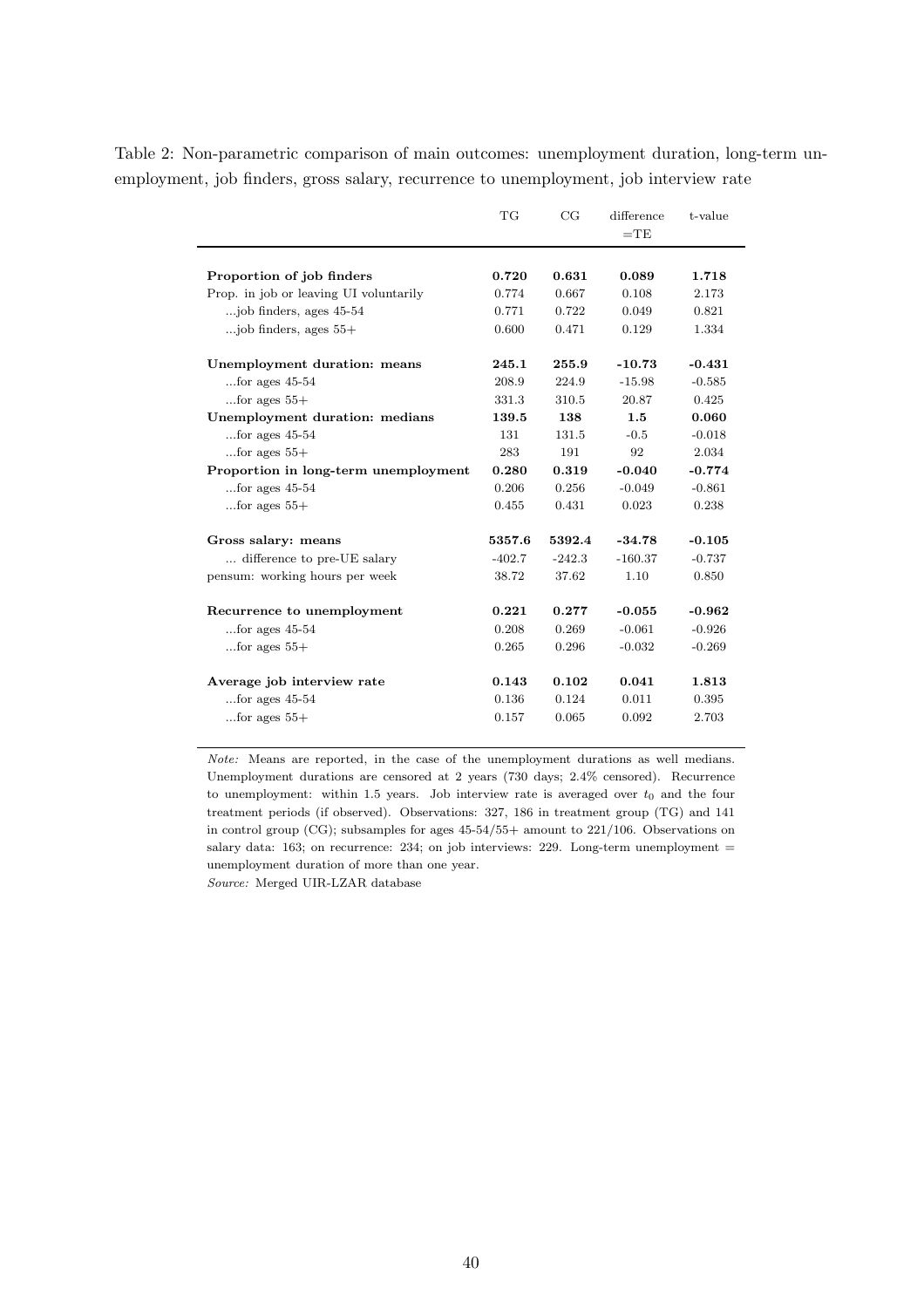|                                                         |                  | Destination: exit to job |          |  |  |  |
|---------------------------------------------------------|------------------|--------------------------|----------|--|--|--|
|                                                         | coeff.           | s.e.                     | transf.  |  |  |  |
| <i>Treatment effects</i>                                |                  |                          |          |  |  |  |
| Anticipation effect $(\delta_a$ /in $\%)$               | $-0.499**$       | 0.236                    | $-0.393$ |  |  |  |
| During coaching $(\delta_{c1}/\text{in }\%)$            | $-0.477^{\circ}$ | 0.309                    | $-0.379$ |  |  |  |
| Post-coaching, 14-180 days $(\delta_{c2}/\text{in }\%)$ | $-0.023$         | 0.250                    | $-0.023$ |  |  |  |
| Post-Coaching, 181+ days $(\delta_{c3}/\text{in }\%)$   | 0.401            | 0.374                    | 0.494    |  |  |  |
| Control variables                                       |                  | Yes                      |          |  |  |  |
| Unobserved heterogeneity                                |                  | N <sub>o</sub>           |          |  |  |  |
| -Log-Likelihood                                         |                  | 1455.45                  |          |  |  |  |
| AIC                                                     |                  | 1508.45                  |          |  |  |  |
| N                                                       |                  | 327                      |          |  |  |  |

Table 3: Dynamic treatment effects of the treatment plan on the exit to job rate. (PH duration model)

> $Notes:$  Coefficients and their transformations are reported: Transformed treatment effects are changes in %. Significance: \*\*\*  $p \, < 0.01$ , \*\*  $p \, < 0.05$ , \*  $p \, < 0.1$ ,  $\circ$  $p < 0.15$ .

Source: Own estimations based on merged UIR-LZAR database.

| Table 4: Treatment effects (DiD) on job interview rate (job interviews per application) |  |  |  |  |
|-----------------------------------------------------------------------------------------|--|--|--|--|
|-----------------------------------------------------------------------------------------|--|--|--|--|

|                                      | $\left( 1\right)$<br>anticipation |                    | $\left( 2\right)$<br>during coaching |                    | $\left( 3\right)$<br>$1-90d$ post-coa. |                    | $\left( 4\right)$<br>$91+d$ post-coa. |                    |
|--------------------------------------|-----------------------------------|--------------------|--------------------------------------|--------------------|----------------------------------------|--------------------|---------------------------------------|--------------------|
|                                      | coef                              | se                 | coef                                 | se                 | coef                                   | se                 | coef                                  | se                 |
| DiD                                  | 0.056                             | (0.040)            | $0.084**$                            | (0.037)            | 0.026                                  | (0.040)            | 0.011                                 | (0.058)            |
| treatment $(D^{TG})$<br>time $(T_t)$ | $-0.017$<br>$-0.019$              | (0.030)<br>(0.026) | $-0.027$<br>$-0.033$                 | (0.027)<br>(0.027) | $-0.012$<br>$-0.023$                   | (0.027)<br>(0.027) | $-0.031$<br>$-0.024$                  | (0.050)<br>(0.027) |
| X variables<br>Caseworker FE         | yes<br>yes                        |                    | yes<br>yes                           |                    | yes<br>yes                             |                    | yes<br>yes                            |                    |
| Obs. mean<br>Observations            | 0.121<br>394                      |                    | 0.131<br>473                         |                    | 0.117<br>399                           |                    | 0.080<br>379                          |                    |
| $R^2$                                | 0.159                             |                    | 0.159                                |                    | 0.148                                  |                    | 0.141                                 |                    |

Note: Cluster robust standard errors in parentheses, \*\*\*  $p < 0.01$ , \*\*  $p < 0.05$ , \*  $p < 0.1$ ; available observations at  $t_0$ : 301. OLS regression

Source: UIR-LZAR database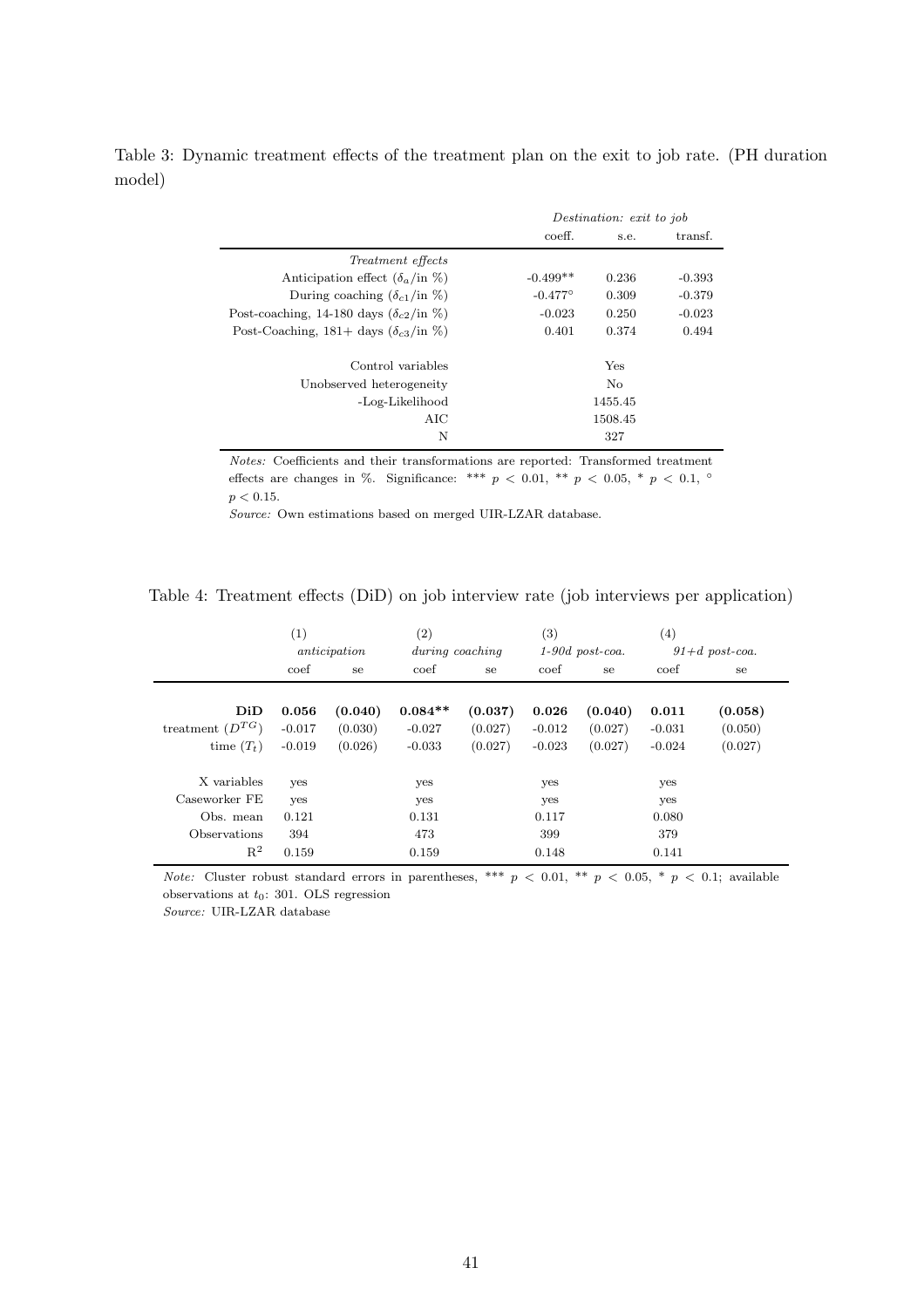

Figure 3: Behavioral channels: means and s.d. of control group, by period of treatment plan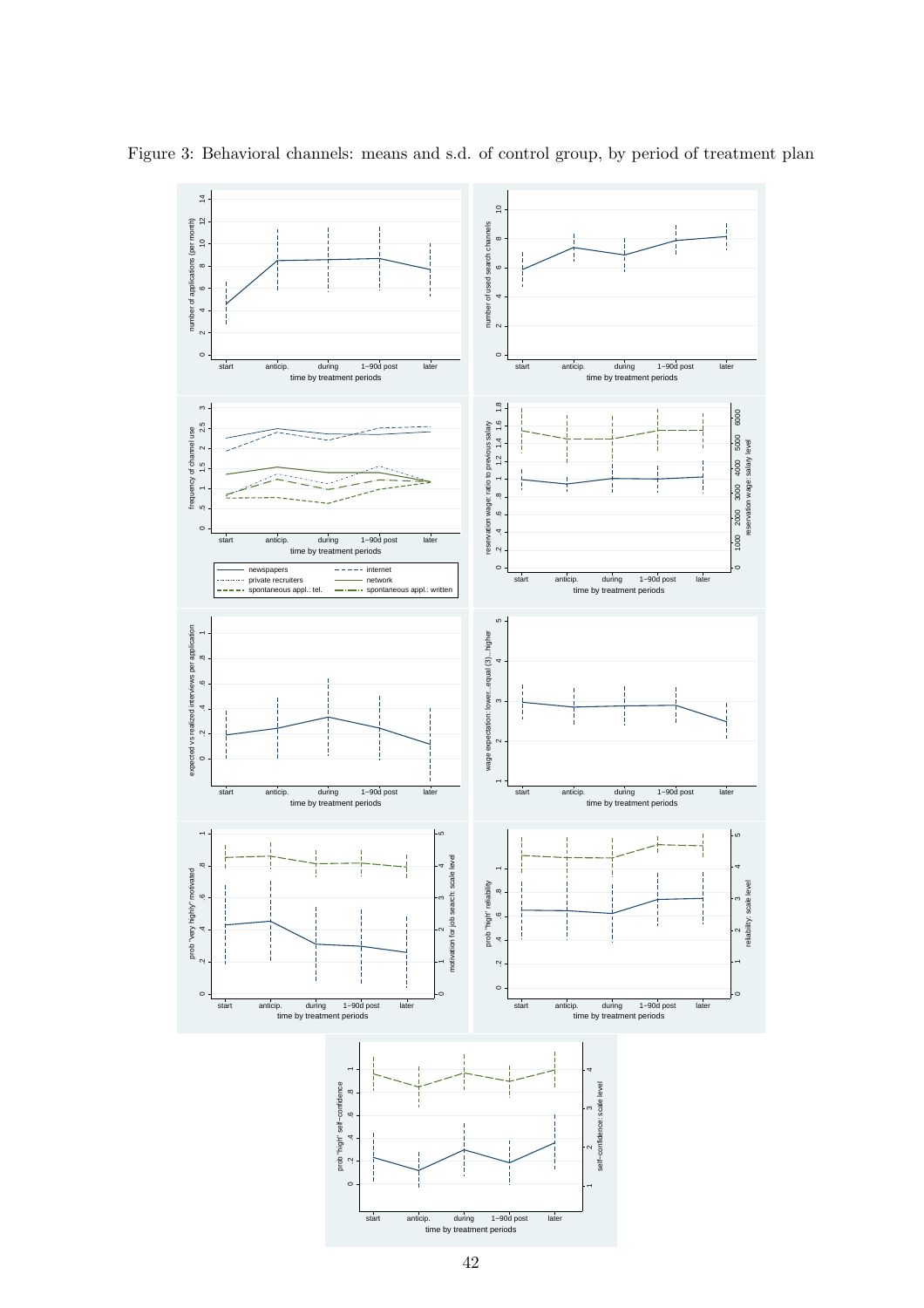Note for Figure 2: Unconditional means are reported in the line graphs, s.d. (centered around means) in the dashed vertical spikes. Frequency of search channel use (s.d. omitted) is measured on a 6 point scale:  $3 =$  daily,  $2.5 =$  several times per week,  $2 =$  weekly,  $1.5 =$  several times per month,  $1 =$  monthly or less often,  $0 =$  never. Reservation wage: blue solid line represents ratio (to past salary), green long dash line the median reservation salary. Wage expectation: blue solid line represents the mean level of <sup>a</sup> scale ranging from <sup>1</sup> to 5: expectedsalary clearly higher/a bit higher/equal/a bit lower/clearly lower. Last three graphs: blue solid line represents the proportion of the high(est) scale level, green long dash line the mean scale level; scale is from <sup>1</sup> to <sup>5</sup> (very high/high/medium/low/very low).

Figure 4: Total treatment effect on duration to job finding, survivors treatment vs control group

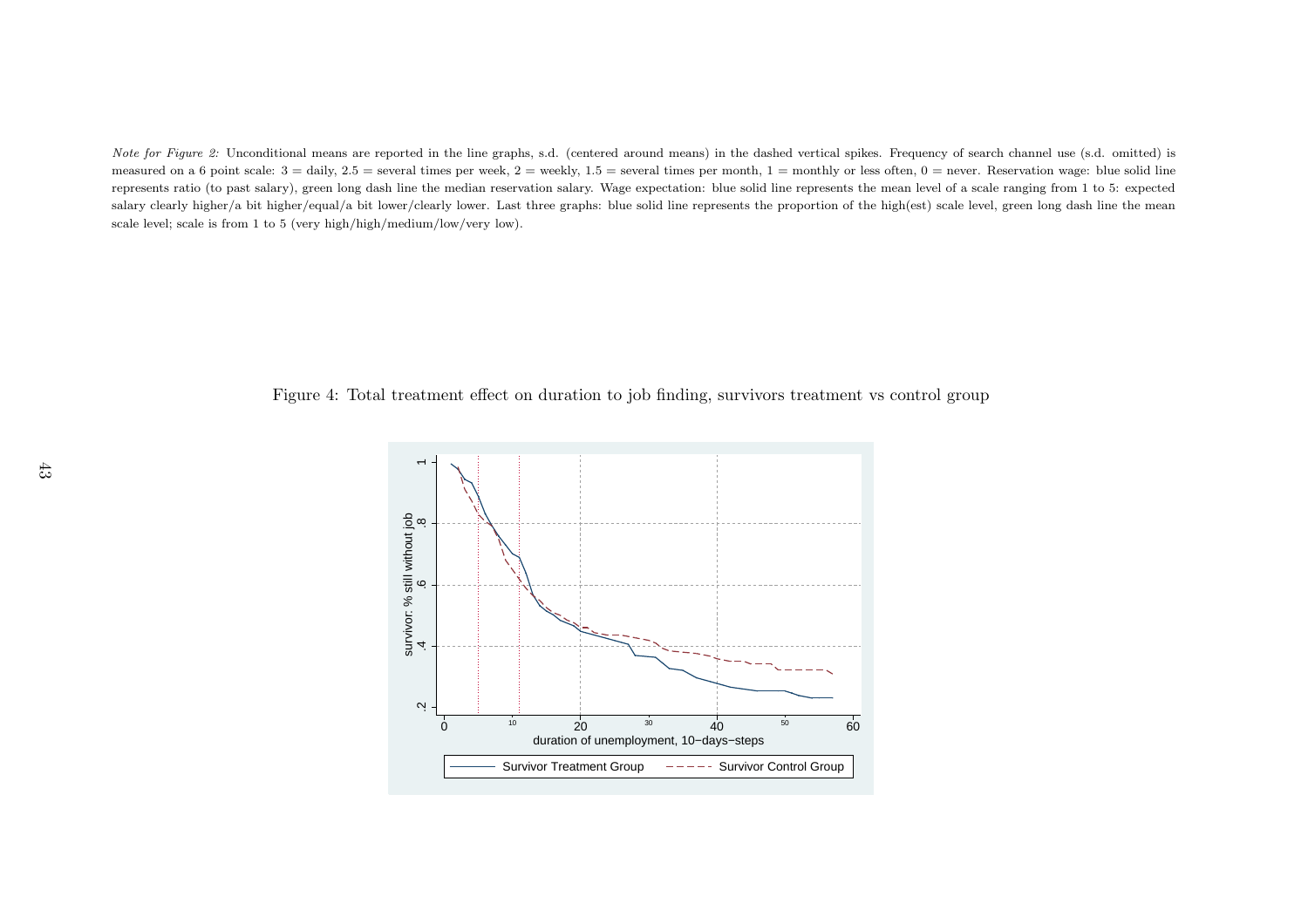

Figure 5: Post-unemployment job stability: Survivor of the reentry rate into unemployment

Figure 6: Treatment effects on job interview rate (Diff-in-Diff by treatment period) – compared to the treatment effect of the job finding rate per period



*Note:* The dots represent predicted conditional means by treatment period for the counterfactuals ( $D^{TG} = 1/0$  for treatment/control group).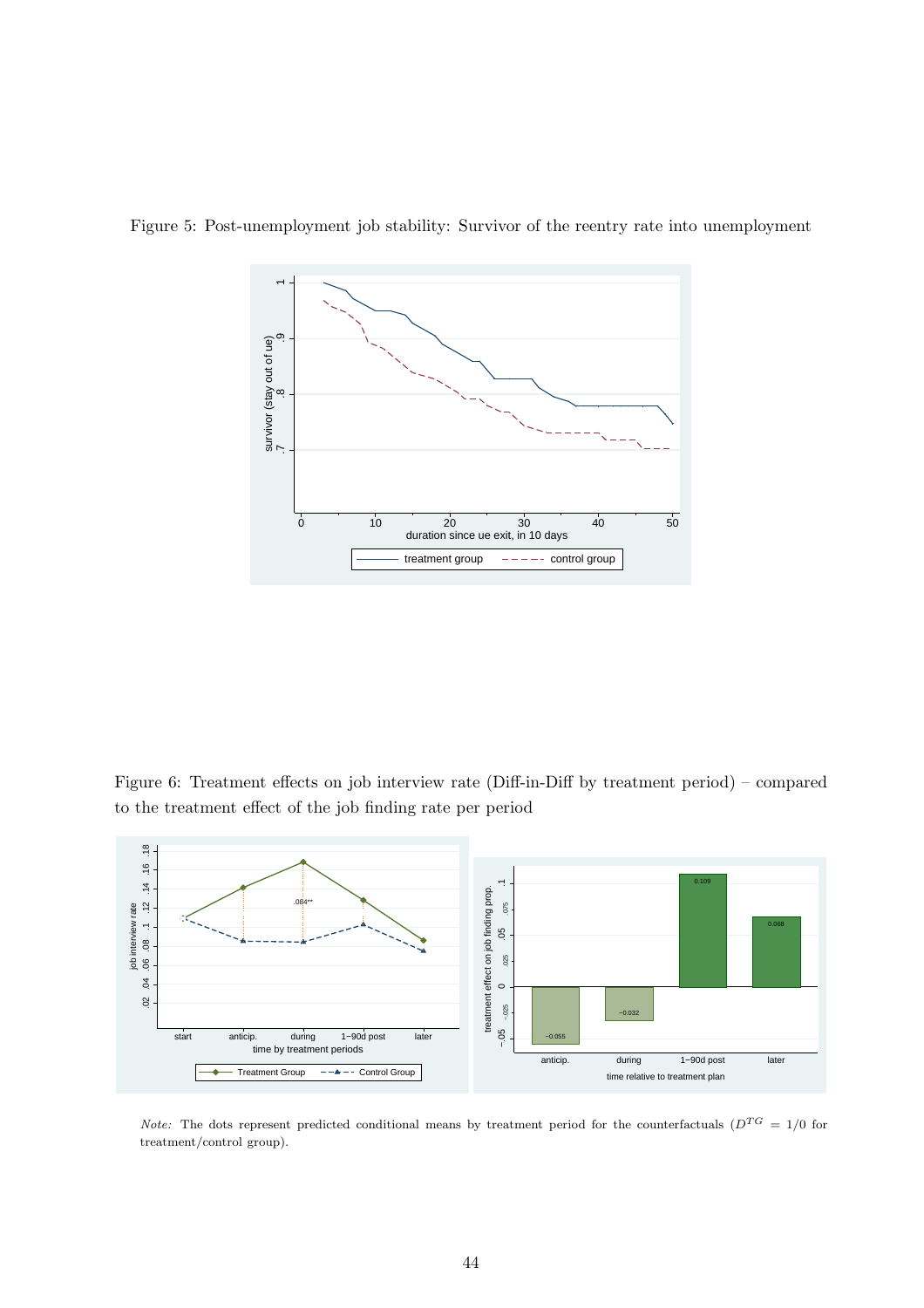|                                                       | (1)             |              | (2)             |            | (3)               |             | (4)              |          |  |
|-------------------------------------------------------|-----------------|--------------|-----------------|------------|-------------------|-------------|------------------|----------|--|
|                                                       |                 | anticipation | during coaching |            | $1-90d$ post-coa. |             | $91+d$ post-coa. |          |  |
|                                                       | $\mathrm{coef}$ | se           | coef            | ${\rm se}$ | coef              | $_{\rm se}$ | coef             | se       |  |
|                                                       |                 |              |                 |            |                   |             |                  |          |  |
| Search effort (applications per month)                |                 |              |                 |            |                   |             |                  |          |  |
| DiD                                                   | $-1.719*$       | (1.042)      | $-1.653**$      | (0.829)    | $-1.527$          | (1.093)     | $-0.479$         | (1.036)  |  |
| time                                                  | $3.885***$      | (0.839)      | $4.132***$      | (0.673)    | $4.076***$        | (0.830)     | 3.337***         | (0.703)  |  |
| TG                                                    | 0.672           | (0.486)      | 0.797           | (0.494)    | 0.760             | (0.515)     | 0.665            | (0.510)  |  |
| Search channels: number                               |                 |              |                 |            |                   |             |                  |          |  |
| DiD                                                   | $-0.645$        | (0.454)      | $-0.049$        | (0.359)    | $-1.207***$       | (0.429)     | $-0.433$         | (0.555)  |  |
| time                                                  | $1.475***$      | (0.370)      | $1.019***$      | (0.278)    | $2.150***$        | (0.353)     | $2.224***$       | (0.401)  |  |
| TG                                                    | 0.337           | (0.282)      | 0.396           | (0.280)    | 0.408             | (0.280)     | $0.404\,$        | (0.286)  |  |
|                                                       |                 |              |                 |            |                   |             |                  |          |  |
| Search channels: frequency of use - Formal channels   |                 |              |                 |            |                   |             |                  |          |  |
| newspapers                                            |                 |              |                 |            |                   |             |                  |          |  |
| DiD                                                   | $-0.266*$       | (0.161)      | $-0.015$        | (0.127)    | $-0.141$          | (0.152)     | $-0.370**$       | (0.181)  |  |
| time                                                  | 0.198           | (0.125)      | 0.082           | (0.088)    | 0.131             | (0.123)     | 0.160            | (0.133)  |  |
| TG                                                    | 0.148           | (0.102)      | 0.147           | (0.102)    | 0.121             | (0.103)     | 0.129            | (0.102)  |  |
| internet                                              |                 |              |                 |            |                   |             |                  |          |  |
| DiD                                                   | $-0.408*$       | (0.216)      | $-0.158$        | (0.164)    | $-0.361*$         | (0.214)     | $-0.455*$        | (0.248)  |  |
| time                                                  | $0.505***$      | (0.160)      | $0.272**$       | (0.130)    | $0.588***$        | (0.162)     | $0.596***$       | (0.194)  |  |
| TG                                                    | $0.287**$       | (0.137)      | $0.310**$       | (0.136)    | $0.309**$         | (0.138)     | $0.313**$        | (0.138)  |  |
| $private\ recruters$                                  |                 |              |                 |            |                   |             |                  |          |  |
| DiD                                                   | $-0.346$        | (0.239)      | $-0.190$        | (0.176)    | $-0.511**$        | (0.198)     | -0.083           | (0.254)  |  |
| time                                                  | $0.542***$      | (0.198)      | $0.342***$      | (0.131)    | $0.751***$        | (0.152)     | $0.352*$         | (0.189)  |  |
| TG                                                    | 0.142           | (0.125)      | 0.161           | (0.126)    | 0.185             | (0.124)     | 0.188            | (0.125)  |  |
| Search channels: frequency of use - Informal channels |                 |              |                 |            |                   |             |                  |          |  |
| network                                               |                 |              |                 |            |                   |             |                  |          |  |
| DiD                                                   | $-0.120$        | (0.191)      | 0.131           | (0.145)    | 0.000             | (0.165)     | 0.078            | (0.206)  |  |
| time                                                  | $0.267*$        | (0.149)      | 0.030           | (0.102)    | 0.060             | (0.115)     | $-0.167$         | (0.162)  |  |
| TG                                                    | $-0.046$        | (0.118)      | $-0.028$        | (0.117)    | $-0.036$          | (0.117)     | $-0.026$         | (0.117)  |  |
| spontaneous appl.: tel.                               |                 |              |                 |            |                   |             |                  |          |  |
| DiD                                                   | 0.039           | (0.202)      | $0.436***$      | (0.159)    | 0.032             | (0.181)     | $-0.074$         | (0.227)  |  |
| time                                                  | 0.054           | (0.160)      | $-0.091$        | (0.127)    | $0.241*$          | (0.141)     | $0.445**$        | (0.178)  |  |
| TG                                                    | $-0.095$        | (0.114)      | $-0.070$        | (0.111)    | $-0.092$          | (0.112)     | $-0.078$         | (0.113)  |  |
| $spontaneous$ appl.: written                          |                 |              |                 |            |                   |             |                  |          |  |
| DiD                                                   | $-0.328$        | (0.210)      | $-0.036$        | (0.152)    | $-0.342*$         | (0.185)     | -0.194           | (0.208)  |  |
| time                                                  | $0.358**$       | (0.165)      | 0.129           | (0.112)    | $0.368**$         | (0.145)     | $0.296*$         | (0.172)  |  |
| TG                                                    | 0.027           | (0.112)      | 0.028           | (0.109)    | 0.034             | (0.109)     | 0.041            | (0.111)  |  |
|                                                       |                 |              |                 |            |                   |             |                  |          |  |
| Reservation wage (ratio to last salary)               |                 |              |                 |            |                   |             |                  |          |  |
| DiD                                                   | 0.039           | (0.029)      | $-0.055*$       | (0.031)    | $-0.074*$         | (0.045)     | $-0.073$         | (0.062)  |  |
| time                                                  | $-0.036*$       | (0.021)      | 0.032           | (0.027)    | 0.040             | (0.039)     | 0.040            | (0.048)  |  |
| TG                                                    | $-0.026$        | (0.023)      | $-0.022$        | (0.024)    | $-0.026$          | (0.024)     | $-0.032$         | (0.024)  |  |
| Reservation salary                                    |                 |              |                 |            |                   |             |                  |          |  |
| DiD                                                   | 451.93*         | (254.87)     | $-359.18*$      | (215.77)   | $-505.76*$        | (297.87)    | $-506.82$        | (422.08) |  |
| time                                                  | $-390.68*$      | (212.99)     | 137.01          | (156.65)   | 133.27            | (219.30)    | 244.65           | (332.07) |  |
| TG                                                    | $-65.06$        | (186.35)     | $-151.19$       | (172.64)   | $-109.77$         | (193.98)    | $-77.21$         | (205.95) |  |
|                                                       |                 |              |                 |            |                   |             |                  |          |  |
| X variables                                           | yes             |              | yes             |            | yes               |             | yes              |          |  |
| Caseworker FE                                         | yes             |              | yes             |            | yes               |             | yes              |          |  |
| Obs. effort                                           | 394             |              | 473             |            | 399               |             | 379              |          |  |
| Obs. channels                                         | 388             |              | 466             |            | 409               |             | 365              |          |  |
| Obs. res'wages                                        | 358             |              | 435             |            | 363               |             | 342              |          |  |

Table 5: Treatment effects on behavior: search effort, search channels, reservation wage

*Note:* Cluster robust standard errors in parentheses, \*\*\*  $p < 0.01$ , \*\*  $p < 0.05$ , \*  $p < 0.1$ ; available observations at t<sub>0</sub>: 301/298/265. DiD=treatment effect, diff-in-diff coefficient  $(D^{TG}T_t)$ ; time=indicator  $T_t$ , TG=indicator  $D^{TG}$ Source: UIR-LZAR database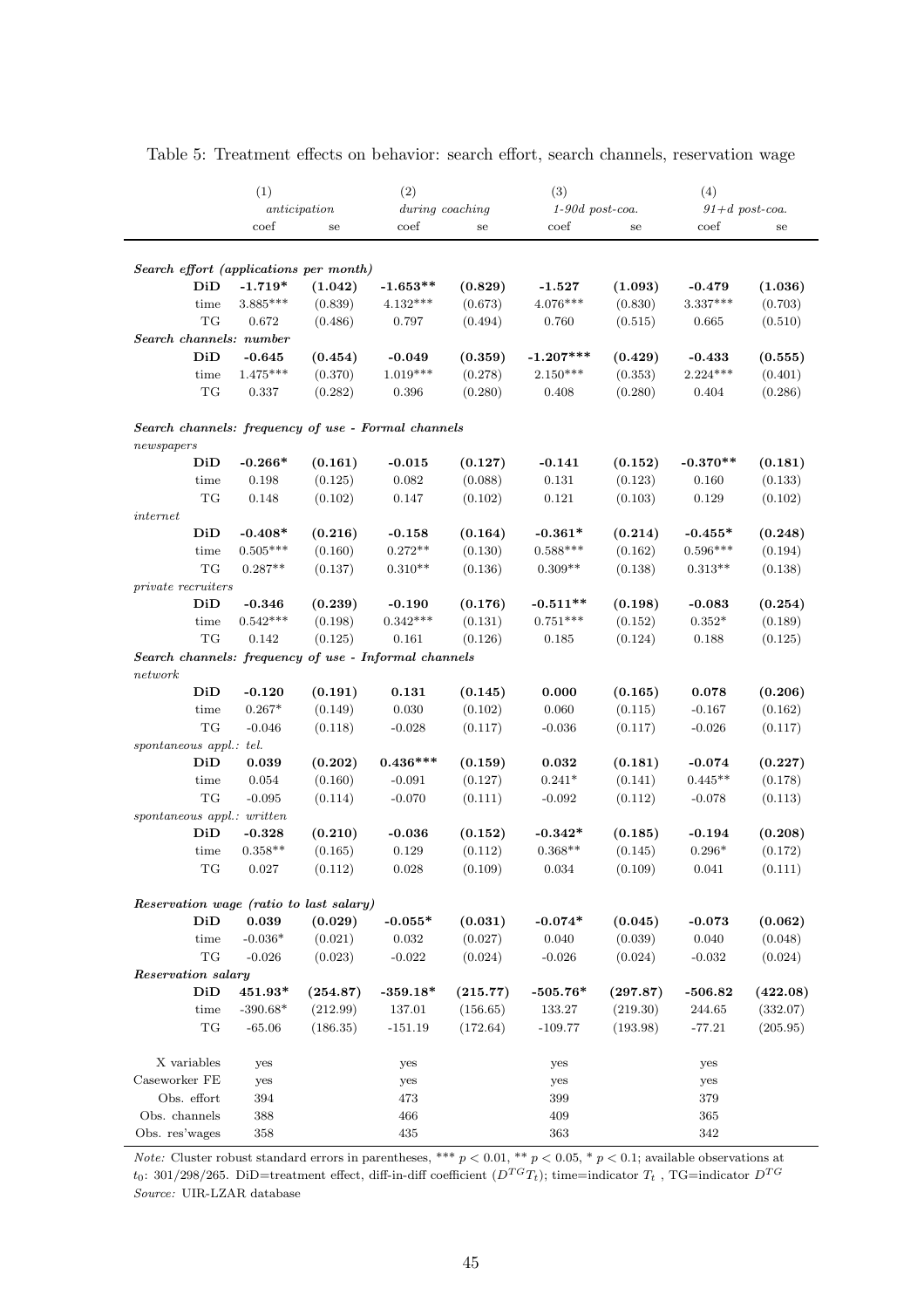

Figure 7: Treatment effects on behavior, illustration: search effort, search channels, frequencies of channel use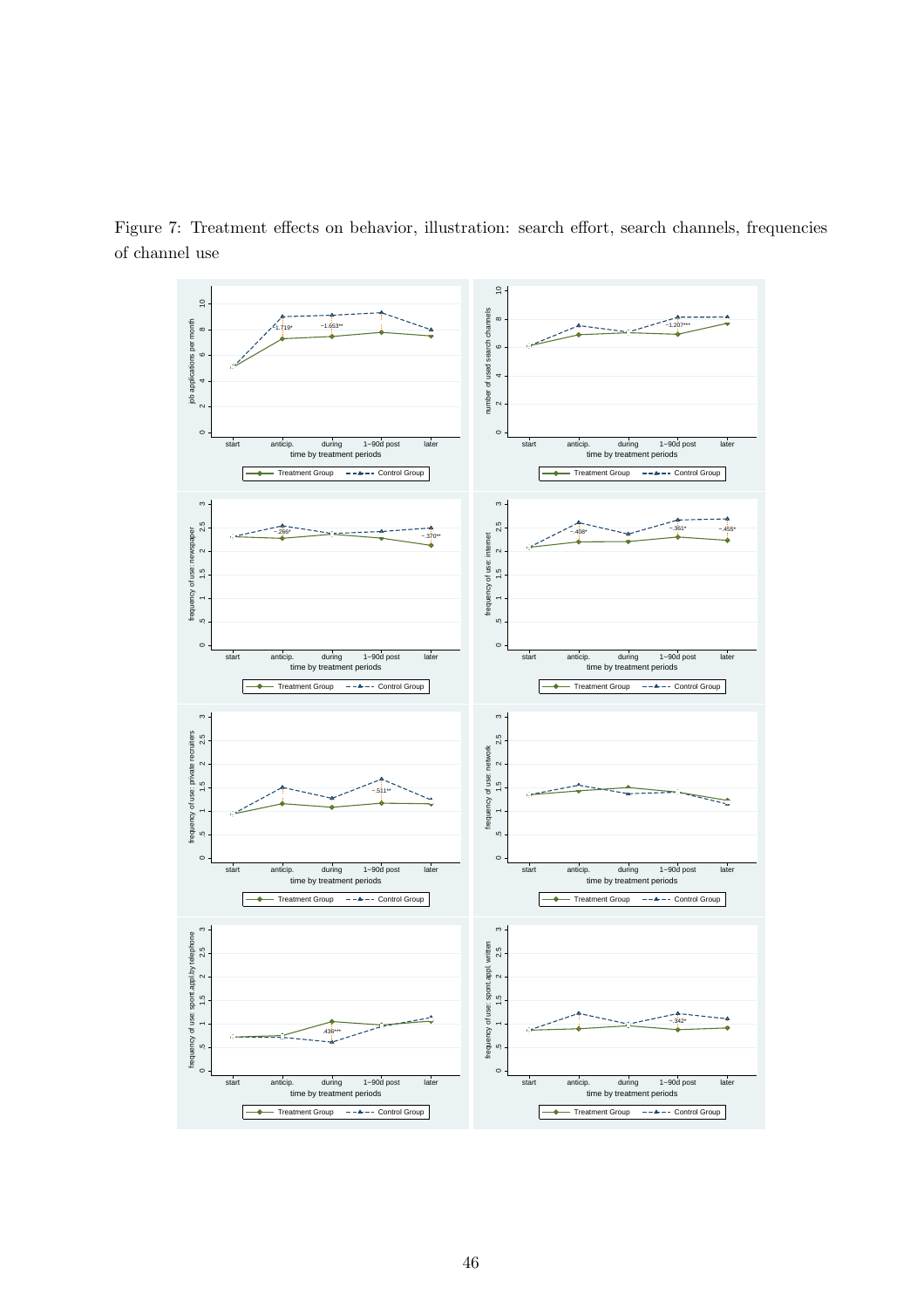|                                                      | (1)          | (2)     |                 |         | (3)               |         | (4)        |                  |  |
|------------------------------------------------------|--------------|---------|-----------------|---------|-------------------|---------|------------|------------------|--|
|                                                      | anticipation |         | during coaching |         | $1-90d$ post-coa. |         |            | $91+d$ post-coa. |  |
|                                                      | coef         | se      | coef            | se      | coef              | se      | coef       | se               |  |
|                                                      |              |         |                 |         |                   |         |            |                  |  |
| Beliefs: difference expected vs. realized interviews |              |         |                 |         |                   |         |            |                  |  |
| DiD                                                  | $-0.086$     | (0.107) | $-0.173*$       | (0.092) | $-0.060$          | (0.110) | 0.028      | (0.126)          |  |
| time                                                 | 0.039        | (0.088) | $0.171**$       | (0.078) | 0.082             | (0.081) | $-0.063$   | (0.105)          |  |
| <b>TG</b>                                            | $0.128***$   | (0.047) | $0.126***$      | (0.049) | $0.114**$         | (0.048) | $0.117**$  | (0.048)          |  |
| Beliefs: wage expectation (scale 1 to 5, 3=equal)    |              |         |                 |         |                   |         |            |                  |  |
| DiD                                                  | $-0.166$     | (0.198) | $-0.102$        | (0.142) | $-0.298*$         | (0.181) | 0.018      | (0.268)          |  |
| time                                                 | $-0.110$     | (0.171) | $-0.086$        | (0.107) | 0.014             | (0.129) | $-0.432**$ | (0.208)          |  |
| TG                                                   | 0.166        | (0.104) | $0.184*$        | (0.104) | $0.182*$          | (0.105) | $0.199*$   | (0.105)          |  |
| Motivation for job search (prop. very high)          |              |         |                 |         |                   |         |            |                  |  |
| DiD                                                  | $-0.098$     | (0.108) | 0.055           | (0.074) | $0.209**$         | (0.095) | 0.109      | (0.122)          |  |
| time                                                 | 0.011        | (0.086) | $-0.101*$       | (0.054) | $-0.133*$         | (0.070) | $-0.159*$  | (0.093)          |  |
| <b>TG</b>                                            | $-0.093$     | (0.057) | $-0.098*$       | (0.057) | $-0.106*$         | (0.057) | $-0.098*$  | (0.058)          |  |
| Self-confidence (prop. high)                         |              |         |                 |         |                   |         |            |                  |  |
| DiD                                                  | 0.115        | (0.073) | 0.063           | (0.045) | $0.240**$         | (0.111) | 0.009      | (0.116)          |  |
| time                                                 | $-0.099*$    | (0.056) | $-0.044$        | (0.030) | $-0.148*$         | (0.086) | $-0.054$   | (0.074)          |  |
| $\operatorname{\mathcal{T}G}$                        | $-0.090*$    | (0.052) | $-0.085*$       | (0.051) | $-0.086*$         | (0.052) | $-0.079$   | (0.051)          |  |
| Reliability (prop. high)                             |              |         |                 |         |                   |         |            |                  |  |
| DiD                                                  | $-0.059$     | (0.084) | $0.082*$        | (0.046) | 0.090             | (0.122) | $-0.047$   | (0.123)          |  |
| time                                                 | $-0.006$     | (0.061) | $-0.018$        | (0.033) | 0.056             | (0.093) | 0.116      | (0.087)          |  |
| TG                                                   | 0.003        | (0.055) | $-0.002$        | (0.055) | $-0.009$          | (0.056) | 0.001      | (0.055)          |  |
| X variables                                          | yes          |         | yes             |         | yes               |         | yes        |                  |  |
| Caseworker FE                                        | yes          |         | yes             |         | yes               |         | yes        |                  |  |
| Obs. beliefs, motiv.                                 | 388          |         | 466             |         | 409               |         | 365        |                  |  |
| Obs. self-c., reliab.                                | 394          |         | 473             |         | 399               |         | 379        |                  |  |
|                                                      |              |         |                 |         |                   |         |            |                  |  |

Table 6: Treatment effects on behavior: beliefs, motivation, self-confidence, reliability

*Note:* Cluster robust standard errors in parentheses, \*\*\*  $p < 0.01$ , \*\*  $p < 0.05$ , \*  $p < 0.1$ ; available observations at  $t_0$ : 298/301. DiD=treatment effect, diff-in-diff coefficient  $(D^{TG}T_t)$ ; time=indicator  $T_t$ , TG=indicator  $D^{TG}$ . Note that for beliefs on interviews, 7.6% of the observations are imputed (by regression). The results are robust to omitting these few observations, as a sensitivity check shows (available on request).

Source: UIR-LZAR database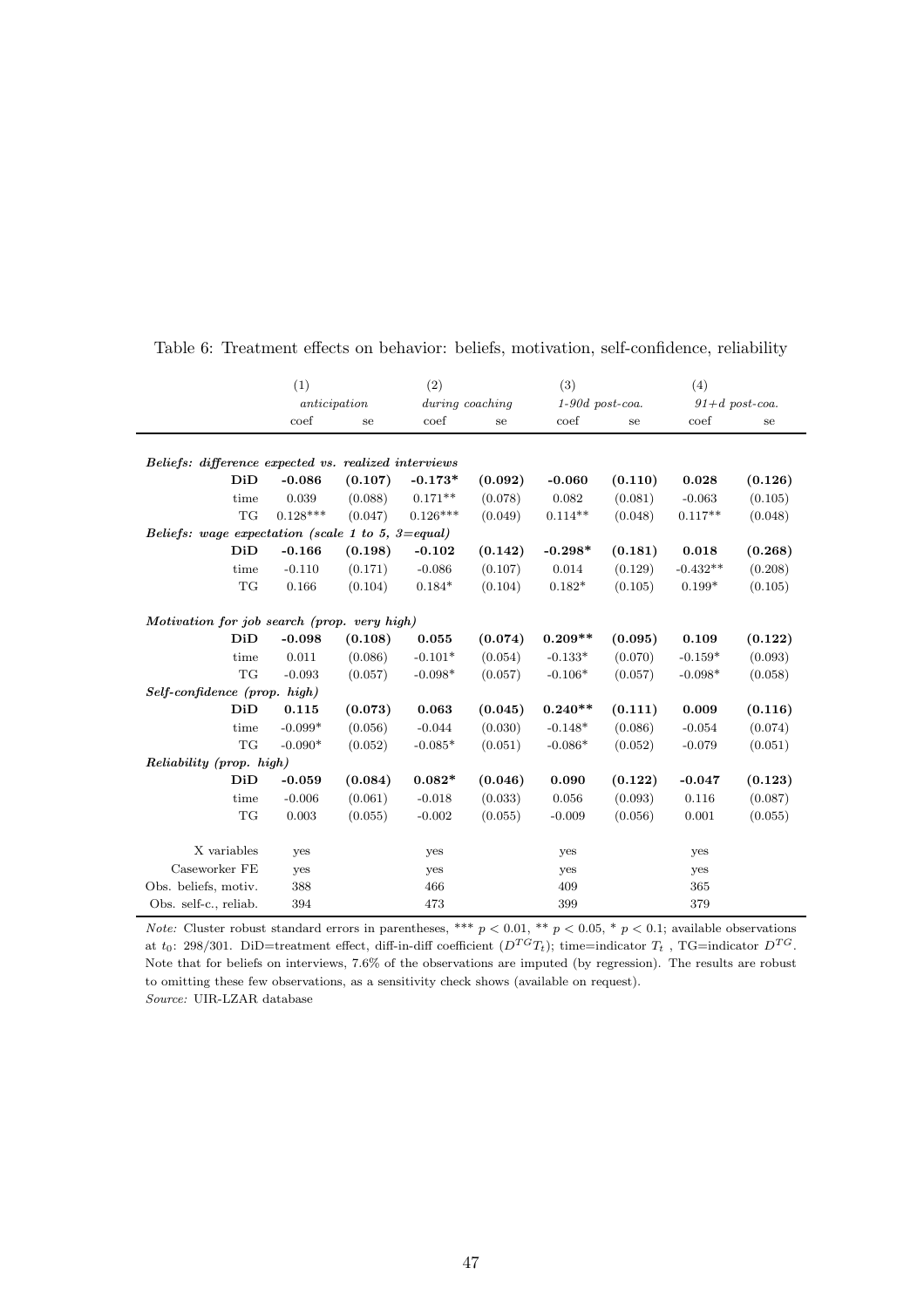Figure 8: Treatment effects on behavior, illustration: reservation wage (ratio to last salary; median salary level), beliefs (on job interviews; on wage), motivation, self-confidence, reliability

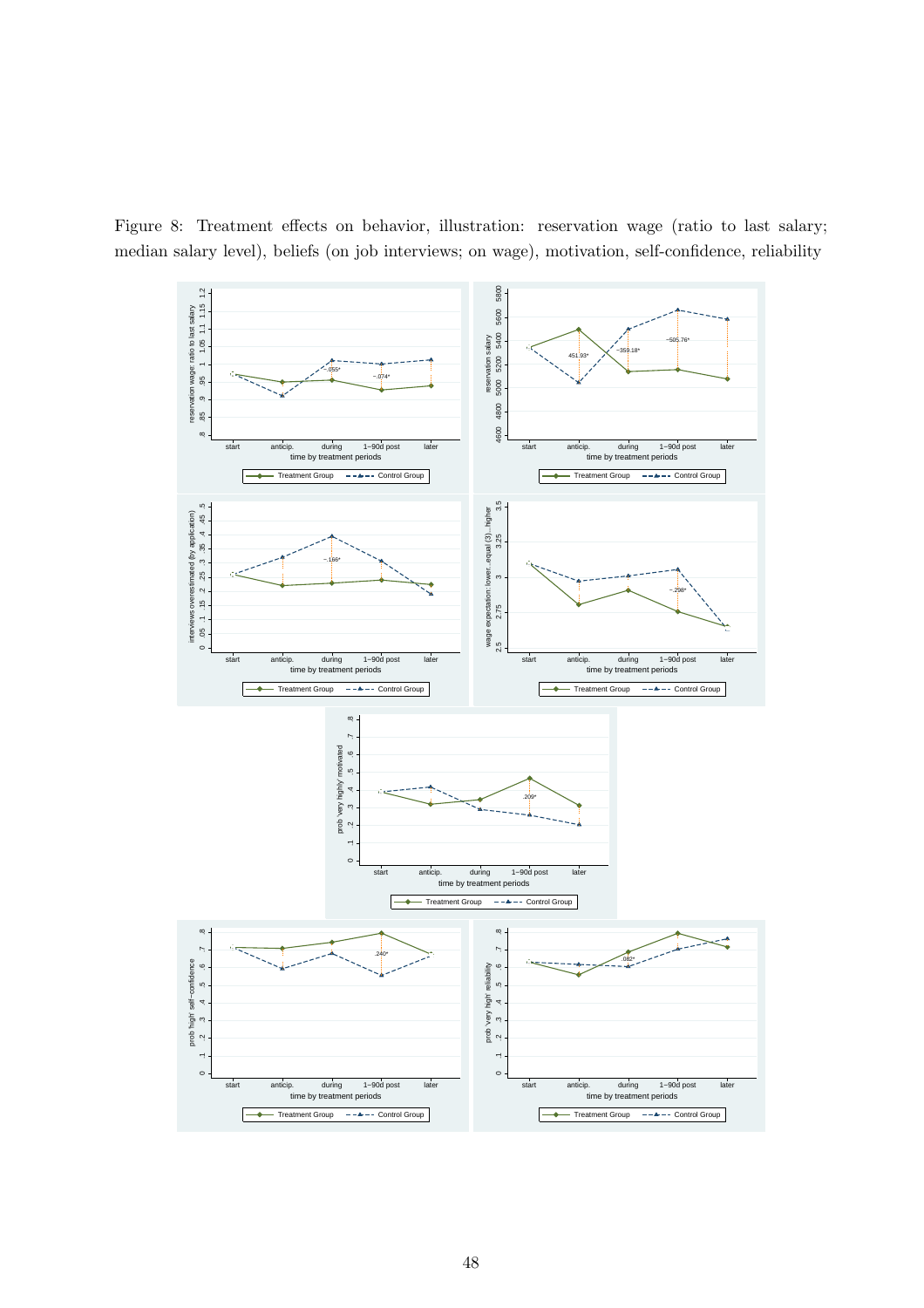|                                                                           |  |  | Table 7: Employment stability: Effect of new policy on reentry rate into unemployment (20–540) |  |
|---------------------------------------------------------------------------|--|--|------------------------------------------------------------------------------------------------|--|
| days after UE); sensitivity analysis: model with unobserved heterogeneity |  |  |                                                                                                |  |

|                                                         | 1: Employment stability |           |          | 2: Both processes: UE & post-UE |         |          |  |
|---------------------------------------------------------|-------------------------|-----------|----------|---------------------------------|---------|----------|--|
|                                                         | coeff.                  | s.e.      | transf.  | coeff.                          | s.e.    | transf.  |  |
| Treatment effects                                       |                         |           |          |                                 |         |          |  |
| Unemployment reentry $(\delta_p / \text{in} \%)$        | $-0.590*$               | 0.341     | $-0.446$ | $-0.629^\circ$                  | 0.408   | $-0.467$ |  |
| Anticipation effect $(\delta_a$ /in $\%)$               |                         |           |          | $-0.865**$                      | 0.353   | $-0.579$ |  |
| During coaching $(\delta_{c1}/\text{in }\%)$            |                         |           |          | $-0.696^\circ$                  | 0.431   | $-0.502$ |  |
| Post-coaching, 14-180 days $(\delta_{c2}/\text{in }\%)$ |                         |           |          | $-0.222$                        | 0.325   | $-0.199$ |  |
| Post-Coaching, 181+ days $(\delta_{c3}/\text{in }\%)$   |                         |           |          | 0.247                           | 0.393   | 0.280    |  |
| Reentry rate into unemployment                          |                         |           |          |                                 |         |          |  |
| $\lambda_{b,a}/exp(u_{b,a})$ , 20-210 days              | $-6.112***$             | 0.834     | 2.58     | $-7.344***$                     | 1.107   | 0.973    |  |
| $\lambda_{b,b}/exp(u_{b,b})$                            |                         |           |          | $-5.859***$                     | 1.001   | 4.298    |  |
| $\lambda_1/exp(u_{1,a}), 211-390$ days                  | $-0.152$                | 0.406     | 2.22     | $-0.094$                        | 0.417   | 0.886    |  |
| $exp(u_{1,b})$                                          |                         |           |          |                                 |         | 3.912    |  |
| $\lambda_2/exp(u_{2,a}), 391-480 \text{ days}$          | $-1.257^{\circ}$        | 0.798     | 0.73     | $-1.234$                        | 0.981   | 0.283    |  |
| $exp(u_{2,b})$                                          |                         |           |          |                                 |         | 1.252    |  |
| $\lambda_3/exp(u_{3,a}),$ 481+ days                     | $-0.404$                | 0.818     | 1.72     | $-0.438$                        | 1.020   | 0.628    |  |
| $exp(u_{3,b})$                                          |                         |           |          |                                 |         | 2.773    |  |
| Probabilities:                                          |                         |           |          |                                 |         |          |  |
| $p_1$ (type aa)                                         |                         |           |          | 0.644                           | 0.036   |          |  |
| $p_4$ (type bb)                                         |                         |           |          | 0.356                           |         |          |  |
| Unobserved heterogeneity                                |                         | No        |          |                                 | Yes     |          |  |
| All control variables UE process                        |                         |           |          |                                 | Yes     |          |  |
| -Log-Likelihood                                         |                         | 459.05    |          |                                 | 1987.05 |          |  |
| <b>AIC</b>                                              |                         | 496.05    |          |                                 | 2080.05 |          |  |
| $N$ UE/N post-UE                                        |                         | $- / 234$ |          |                                 | 327/234 |          |  |

Notes: Coefficients and their transformations are reported: Transformed coefficients are changes in %. Transition rates are in % per month (for the respective piece of the hazard). Note that  $\lambda_b$  is the intercept of the baseline hazards, the further steps are incremental; the transformations represent the monthly transition rate for an "average" individual:  $u_{j,g} = \lambda_{b,g} + \lambda_j + \bar{x}'\beta_j + \sum_i \tau_i \bar{M}_i + \sum_k \gamma_k \bar{C}_k$  where  $j = 1,\ldots, 6$  and  $g \in \{a,b\}$   $(\lambda_j = 0$  for first segment) and the bars are means, except for the past unemployment and the duration until availability where medians are used. (post-)UE=(post-)unemployment. Probabilities: Model with 4 mass points whereby  $p_2 = p_3 = 0$  is optimal; type aa=baseline hazards a in UE and post-UE, type bb=baseline hazards b in UE and post-UE. Note that in the post-UE process the occupation variables and the ones for non-German speaking and for support function are omitted (due to high collinearity to comparable variables) in order to avoid overparametrisation. Significance: \*\*\*  $p < 0.01$ , \*\*  $p < 0.05, \, ^*p < 0.1, \, ^{\circ}p < 0.15.$ 

Source: Own estimations based on merged UIR-LZAR database.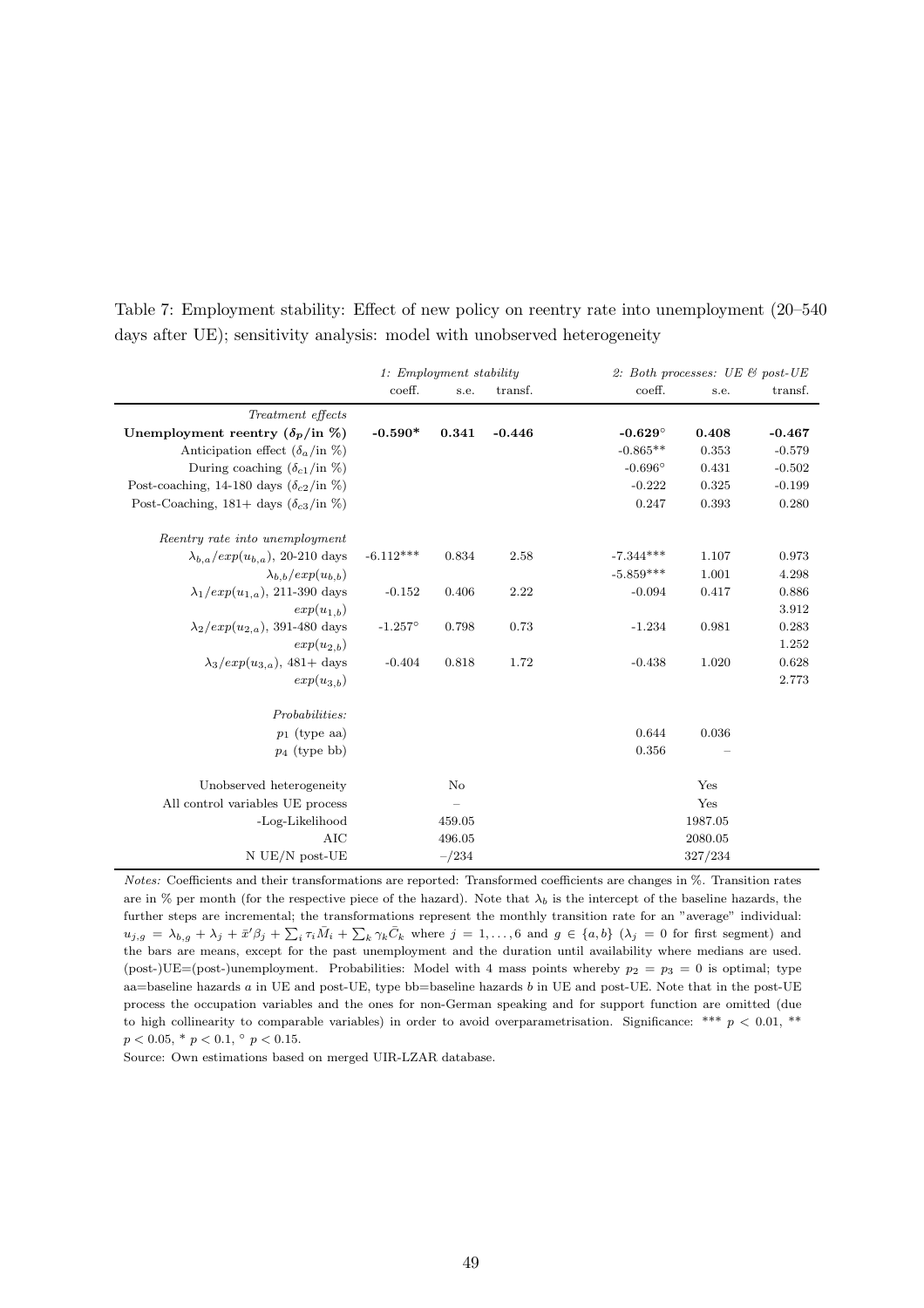Table 8: Analysis of costs vs benefits of new policy for the UI accounts: avoided future unemployment vs. additional program cost; in CHF per job seeker in treatment group (TG)

| <b>Benefits</b>                                                                                 |              | Cost                                                                |             |  |  |  |  |
|-------------------------------------------------------------------------------------------------|--------------|---------------------------------------------------------------------|-------------|--|--|--|--|
|                                                                                                 |              | Additional cost of new program (compared to status quo):            |             |  |  |  |  |
| Average increase of duration until reen-<br>try into unemployment (up to 540 days)<br>after UE) | $23.16$ days | Coaching seminar instead of short job<br>search assistance sequence | 4500 CHF    |  |  |  |  |
| times average daily benefit rights.                                                             | 189.43 CHF   | times proportion of coaching<br>participants in TG                  | 53.80%      |  |  |  |  |
|                                                                                                 |              | Cost for additional counseling                                      | 115.38 CHF  |  |  |  |  |
| Total savings for UI                                                                            | 4387.01 CHF  | Total additional cost for UI                                        | 2534.74 CHF |  |  |  |  |
| Savings per job seeker due to avoided future unemployment: 1852.27 CHF                          |              |                                                                     |             |  |  |  |  |

Notes: Average duration of avoided future unemployment is calculated by means of the simulation described in the respective section of the text. Average daily benefit rights are calculated according to the legal rules, based on the salary information in the survey. The calculation of the cost for additional counseling is based on the following data: Assume 100 cases per caseworker; median unemployment duration is 140 days; caseworkers in the new program got a reduction of the caseload by 20%; this results in a caseload reduction to 208 instead of 260 job seekers per year; this caseload reduction is multiplied by the average employment cost of a caseworker per year. 1 CHF=0.766 EUR. UI=unemployment insurance, UE=unemployment. Source: Own calculations based on merged UIR-LZAR database.

job interview arrival per application  $(1)$   $(2)$   $(3)$   $(4)$   $(5)$   $(6)$ motivation 0.013 0.023\*\*  $(0.010)$   $(0.011)$ self-confidence 0.085\*\*\* 0.095\*\*\*  $(0.021)$   $(0.021)$ reliability  $-0.012$   $0.000$  $(0.017)$   $(0.018)$  $\#$  applications p.mt.  $-0.008***$   $-0.008***$   $-0.008***$   $-0.007***$  $(0.002)$   $(0.003)$   $(0.003)$  $\#$  search channels  $-0.002$   $-0.000$   $0.000$  $(0.004)$   $(0.004)$   $(0.004)$ Constant 0.083 0.146\*\* 0.017 0.031 0.052 0.066 (0.051) (0.058) (0.044) (0.048) (0.048) (0.051) socio-demogr. yes yes yes yes yes yes spell time FE yes yes yes yes yes yes yes yes Observations 676 676 646 646 646 646  $R^2$  0.118 0.146 0.154 0.176 0.127 0.144

Table 9: Analysis of the correlation between non-cognitive skills and search activity to explain job offer arrival (proxied by job interview rate)

Notes: Cluster robust standard errors; \*\*\*  $p < 0.01$ , \*\*  $p < 0.05$ , \*  $p < 0.1$ ; max. 4 observations (spell intervals) p.p.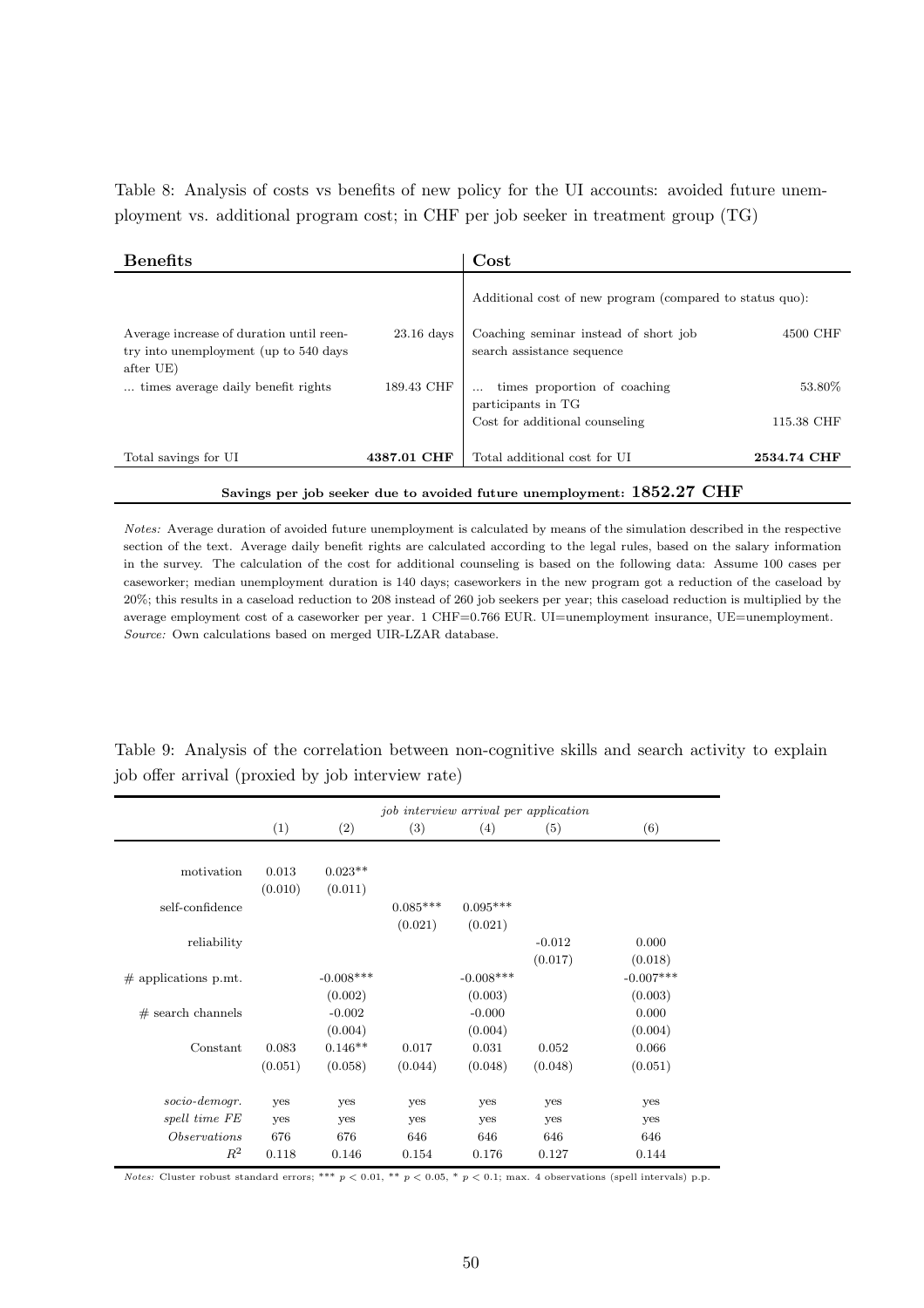## Appendices

## A Further Facts on Institutional & Economic Background

**Benefits & eligibility** This field experiment for individuals aged  $45+$  was performed in the frame of the rules of the Swiss unemployment insurance (UI). The maximum duration of unemployment benefits in the Swiss UI system is 1.5 years (400 days) for individuals who meet the eligibility requirements.

The two requirements are (i) that they must have paid unemployment insurance taxes for at least 12 months in the two years prior to entering registered unemployment, and (ii) that they must be 'employable' (i.e. fulfill the requirements of a regular job). After this period of two years or in the case of non-employability the unemployed have to rely on social assistance. From the 55th birthday on, job seekers profit of a benefit duration which is prolonged by about half a year (120 working days). Beyond the age of 61, benefit rights get extended by another 120 days.

The marginal replacement ratio is 80% for job seekers with previous monthly income up to CHF 3797 (about 2550  $\epsilon$ )<sup>53</sup>. For income between 3797 CHF and 4340 CHF (2900) the replacement ratio linearly falls to 70%. For individuals with income beyond 4340 CHF the ratio is 70%, whereby the insured income is capped at 10500 CHF (7000  $\in$ ). For job seekers with dependent children, the marginal replacement ratio is always 80% (up to the same maximal insured income cap). Job seekers have to pay all income and social insurance taxes except for the unemployment insurance contribution.





Daten: Anteil Langzeitarbeitslose, AMOSA-Kantone, Jahresdurchschnitt 2006 (Quelle: AVAM, SECO)

Note: The bars represent the proportion of long-term unemployed (1 year or more) individuals among the registered unemployed of the respective age category. The figure to the right reports the age-related proportions of the longterm unemployed who deregister from unemployment insurance due to having found a job. Source: AMOSA 2007.

<sup>53</sup>The figures on potential benefit durations and income thresholds apply to the situation before the last major reform of UI in 2011, thus to the period of execution of the field experiment.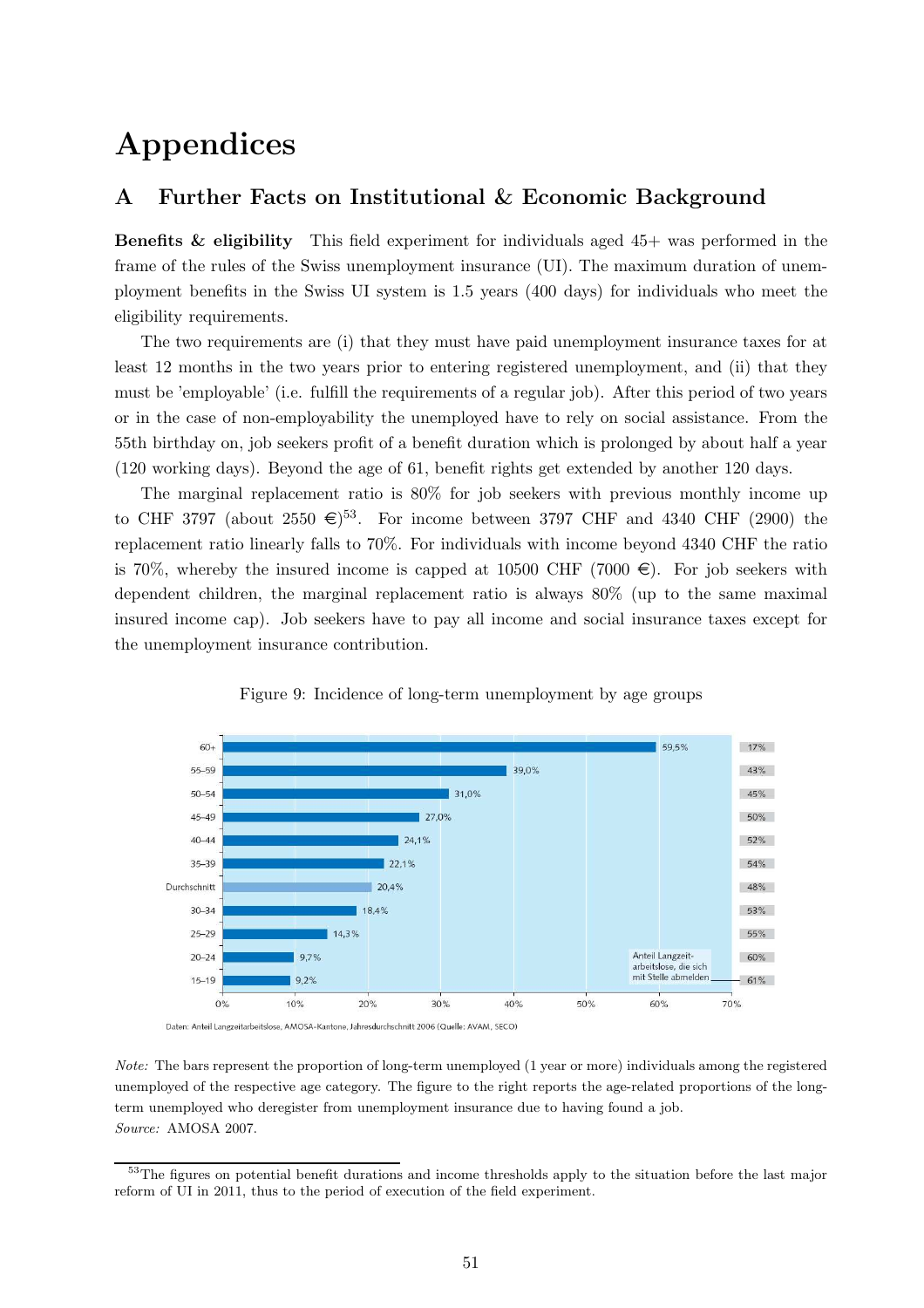Long-term unemployment & age LTU incidence is highly age-dependent. For the region under consideration, Figure 9 shows this strong pattern in terms of proportion of LU in the unemployed population of a certain age category. Figure 9 (AMOSA 2007) reveals that this proportion amounts to 18.4% for individuals aged 30-34 – and increases up to 39.0% for individuals aged 55-59. Note that the last figure may be affected by the above-mentioned fact that job seekers of age 55+ and 61+ receive a benefit duration extension. The percentage numbers to the right of Figure 9 represent the age-related proportions of the long-term unemployed who deregister from unemployment insurance due to having found a job. This percentage remarkably decreases from age 45 on, from around 50% to less than 30% beyond age of 60. Figure 9 clearly shows that individuals of age 45+ face a markedly increased risk of long-term unemployment.

## B Dynamic Analysis: Further Robustness Analyses

B.1 Balancing of observables by treatment period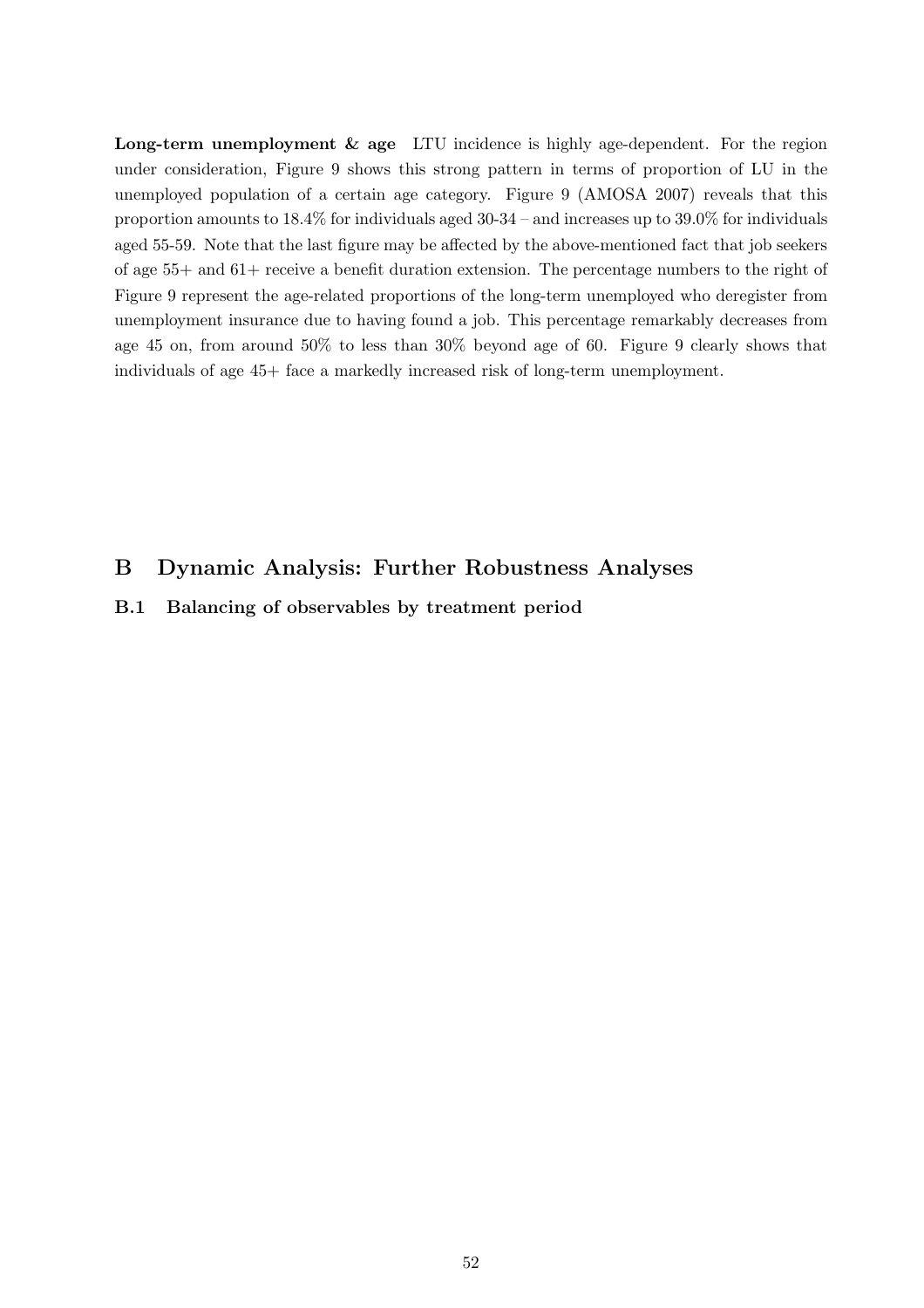|                               | <b>Start</b> |            |         | Anticipation |          | During Coaching | 1-90d post Coaching |            |          | Later      |           | After Exit |
|-------------------------------|--------------|------------|---------|--------------|----------|-----------------|---------------------|------------|----------|------------|-----------|------------|
| Job seeker surveys            | TG           | CG         | TG      | CG           | TG       | CG              | TG                  | CG         | TG       | CG         | TG        | CG         |
| Gender: woman                 | 44.05%       | 43.08%     | 45.61%  | 42.42\%      | 46.81\%  | 44.59%          | 43.75%              | 36.17%     | 47.50%   | 37.04%     | 52.81\%   | 44.62%     |
| Married (incl. Separated)     | 55.95%       | 47.69%     | 66.67%  | 51.52%       | 57.45%   | 48.65%          | 64.06%              | 51.06%     | 50.00%   | 37.04%     | 57.30%    | 55.38%     |
| Age                           | 52.45        | 52.38      | 53.23   | 52.85        | 52.51    | 52.64           | 52.98               | 53.19      | 54.65    | 53.48      | 52.04     | 51.66      |
| Nationality: CH               | 85.12%       | 86.15%     | 87.72%  | 78.79%       | 80.85%** | 93.24%**        | 84.38%              | 85.11%     | 87.50%   | 88.89%     | 89.89%    | 84.62%     |
| Qualification: (semi-)skilled | 97.02%       | 96.15%     | 98.25%  | 100.00%      | 96.81\%  | 95.95%          | 96.88%              | 95.74%     | $100\%*$ | $92.59\%*$ | 95.51\%   | 98.46\%    |
| Employability: 4              | 20.83%       | 21.54%     | 15.79%  | 15.15%       | 21.28%   | 17.57%          | 18.75%              | 21.28%     | 22.50%   | 14.81\%    | 16.85%    | 23.08%     |
| At least 1 foreign language   | 58.33%       | 55.38%     | 66.67%  | 63.64\%      | 57.45%   | 59.46\%         | 60.94%              | 59.57%     | 55.00%   | 66.67%     | 57.30%    | 47.69%     |
| $\mathrm{Job} < 100\%$        | 17.26%       | 17.69%     | 21.05%  | 18.18\%      | 15.96%   | 21.62%          | 15.63%              | 19.15%     | 22.50%   | 11.11\%    | 20.22\%   | 20.00%     |
| PES <sub>2</sub>              | 14.29%       | 10.77%     | 10.53%  | $6.06\%$     | 14.89%   | 12.16\%         | $20.31\%**$         | $6.38\%**$ | 12.50%   | 7.41%      | 17.98%    | 16.92%     |
| Observations                  | 168          | 130        | 57      | 33           | 94       | 74              | 64                  | 47         | 40       | 27         | 89        | 65         |
| $\ldots$ in $\%$              | 56.38%       | 43.62%     | 63.33%  | 36.67%       | 55.95%   | 44.05%          | 57.66%              | 42.34%     | 59.70%   | 40.30%     | 57.79%    | 42.21\%    |
| Caseworker surveys            |              |            |         |              |          |                 |                     |            |          |            |           |            |
| Gender: woman                 | 43.60%       | 43.85%     | 45.00%  | 44.12%       | 45.45%   | 45.68%          | 41.38%              | 34.88%     | 43.90%   | 35.00%     | 45.24\%   | 47.92%     |
| Married (incl. Separated)     | $56.40\%*$   | $46.15\%*$ | 63.33%  | 55.88%       | 55.56%   | 49.38%          | 63.79%              | 48.84%     | 48.78%   | 42.50%     | 53.17%    | 43.75%     |
| Age                           | 52.53        | 52.28      | 52.97   | 52.71        | 52.58    | 52.53           | 53.12               | 53.58      | 54.63    | 53.98      | 52.20     | 51.92      |
| Nationality: CH               | 84.88%       | 85.38%     | 91.67%* | 79.41%*      | 81.82%** | 93.83%**        | 82.76%              | 86.05%     | 85.37%   | 85.00%     | 100.00%   | 100.00%    |
| Qualification: (semi-)skilled | 97.09%       | 96.15%     | 96.67%  | 97.06%       | 97.98%   | 96.30\%         | 96.55%              | 95.35%     | $100\%$  | 97.50%     | 96.03%    | 94.79%     |
| Employability: 4              | 21.51\%      | 22.31%     | 18.33%  | 17.65%       | 23.23%   | 17.28%          | 17.24\%             | 27.91%     | 21.95%   | 17.50%     | 22.22%    | 23.96%     |
| At least 1 foreign language   | 58.72%       | 55.38%     | 60.00%  | 61.76%       | 54.55%   | 60.49%          | 58.62%              | 53.49%     | 51.22%   | 57.50%     | 60.32%    | 52.08%     |
| $\mathrm{Job} < 100\%$        | 17.44\%      | 18.46%     | 23.33%  | 14.71%       | 15.15%   | 20.99%          | 17.24\%             | 18.60%     | 21.95%   | 15.00%     | 20.63%    | 17.71\%    |
| PES <sub>2</sub>              | 13.95%       | 10.77%     | 8.33%   | 5.88%        | 15.15%   | 11.11%          | $22.41\%**$         | $4.65\%**$ | 9.76%    | 2.50%      | $16.67\%$ | 12.50%     |
| Observations                  | 172          | 130        | 60      | 34           | 99       | 81              | 58                  | 43         | 41       | 40         | 126       | 96         |
| $\ldots$ in $\%$              | 56.95%       | 43.05%     | 63.83%  | 36.17%       | 55.00%   | 45.00%          | 57.43%              | 42.57%     | 50.62%   | 49.38%     | 56.76%    | 43.24\%    |

Table 10: Repeated surveys: Balancing of observables, by treatment (TG) and control group (CG) and periods of the treatment <sup>p</sup>lan

Notes: All TG-CG differences are not significantly different from zero, except from those marked: \*\*\* 1%, \*\* 5%, \* 10%Source: LZAR database.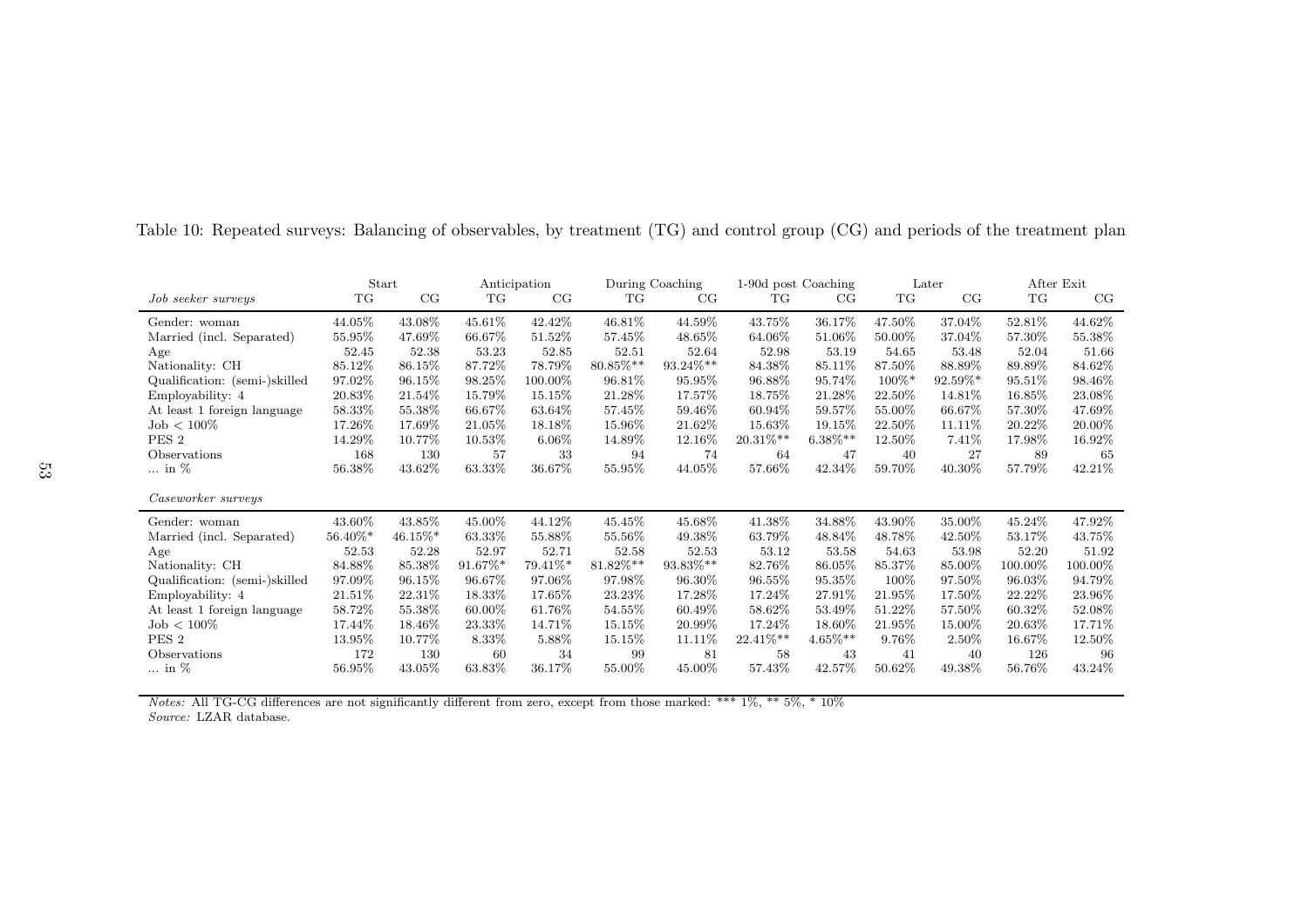## C Estimation of Unobserved Heterogeneity Mass Points by Grid Search

In this section of the Appendix I describe the systematic procedure I applied to search for unobserved heterogeneity in the context of the models developed in the sections 5.1.1, ?? and ??. Such a procedure amounts to searching for additional mass points in order to establish a discrete mixture distribution for  $v_u$  and  $v_p$  (described in section ??). Thus, the benchmark and starting point is the model with 1 mass point, i.e. with no unobserved heterogeneity in the baseline hazard profile. In the following, I demonstrate step-by-step the iterative procedure – an interplay between grid search and estimation – I use to establish a second mass point and then to search for further ones.

- 1. Use the results of the separate estimations of the two processes (unemployment and postunemployment) without unobserved heterogeneity as starting values.
- 2. Start with an initial set of 2 mass points (per process), i.e. the aim is to estimate their probabilities and locations (=intercept of the transition rate/baseline hazard):  $p_1$  and  $\lambda^a$ as well as  $p_2$  and  $\lambda^{b54}$ .
- 3. Grid search (over the probabilities' space): Run systematically through all possible combinations of probabilities, using a loop. I.e., pick a probability combination, fix it and estimate the corresponding location of the mass points. More specifically, I use a double loop:
	- (a) Loop over the sign (i.e. 2 runs) of the difference between the two locations. Note that this loop is used to set the starting values for the location estimation: I.e., set  $\lambda^{b} = \lambda^{a} \pm 3$ , whereby  $\lambda^{a}$  is the location (intercept) of the baseline hazard of the model without unobserved heterogeneity<sup>55</sup>.
	- (b) Loop over the  $i$  increments (here of 0.01) of the probabilities which are to be gridsearched:  $p_1 = 1 - i \cdot 0.01$ , whereby  $p_2 = 1 - p_1$ . Choice criterion: Take the set  $(p_1^*, p_2^*)$ with the corresponding estimated  $(\lambda^{a*}, \lambda^{b*})$  which yields the highest likelihood<sup>56</sup>.
- 4. Estimation of the probabilities: Fix the location of the mass points at  $\lambda^{a*}$  and  $\lambda^{b*}$ . Use  $p_1^*$ and  $p_2^*$  to calculate the starting values for the parameters  $a_1$  and  $a_2$  (the probabilities are designed in a logistic form, see section ??). Estimate these parameters (i.e. the probabilities) in the model.
- 5. Fully free estimation: Un-fix the location of the mass points, and use them and the estimated probabilities as starting values for the fully free estimation. If this estimation yields a higher likelihood, continue with the next step; otherwise stop and choose the model without unobserved heterogeneity as the best one.

<sup>&</sup>lt;sup>54</sup>Extension to two processes u and p implies four probabilities and location combinations:  $p_1$  for type aa (i.e.  $\lambda_u^a$  and  $\lambda_p^a$ ),  $p_2$  for type ab (i.e.  $\lambda_u^a$  and  $\lambda_p^b$ ),  $p_3$  for type ba (i.e.  $\lambda_u^b$  and  $\lambda_p^a$ ),  $p_4$  for type ab (i.e.  $\lambda_u^b$  and  $\lambda_p^b$ ).

<sup>&</sup>lt;sup>55</sup>Note that the difference, 3, can be chosen arbitrarily. It should be sufficiently big in order to allow the estimation to distinguish the two locations.

<sup>&</sup>lt;sup>56</sup>In the grid search performed for this paper, this criterion always corresponded to choosing the lowest AIC. See Gaure et al. (2007) for a discussion of choice criteria. They opt for the use of the likelihood.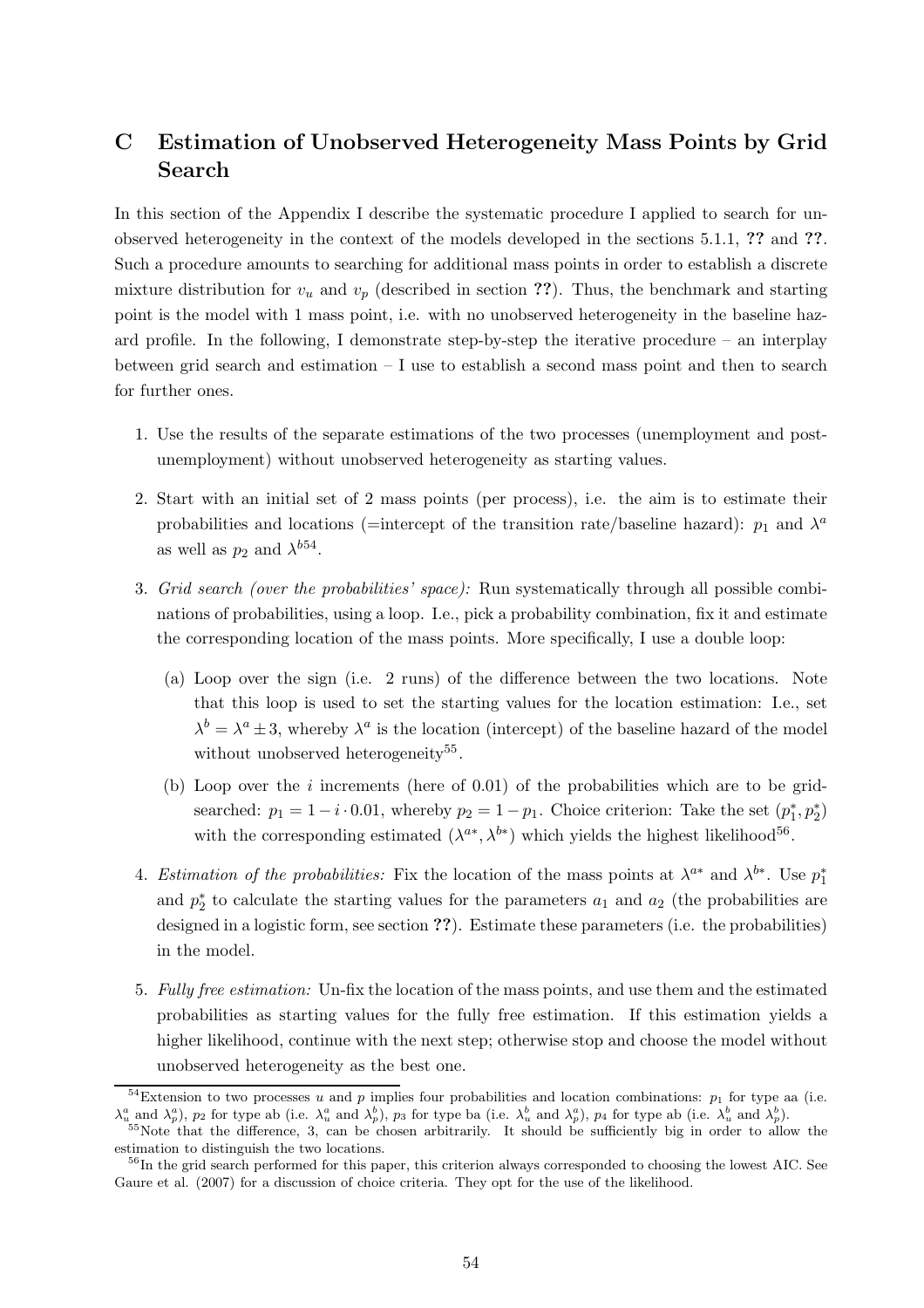- 6. Increase the set of mass points: Add a third mass point to every process (this can be done gradually, following Gaure et al. 2007). Redo steps 3 to 5.
- 7. Stopping rule: After having performed step 6, check whether the chosen model with 3 mass points yields a higher likelihood. If no, stop and take the previous model as the best. If yes, continue by adding a fourth mass point... and so on.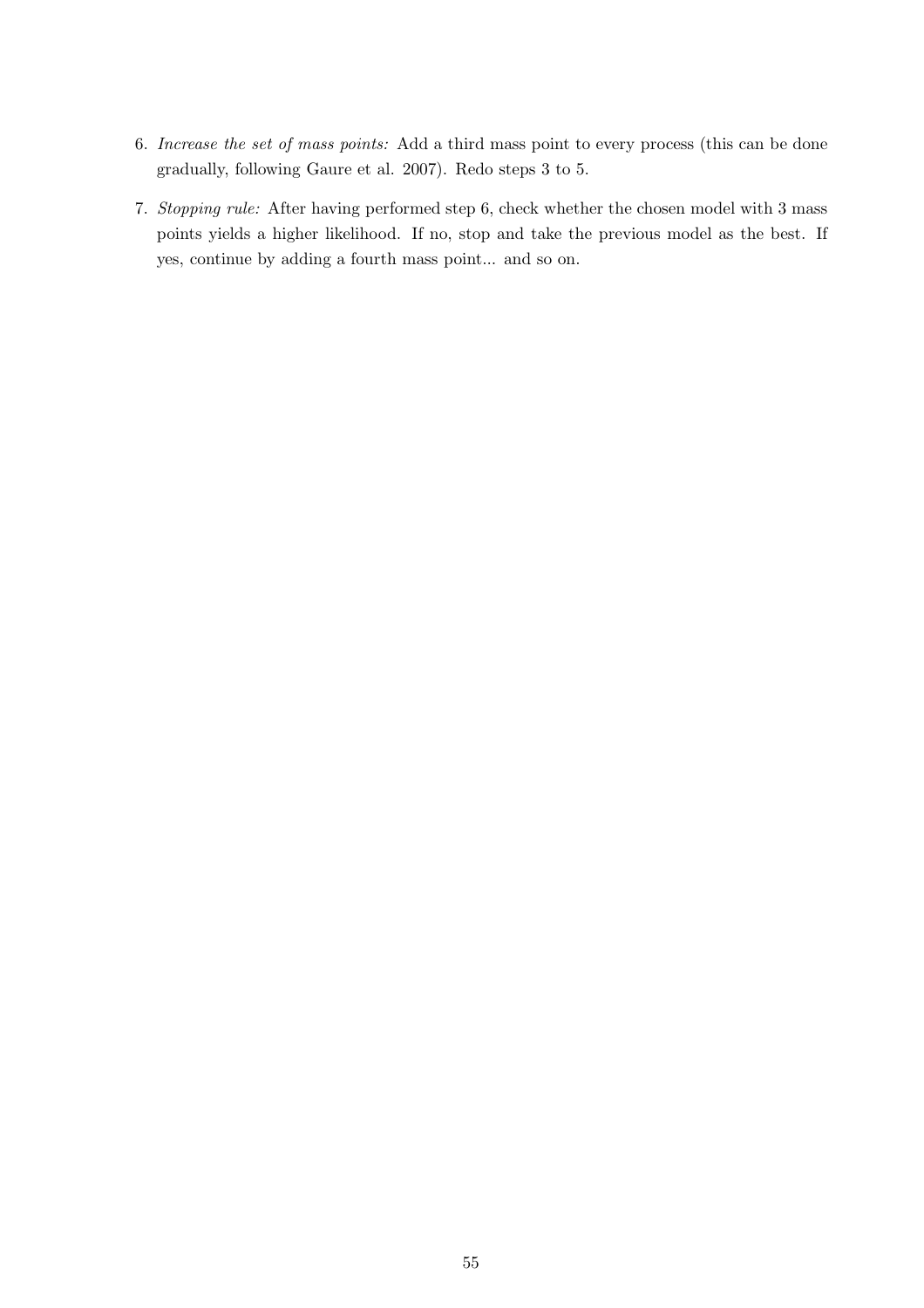## D Additional Tables & Figures

|                                            |                  | Destination: exit to job |          |
|--------------------------------------------|------------------|--------------------------|----------|
|                                            | coeff.           | s.e.                     | transf.  |
|                                            |                  |                          |          |
| Exit rate from unemployment                |                  |                          |          |
| $\lambda_b/exp(u_b)$ , 1-50 days           | $-6.532***$      | 0.442                    | 6.44     |
| $\lambda_1/exp(u_1)$ , 51-100 days         | $0.823***$       | 0.236                    | 14.67    |
| $\lambda_2/exp(u_2)$ , 101-150 days        | $0.802***$       | 0.250                    | 14.37    |
| $\lambda_3/exp(u_3)$ , 151-250 days        | 0.214            | 0.260                    | 7.98     |
| $\lambda_4/exp(u_4)$ , 251-400 days        | 0.162            | 0.283                    | 7.57     |
| $\lambda_5/exp(u_5)$ , 401-550 days        | $-0.413$         | 0.381                    | 4.26     |
| $\lambda_6/exp(u_6)$ , 551+ days           | $-1.010^{\circ}$ | 0.633                    | 2.35     |
| Control variables                          |                  |                          |          |
| UE duration in past 3 years                | 0.000            | 0.001                    | 0.000    |
| duration until availability                | $-0.001$         | 0.003                    | $-0.001$ |
| age: 50-54 (base: 45-49)                   | $-0.336*$        | 0.202                    | $-0.286$ |
| age: 55-59                                 | $-0.657***$      | 0.207                    | $-0.482$ |
| age: $60+$                                 | $-1.481***$      | 0.354                    | $-0.772$ |
| married (base: unmarried)                  | 0.136            | 0.199                    | 0.146    |
| divorced                                   | 0.062            | 0.242                    | 0.064    |
| female                                     | $0.361^\circ$    | 0.243                    | 0.434    |
| non-Swiss                                  | 0.308            | 0.260                    | 0.360    |
| low employability (base: medium)           | $0.419^\circ$    | 0.289                    | 0.521    |
| semi-skilled (base: skilled)               | $-0.041$         | 0.393                    | $-0.040$ |
| unskilled                                  | 0.112            | 0.547                    | 0.118    |
| non-German-speaking                        | $-0.012$         | 0.340                    | $-0.011$ |
| 1 foreign language (base: $0$ )            | $-0.126$         | 0.254                    | $-0.118$ |
| $2+$ foreign languages                     | 0.177            | 0.285                    | 0.194    |
| PES 2 (base: PES 1)                        | 0.194            | 0.516                    | 0.214    |
| management (base: professionals)           | $-0.293$         | 0.408                    | $-0.254$ |
| support function                           | $-0.076$         | 0.546                    | $-0.073$ |
| part-time (but above $50\%$ )              | 0.246            | 0.232                    | 0.279    |
| Controls occupation groups                 |                  | Yes                      |          |
| Controls month of entry in UE (bi-monthly) |                  | Yes                      |          |
| Caseworker fixed effects                   |                  | Yes                      |          |
| Unobserved heterogeneity                   |                  | $\rm No$                 |          |
| -Log-Likelihood                            |                  | 1468.01                  |          |
| <b>AIC</b>                                 |                  | 1517.01                  |          |
| N                                          |                  | 327                      |          |

Table 11: Effects on exit to job rate (PH model): coefficient estimates for control variables

Notes: Coefficients and their transformations are reported: Transformed treatment effects are changes in %. Transition rates are in % per month (for the respective piece of the hazard); note that  $\lambda_b$  is the intercept of the baseline hazard, the further steps are incremental; the transformations are calculated for an "average" individual:  $u_j = \lambda_b + \lambda_j + \bar{x}' \beta_j + \sum_i \tau_i \bar{M}_i + \sum_k \gamma_k C_k$  where  $j = 1, ..., 6$  ( $\lambda_j = 0$  for first segment) and the bars are means, except for the past unemployment and the duration until availability where medians are used. Significance:<br>\*\*\*  $p < 0.01$ , \*\*  $p < 0.05$ , \*  $p < 0.1$ , °  $p < 0.15$ .

Source: Own estimations based on merged UIR-LZAR database.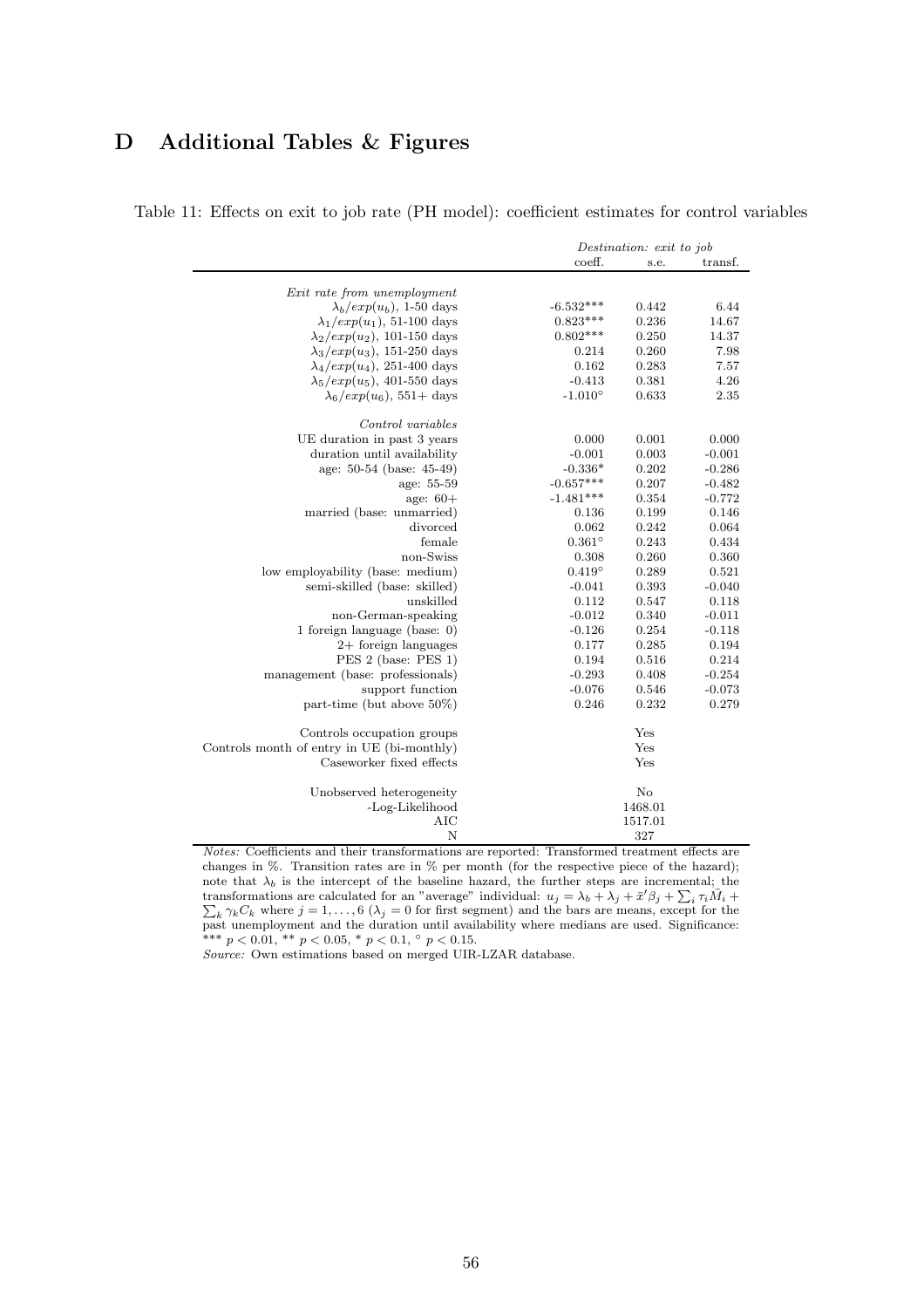Table 12: Effects of the treatment plan on the exit to job rate: ITT (intention-to-treat) model

|                                                         |                 | ITT<br>Destination: exit to job |          |  |  |  |  |
|---------------------------------------------------------|-----------------|---------------------------------|----------|--|--|--|--|
|                                                         | coeff.          | s.e.                            | transf.  |  |  |  |  |
| <i>Treatment effects by period</i>                      |                 |                                 |          |  |  |  |  |
| Anticipation effect $(\delta_a$ /in $\%)$               | $-0.472**$      | 0.240                           | $-0.376$ |  |  |  |  |
| During coaching $(\delta_{c1}/\text{in }\%)$            | 0.174           | 0.229                           | 0.190    |  |  |  |  |
| Post-coaching, 14-180 days $(\delta_{c2}/\text{in }\%)$ | 0.079           | 0.254                           | 0.082    |  |  |  |  |
| Post-Coaching, 181+ days $(\delta_{c3}/\text{in }\%)$   | $0.510^{\circ}$ | 0.360                           | 0.666    |  |  |  |  |
| Control variables                                       |                 | Yes                             |          |  |  |  |  |
| Unobserved heterogeneity                                |                 | No                              |          |  |  |  |  |
| -Log-Likelihood                                         |                 | 1463.48                         |          |  |  |  |  |
| AIC                                                     |                 | 1515.48                         |          |  |  |  |  |
| N                                                       |                 | 327                             |          |  |  |  |  |
|                                                         |                 |                                 |          |  |  |  |  |

Notes: Coefficients and their transformations are reported: Transformed treatment effects are changes in %. Significance: \*\*\*  $p < 0.01$ , \*\*  $p < 0.05$ , \*  $p < 0.1$ ,  $\circ$   $p < 0.15$ . Source: Own estimations based on merged UIR-LZAR database.

|                              | $\mathbf{1}^{\prime}$<br>anticipation |    | $\left( 2\right)$<br>during coaching |         | $\left( 3\right)$<br>$1-90d$ post-coa. |         | (4)<br>$91+d$ post-coa. |         |
|------------------------------|---------------------------------------|----|--------------------------------------|---------|----------------------------------------|---------|-------------------------|---------|
|                              | coef                                  | se | coef                                 | se.     | coef                                   | se      | coef                    | se      |
| treatment $(D^{TG})$         | 0.057                                 |    | $(0.092)$ $0.413***$                 | (0.070) | $\bf 0.043$                            | (0.087) | 0.012                   | (0.139) |
| X variables<br>Caseworker FE | yes                                   |    | yes                                  |         | yes                                    |         | yes                     |         |
| Mean CG                      | yes<br>0.176                          |    | yes<br>0.129                         |         | yes<br>0.190                           |         | yes<br>0.282            |         |
| Observations                 | 93                                    |    | 186                                  |         | 98                                     |         | 78                      |         |

Table 13: Effect of treatment on probability to extend scope of search

Note: Robust standard errors in parentheses, \*\*\*  $p < 0.01$ , \*\*  $p < 0.05$ , \*  $p < 0.1$ . CG=control group. No observations at  $t_0$  since the outcome variable refers to a change. Source: UIR-LZAR database

Note: Due to the fact that at  $t_0$  no strategy changes are possible yet, this regression is not DiD as modeled in section 5.2. But given the zero level of the outcome at  $t_0$ , the direct regression per period is equivalent here to DiD.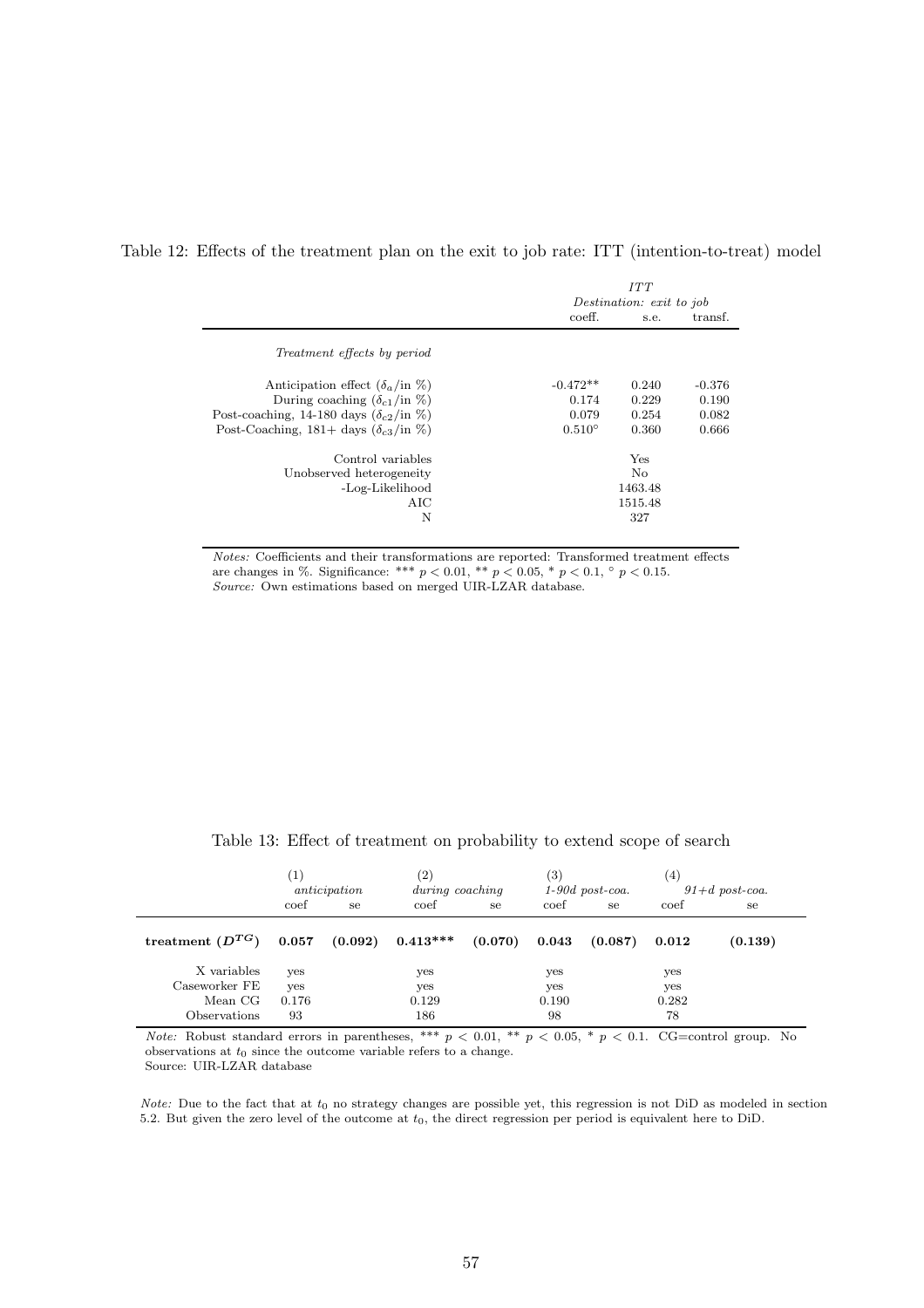|                                                                                     | (1)      |              | (2)      |                 | (3)      |                   | (4)      |                  |  |
|-------------------------------------------------------------------------------------|----------|--------------|----------|-----------------|----------|-------------------|----------|------------------|--|
|                                                                                     |          | anticipation |          | during coaching |          | $1-90d$ post-coa. |          | $91+d$ post-coa. |  |
|                                                                                     | coef     | se           | coef     | se              | coef     | se                | coef     | se               |  |
| Job interview rate                                                                  |          |              |          |                 |          |                   |          |                  |  |
| DiD                                                                                 | 0.048    | (0.045)      | 0.076    | (0.037)         | 0.002    | (0.037)           | 0.016    | (0.050)          |  |
| Search effort (applications per month)                                              |          |              |          |                 |          |                   |          |                  |  |
| DiD                                                                                 | $-1.359$ | (1.054)      | $-1.463$ | (0.822)         | $-1.277$ | (0.944)           | $-0.062$ | (1.030)          |  |
| Search channels: number                                                             |          |              |          |                 |          |                   |          |                  |  |
| DiD                                                                                 | $-0.745$ | (0.425)      | 0.113    | (0.391)         | $-1.071$ | (0.492)           | $-0.211$ | (0.612)          |  |
| Search channels: frequency of use $-$ formal channels: newspapers                   |          |              |          |                 |          |                   |          |                  |  |
| DiD                                                                                 | $-0.384$ | (0.150)      | $-0.050$ | (0.139)         | $-0.247$ | (0.185)           | $-0.519$ | (0.187)          |  |
| Search channels: frequency of use - formal channels: internet                       |          |              |          |                 |          |                   |          |                  |  |
| DiD                                                                                 | $-0.462$ | (0.212)      | $-0.160$ | (0.188)         | $-0.244$ | (0.289)           | $-0.462$ | (0.247)          |  |
| Search channels: frequency of use $-$ formal channels: private recruiters           |          |              |          |                 |          |                   |          |                  |  |
| DiD                                                                                 | $-0.352$ | (0.256)      | $-0.129$ | (0.188)         | $-0.415$ | (0.242)           | 0.046    | (0.268)          |  |
| Search channels: frequency of use $-$ informal channels: network                    |          |              |          |                 |          |                   |          |                  |  |
| DiD                                                                                 | $-0.126$ | (0.188)      | 0.202    | (0.148)         | $-0.023$ | (0.170)           | 0.045    | (0.249)          |  |
| Search channels: frequency of use – informal channels: spontaneous appl.: telephone |          |              |          |                 |          |                   |          |                  |  |
| DiD                                                                                 | $-0.065$ | (0.203)      | 0.467    | (0.185)         | $-0.024$ | (0.237)           | $-0.117$ | (0.316)          |  |
| Search channels: frequency of use – informal channels: spontaneous appl.: written   |          |              |          |                 |          |                   |          |                  |  |
| DiD                                                                                 | $-0.382$ | (0.223)      | $-0.003$ | (0.171)         | $-0.211$ | (0.216)           | $-0.088$ | (0.201)          |  |
| Reservation wage (ratio to last salary)                                             |          |              |          |                 |          |                   |          |                  |  |
| DiD                                                                                 | 0.052    | (0.030)      | $-0.054$ | (0.030)         | $-0.066$ | (0.047)           | $-0.090$ | (0.059)          |  |
| Beliefs: difference expected vs. realized interviews                                |          |              |          |                 |          |                   |          |                  |  |
| DiD                                                                                 | $-0.140$ | (0.125)      | $-0.144$ | (0.087)         | $-0.113$ | (0.114)           | $-0.073$ | (0.132)          |  |
| Beliefs: wage expectation (scale 1 to 5, 3=equal)                                   |          |              |          |                 |          |                   |          |                  |  |
| DiD                                                                                 | $-0.301$ | (0.195)      | $-0.107$ | (0.146)         | $-0.304$ | (0.198)           | 0.083    | (0.231)          |  |
| Motivation for job search (prop. high)                                              |          |              |          |                 |          |                   |          |                  |  |
| DiD                                                                                 | $-0.055$ | (0.111)      | 0.066    | (0.080)         | 0.206    | (0.102)           | 0.148    | (0.131)          |  |
| $Self-confidence$ (prop. high)                                                      |          |              |          |                 |          |                   |          |                  |  |
| DiD                                                                                 | 0.087    | (0.071)      | 0.064    | (0.054)         | 0.185    | (0.111)           | 0.073    | (0.118)          |  |
| Reliability (prop. high)                                                            |          |              |          |                 |          |                   |          |                  |  |
| DiD                                                                                 | $-0.045$ | (0.089)      | 0.089    | (0.053)         | $-0.013$ | (0.114)           | 0.044    | (0.124)          |  |
| X variables                                                                         | yes      |              | yes      |                 | yes      |                   | yes      |                  |  |
| Caseworker FE                                                                       | yes      |              | yes      |                 | yes      |                   | yes      |                  |  |

#### Table 14: Robustness check: effect of treatment on behavioral variables, IPWRA regressions

Note: The reported standard errors are too high (since not corrected for the use of predictions in the first stage, see Wooldridge (2002) and footnote 46). Therefore, no significance levels are reported. However, the focus of the robustness check is on the point estimates anyway. Per regression, only the treatment effect (DiD, i.e.  $D^{TG}T_t$ ) is shown in the table. The median regressions for reservation salaries could not be estimated since they do not allow for the necessary type of weights. Numbers of observations are reported in the main estimation tables.

 $Source:$  UIR-LZAR database